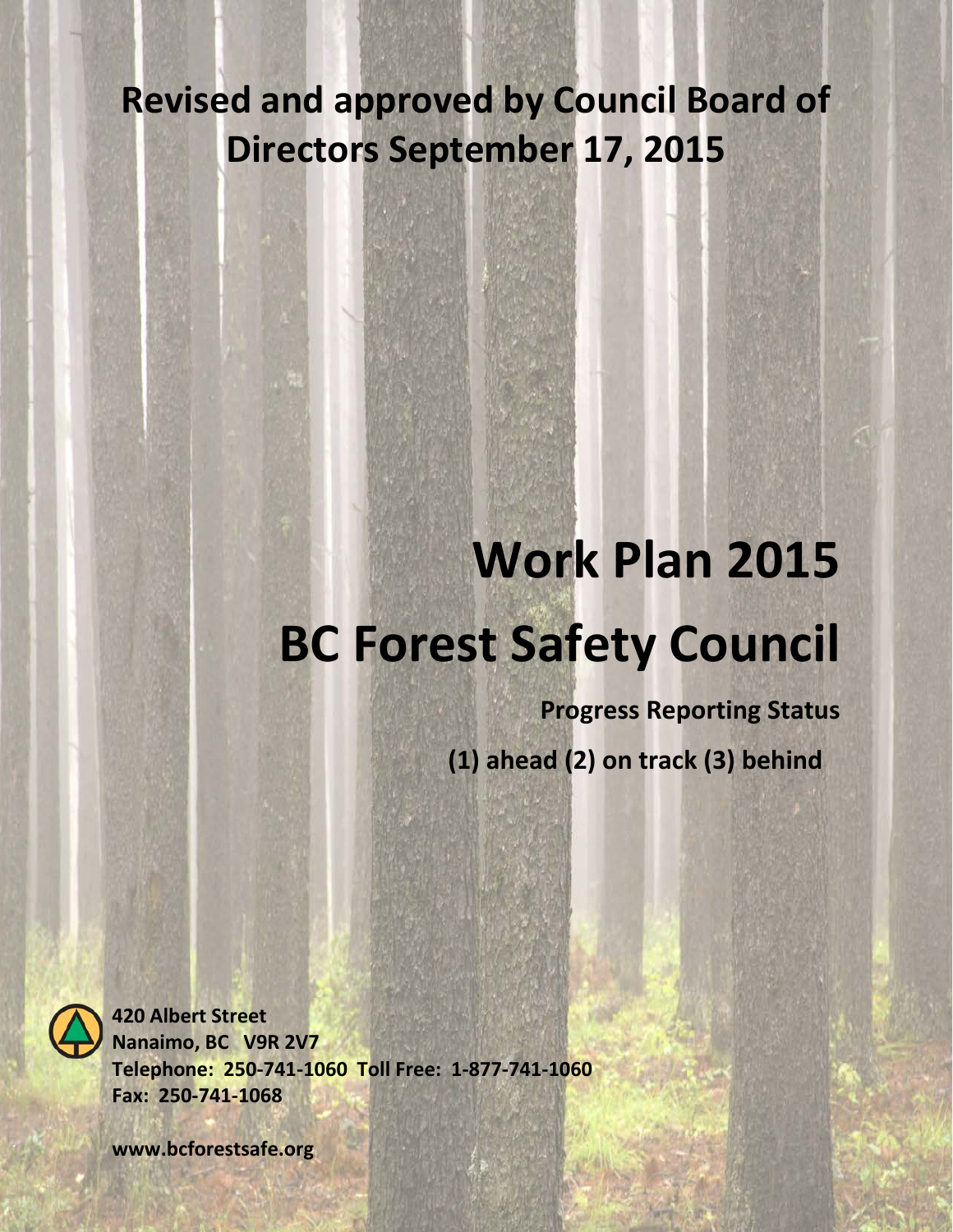

#### **Contents**

# **2015 Workplan Activities:**

| $\mathbf{1}$   | Training & Education   | 3  |
|----------------|------------------------|----|
| $\overline{2}$ | SAFE Companies and COR | 16 |
| 3              | Falling                | 23 |
| 4              | Transportation         | 33 |
| 5              | Corporate              | 43 |
| 6              | References             | 47 |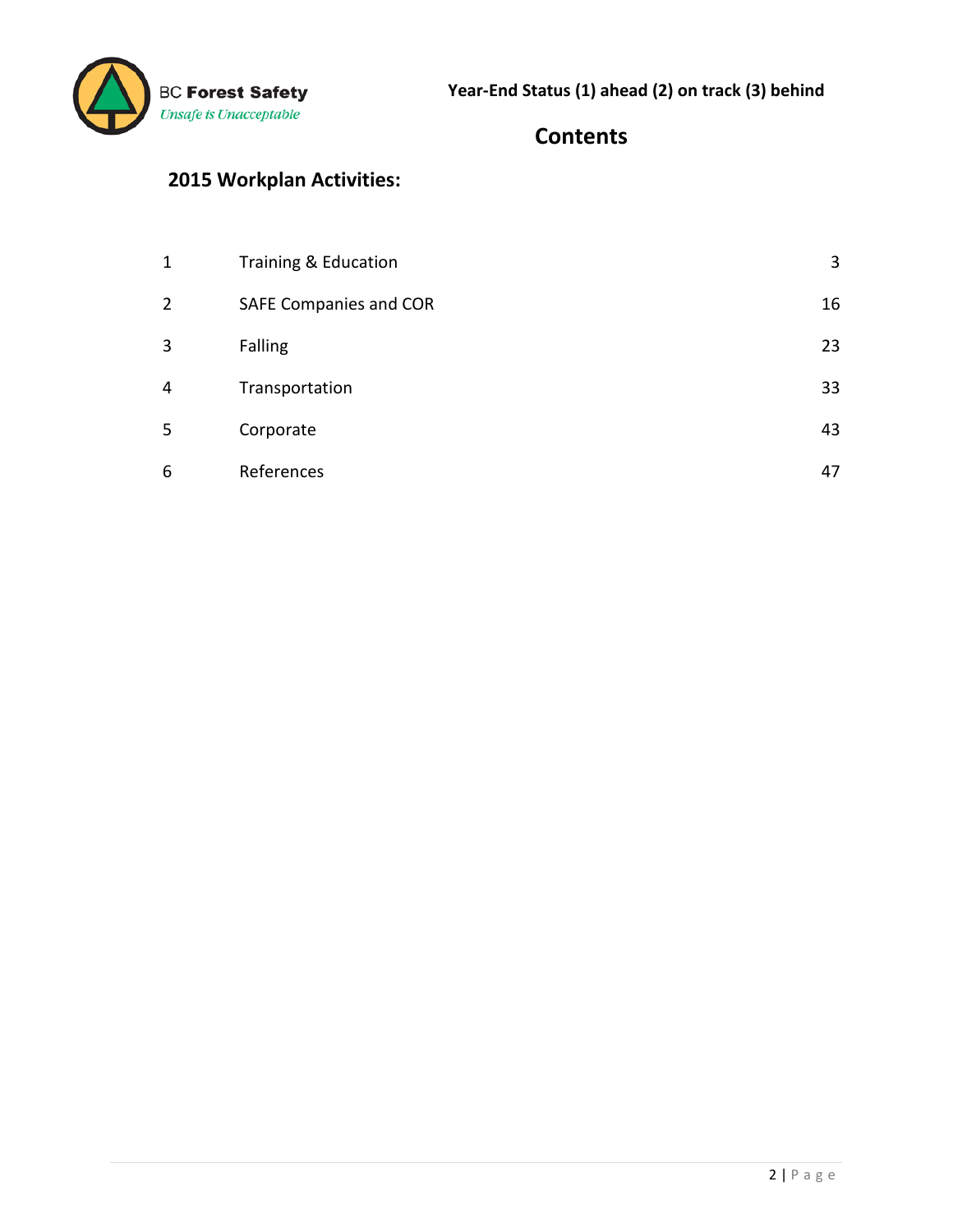

| <b>Project Title:</b>            | <b>Training &amp; Education</b>                                                                                                  |
|----------------------------------|----------------------------------------------------------------------------------------------------------------------------------|
| <b>Project Goal/Expectation:</b> | BCFSC will develop and deliver quality OHS and COR training and education services<br>that address the safety needs of forestry. |

# **Activity 1.1 — Training Systems, Policies and Procedures**

| <b>Activity</b>                                                         | <b>Inputs</b>                                                                                       | <b>Budget</b> | <b>Time</b><br><b>Frame</b>                                           | <b>Responsible</b>  | <b>Anticipated Outputs</b>                                                                                                                                                                                                                                                                                                                                                                                              | <b>Progress</b><br><b>Reporting</b> |
|-------------------------------------------------------------------------|-----------------------------------------------------------------------------------------------------|---------------|-----------------------------------------------------------------------|---------------------|-------------------------------------------------------------------------------------------------------------------------------------------------------------------------------------------------------------------------------------------------------------------------------------------------------------------------------------------------------------------------------------------------------------------------|-------------------------------------|
| Develop and refine<br>training department<br>processes and<br>policies. | $\bullet$ training<br>department<br>staff<br>• management<br>consultant/facili<br>tator<br>· lawyer | \$8,000       | Continued<br>in 2015.<br>Processes<br>fully<br>implement<br>ed in Q4. | Training<br>manager | • Develop the<br>following 9 policies<br>and procedures to<br>guide training<br>systems at a level<br>aligned with PCTIA<br>requirements<br>(approximately 90%<br>alignment)<br>1) Attendance Policies<br>2) Dismissal Policy<br>3) Dispute Policy<br>4) PIPA Policy<br>5) Program Outlines<br>(each course)<br>6) Records Policies<br>7) Facilities Standards<br><b>Refund Policy</b><br>8) Document Control<br>Policy | $\overline{2}$                      |

| <b>Outcome Indicators</b> | <b>Data Collection</b>         | <b>Time Lines</b> | <b>Evaluation Results</b>          |
|---------------------------|--------------------------------|-------------------|------------------------------------|
| Streamlined processes in  | Tracking of number of policies | Jan Dec '15       | Shifting from PCTIA to ISO/ANSI    |
| training department, with | developed and implemented.     |                   | 17024 standards initiated in 2015, |
| clear direction for tasks |                                |                   | with a completion in 2016 to meet  |
|                           |                                |                   | the Deloitte recommendations       |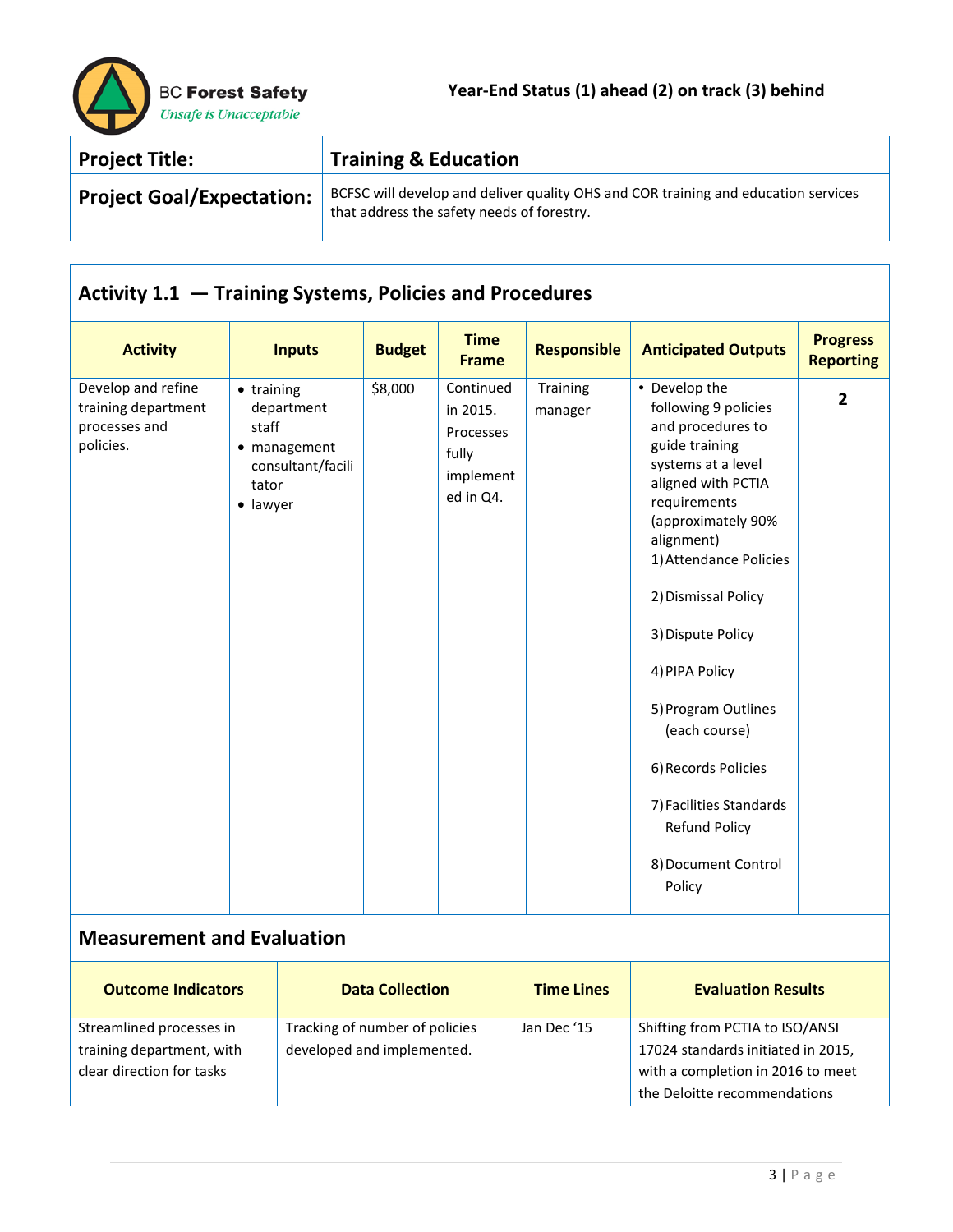

# **Activity 1.2 — Training Program Revisions**

| <b>Activity</b>                                                                                                        | <b>Inputs</b>                                                                                                        | <b>Budget</b> | <b>Time</b><br><b>Frame</b> | <b>Responsible</b>         | <b>Anticipated Outputs</b>                                                                                                      | <b>Progress</b><br><b>Reporting</b> |
|------------------------------------------------------------------------------------------------------------------------|----------------------------------------------------------------------------------------------------------------------|---------------|-----------------------------|----------------------------|---------------------------------------------------------------------------------------------------------------------------------|-------------------------------------|
| Review training<br>programs, with<br>advisory committee<br>support, to improve<br>content and quality of<br>materials. | $\bullet$ training and<br>falling<br>department<br>staff<br>$\bullet$ curriculum<br>writer<br>advisory<br>committees | \$5,000       | $Q1-Q4$                     | <b>Training</b><br>manager | • revisions to Falling<br>Supervisor program<br>• minimum of one<br>advisory committee<br>meeting - falling<br>supervisor group |                                     |

| <b>Outcome Indicators</b> | <b>Data Collection</b>                                              | <b>Time Lines</b> | <b>Evaluation Results</b>                                                  |
|---------------------------|---------------------------------------------------------------------|-------------------|----------------------------------------------------------------------------|
| Improved course content   | Evaluation forms<br>Uptake of programs<br>Feedback from instructors | Jan-Dec '15       | Certified Falling Supervisor revisions<br>now part of Deloitte Action Plan |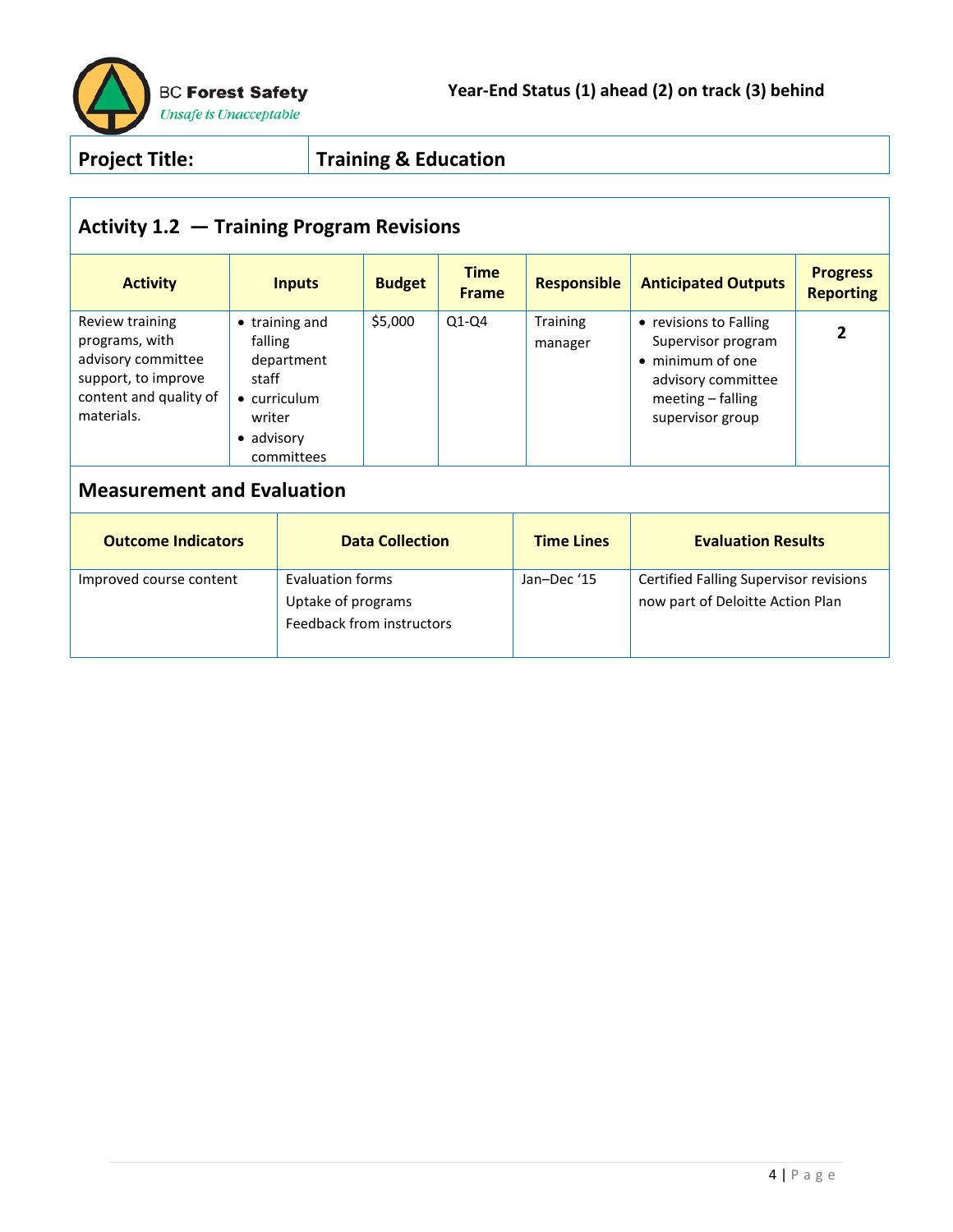

| <b>Activity 1.3 – Maintain High Quality Instructors</b>                          |                                                                        |               |                             |                                                              |                                                                                                                                                                                                                                                                                                                                     |                                                  |  |
|----------------------------------------------------------------------------------|------------------------------------------------------------------------|---------------|-----------------------------|--------------------------------------------------------------|-------------------------------------------------------------------------------------------------------------------------------------------------------------------------------------------------------------------------------------------------------------------------------------------------------------------------------------|--------------------------------------------------|--|
| <b>Activity</b>                                                                  | <b>Inputs</b>                                                          | <b>Budget</b> | <b>Time</b><br><b>Frame</b> | <b>Responsible</b>                                           | <b>Anticipated Outputs</b>                                                                                                                                                                                                                                                                                                          | <b>Progress</b><br><b>Reporting</b>              |  |
| Conduct quality<br>assurance on<br>instructors as directed<br>by the QA process. | • training<br>department<br>staff<br>$\bullet$ training<br>contractors | \$22,000      | $Q1-Q4$                     | Training<br>manager and<br>Program<br>Development<br>manager | • Better quality<br>instruction:<br>Instructors have<br>current Council<br>information, and<br>have development<br>needs identified<br>• 2 Train the Trainer<br>workshops<br>conducted. One for<br>general Council work<br>and one for an<br>additional<br>(new/revised)<br>program<br>• QA reviews for every<br>instructor in 2015 | $\overline{2}$<br>$\mathfrak z$<br>$\mathfrak z$ |  |

| <b>Measurement and Evaluation</b>                                                                                                 |                                  |                   |                                          |  |  |  |  |
|-----------------------------------------------------------------------------------------------------------------------------------|----------------------------------|-------------------|------------------------------------------|--|--|--|--|
| <b>Outcome Indicators</b>                                                                                                         | <b>Data Collection</b>           | <b>Time Lines</b> | <b>Evaluation Results</b>                |  |  |  |  |
| • Student evaluations show<br>that instructors provide a<br>high quality product                                                  | • Evaluation forms<br>• QA forms | Jan-Dec '15       | Good feedback from participant<br>sheets |  |  |  |  |
| • QA review by staff shows<br>that instructors meet or<br>exceed requirements. If<br>not, a corrective action<br>plan is in place |                                  |                   |                                          |  |  |  |  |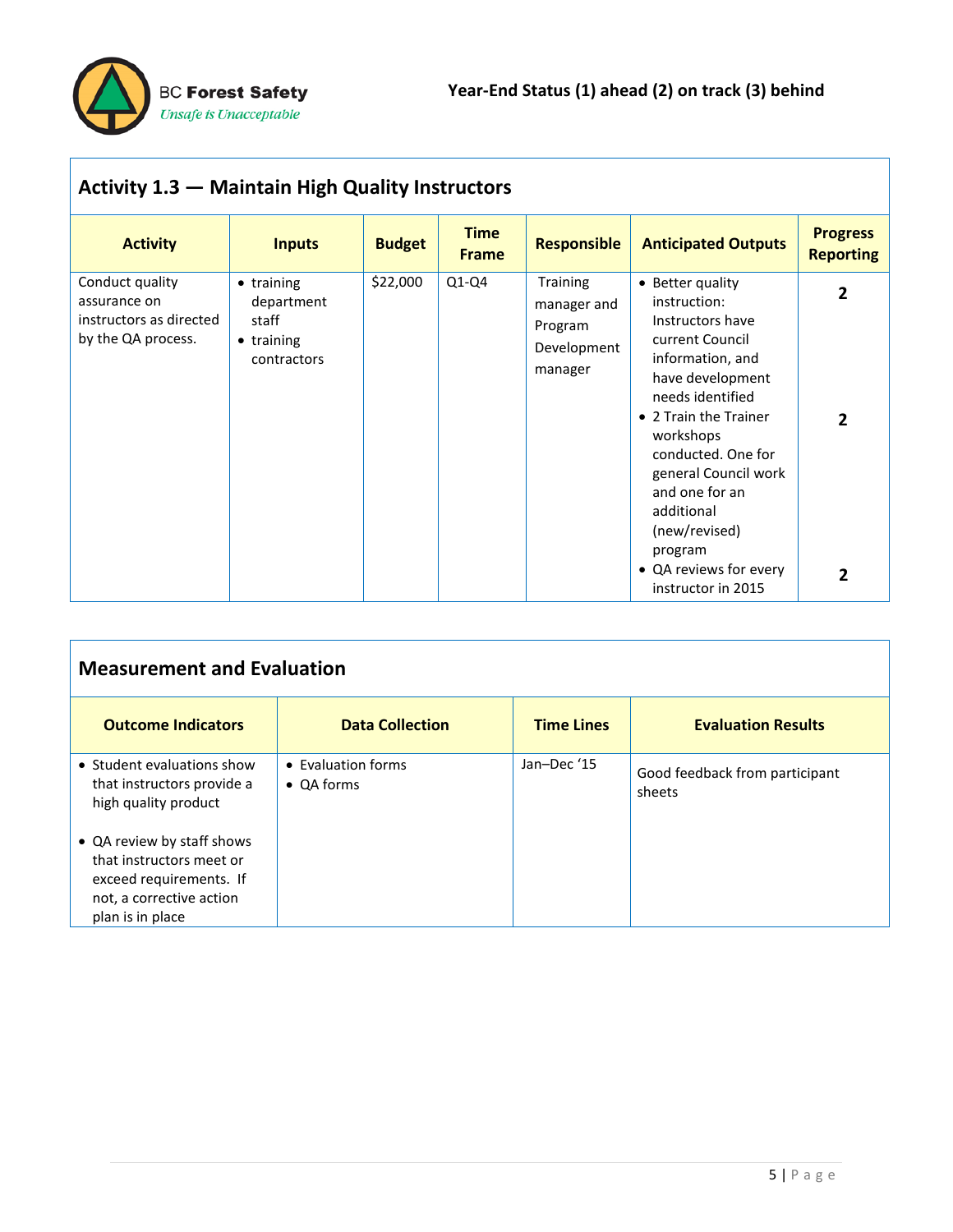

# **Activity 1.4 — Supervisor Training**

| <b>Activity</b>                                                                                                            | <b>Inputs</b>                                                                  | <b>Budget</b> | <b>Time</b><br><b>Frame</b> | <b>Responsible</b>  | <b>Anticipated Outputs</b>                                                                                                             | <b>Progress</b><br><b>Reporting</b> |
|----------------------------------------------------------------------------------------------------------------------------|--------------------------------------------------------------------------------|---------------|-----------------------------|---------------------|----------------------------------------------------------------------------------------------------------------------------------------|-------------------------------------|
| • Deliver supervisor<br>training (new 3-<br>module program)<br>• Deliver falling<br>supervisor training<br>(5 day program) | $\bullet$ training<br>department<br>staff<br>$\bullet$ training<br>contractors |               | $Q1-Q4$                     | Training<br>manager | $\bullet$ Offer 120<br>supervisors training<br>seats (in each of 3<br>modules)<br>• Offer 100 falling<br>supervisors training<br>seats | 2                                   |

| <b>Outcome Indicators</b>                                                                                                 | <b>Data Collection</b>                                        | <b>Time Lines</b> | <b>Evaluation Results</b> |
|---------------------------------------------------------------------------------------------------------------------------|---------------------------------------------------------------|-------------------|---------------------------|
| • Offer targeted number of<br>training seats.<br>• Student evaluations<br>indicate a high quality<br>training experience. | • Number of training seats<br>offered<br>• Course evaluations | Jan-Dec '15       | Training on track         |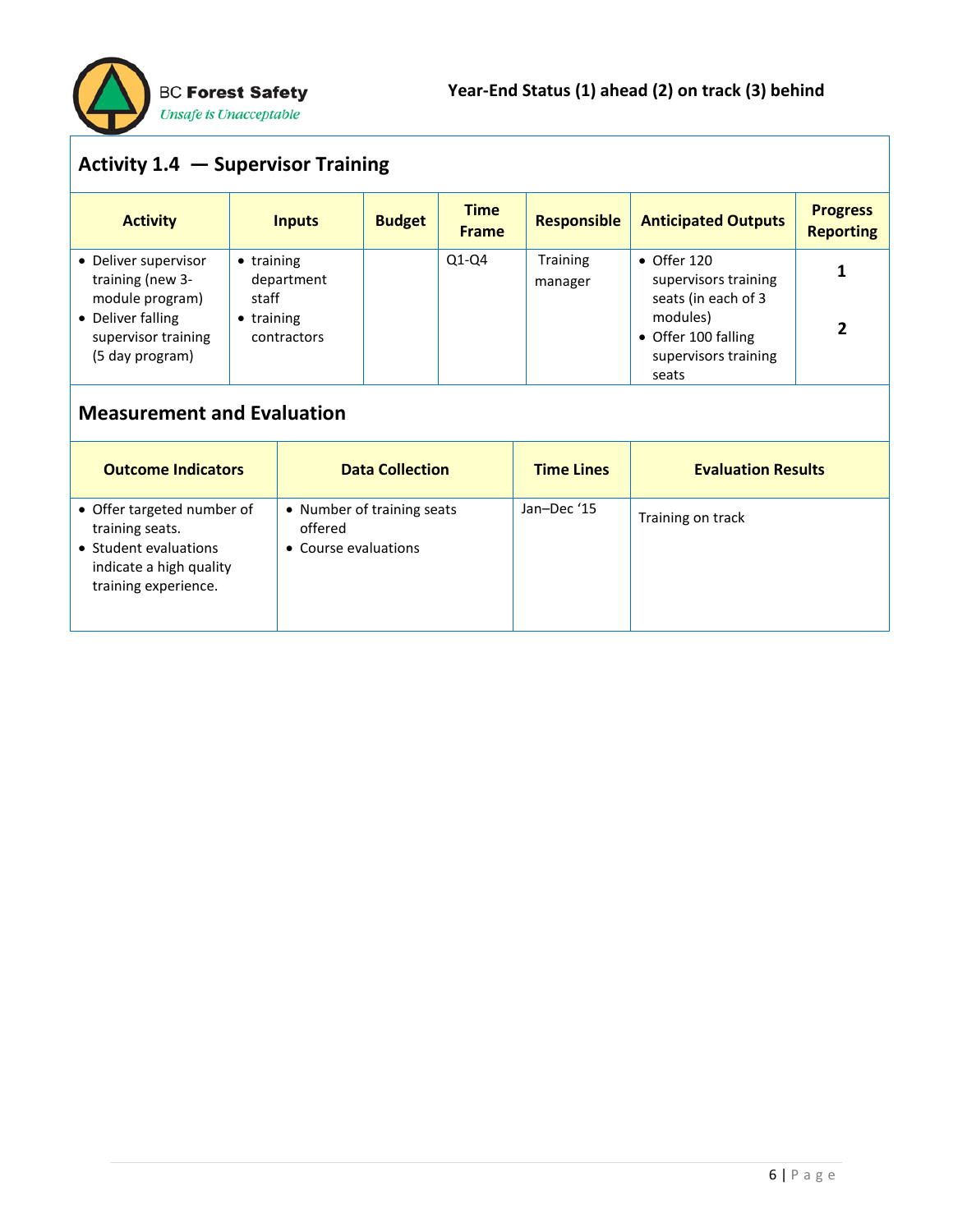

# **Activity 1.5 — Investigation Training**

| <b>Activity</b>                                                                                                                          | <b>Inputs</b>                                                                                             | <b>Budget</b> | <b>Time</b><br><b>Frame</b> | <b>Responsible</b>         | <b>Anticipated Outputs</b>                                               | <b>Progress</b><br><b>Reporting</b> |
|------------------------------------------------------------------------------------------------------------------------------------------|-----------------------------------------------------------------------------------------------------------|---------------|-----------------------------|----------------------------|--------------------------------------------------------------------------|-------------------------------------|
| Deliver Incident<br>Investigations<br>Programs:<br>o Basic Incident<br>Investigation (BII)<br>o Advanced Incident<br>Investigation (All) | $\bullet$ training<br>department<br>staff<br>$\bullet$ SAFE Co staff<br>$\bullet$ training<br>contractors |               | $Q1-Q4$                     | <b>Training</b><br>manager | • 84 BII training seats<br>offered<br>• 72 All training seats<br>offered |                                     |

# **Measurement and Evaluation**

| <b>Outcome Indicators</b>                                                                                               | <b>Data Collection</b>                                        | <b>Time Lines</b> | <b>Evaluation Results</b> |
|-------------------------------------------------------------------------------------------------------------------------|---------------------------------------------------------------|-------------------|---------------------------|
| • Meet number of planned<br>training seats.<br>• Student evaluations<br>indicate a high quality<br>training experience. | • Number of planned training<br>seats<br>• Course evaluations | Jan-Dec '15       | <b>Exceeded targets</b>   |

# **Activity 1.6 — Chainsaw Training**

| <b>Activity</b>                           | <b>Inputs</b>                                                                                            | <b>Budget</b> | <b>Time</b><br><b>Frame</b> | <b>Responsible</b>                                       | <b>Anticipated Outputs</b>                                                                          | <b>Progress</b><br><b>Reporting</b> |
|-------------------------------------------|----------------------------------------------------------------------------------------------------------|---------------|-----------------------------|----------------------------------------------------------|-----------------------------------------------------------------------------------------------------|-------------------------------------|
| Administer franchise<br>Chainsaw Training | $\bullet$ training<br>department<br>staff<br>• falling<br>contractors<br>$\bullet$ franchise<br>trainers |               | $Q1-Q4$                     | $\bullet$ Training<br>manager<br>• Franchise<br>trainers | • 112 franchise<br>training seats<br>offered<br>• contracts signed<br>• QA conducted on<br>trainers |                                     |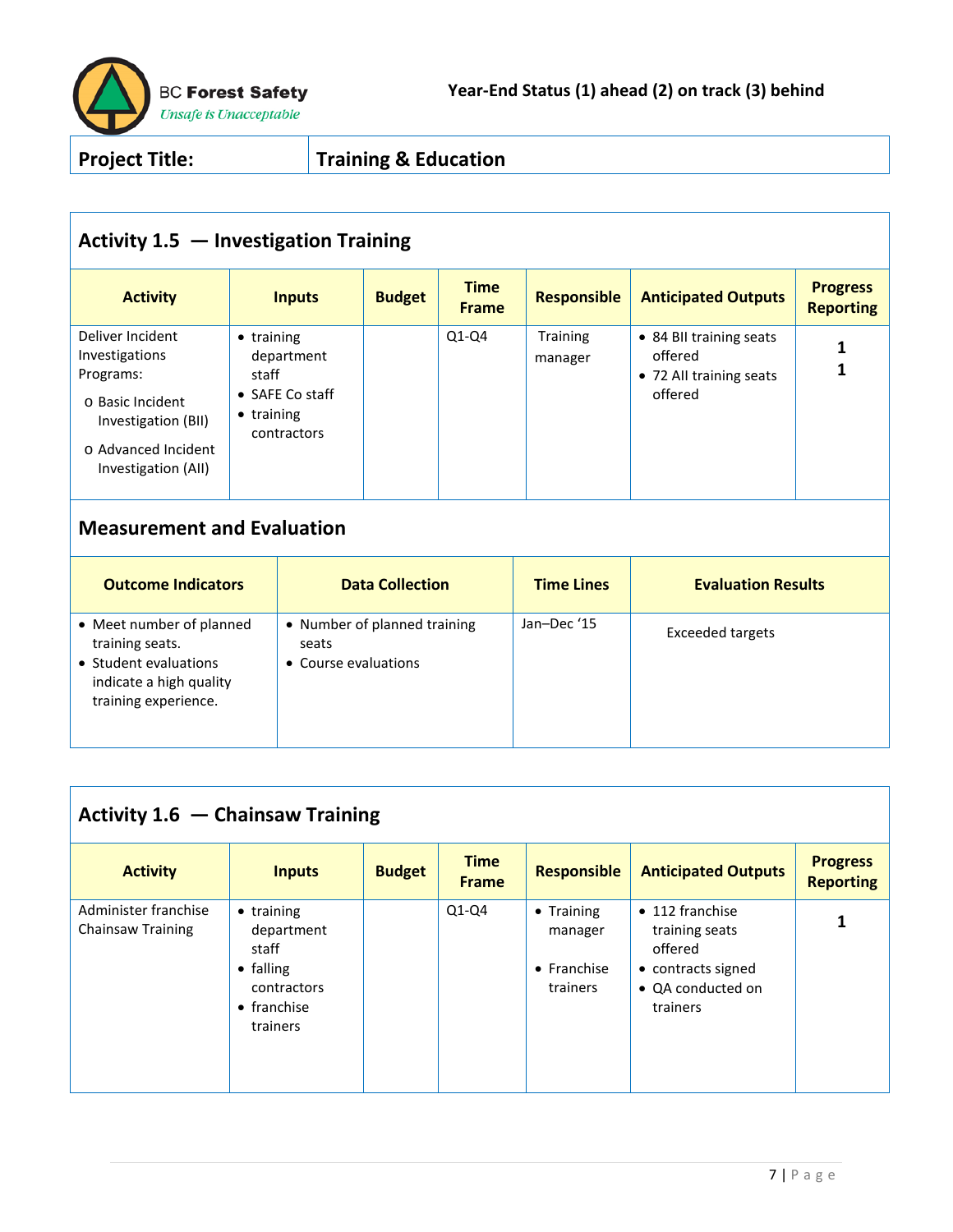

#### **1.6 continued Measurement and Evaluation**

| <b>Outcome Indicators</b>                                  | <b>Data Collection</b>                                                                    | <b>Time Lines</b> | <b>Evaluation Results</b> |
|------------------------------------------------------------|-------------------------------------------------------------------------------------------|-------------------|---------------------------|
| High quality chainsaw training<br>delivered province-wide. | • Number of training seats<br>offered<br>• Course evaluations<br>• QA reports on trainers | Jan-Dec '15       | <b>Exceeded targets</b>   |

# **Activity 1.7 — Targeted Workshops**

| <b>Activity</b>                                                                                                                                          | <b>Inputs</b>                                                                                                                     | <b>Budget</b>                                                 | <b>Time</b><br><b>Frame</b> | <b>Responsible</b>                                                        | <b>Anticipated Outputs</b>                                      | <b>Progress</b><br><b>Reporting</b> |
|----------------------------------------------------------------------------------------------------------------------------------------------------------|-----------------------------------------------------------------------------------------------------------------------------------|---------------------------------------------------------------|-----------------------------|---------------------------------------------------------------------------|-----------------------------------------------------------------|-------------------------------------|
| In concert with<br>industry requests,<br>deliver (and develop)<br>workshops:<br>- Prime Contractor<br>- Steep Slopes<br>- Emergency<br>Response Planning | $\bullet$ training<br>department<br>staff<br>$\bullet$ WSBC staff<br>$\bullet$ curriculum<br>writer<br>advisory<br>٠<br>committee | <b>Budget</b><br>was<br>\$22,000<br>reduced<br>to<br>\$14,000 | $Q1-Q4$                     | • Program<br>Developme<br>nt manager<br>and<br><b>Training</b><br>manager | • Able to meet all<br>industry requests to<br>conduct workshops | 2                                   |

| <b>Outcome Indicators</b>                                                                                                                                                                        | <b>Data Collection</b>                                                                 | <b>Time Lines</b> | <b>Evaluation Results</b>                 |
|--------------------------------------------------------------------------------------------------------------------------------------------------------------------------------------------------|----------------------------------------------------------------------------------------|-------------------|-------------------------------------------|
| • Meet anticipated outputs.<br>• Feedback received<br>indicates participants have<br>improved their skills to<br>operate injury free under<br>the specific condition<br>covered in the workshops | • Number of participants<br>• Course evaluations<br>• Requests for additional training | Jan-Dec '15       | Remaining on track with reduced<br>budget |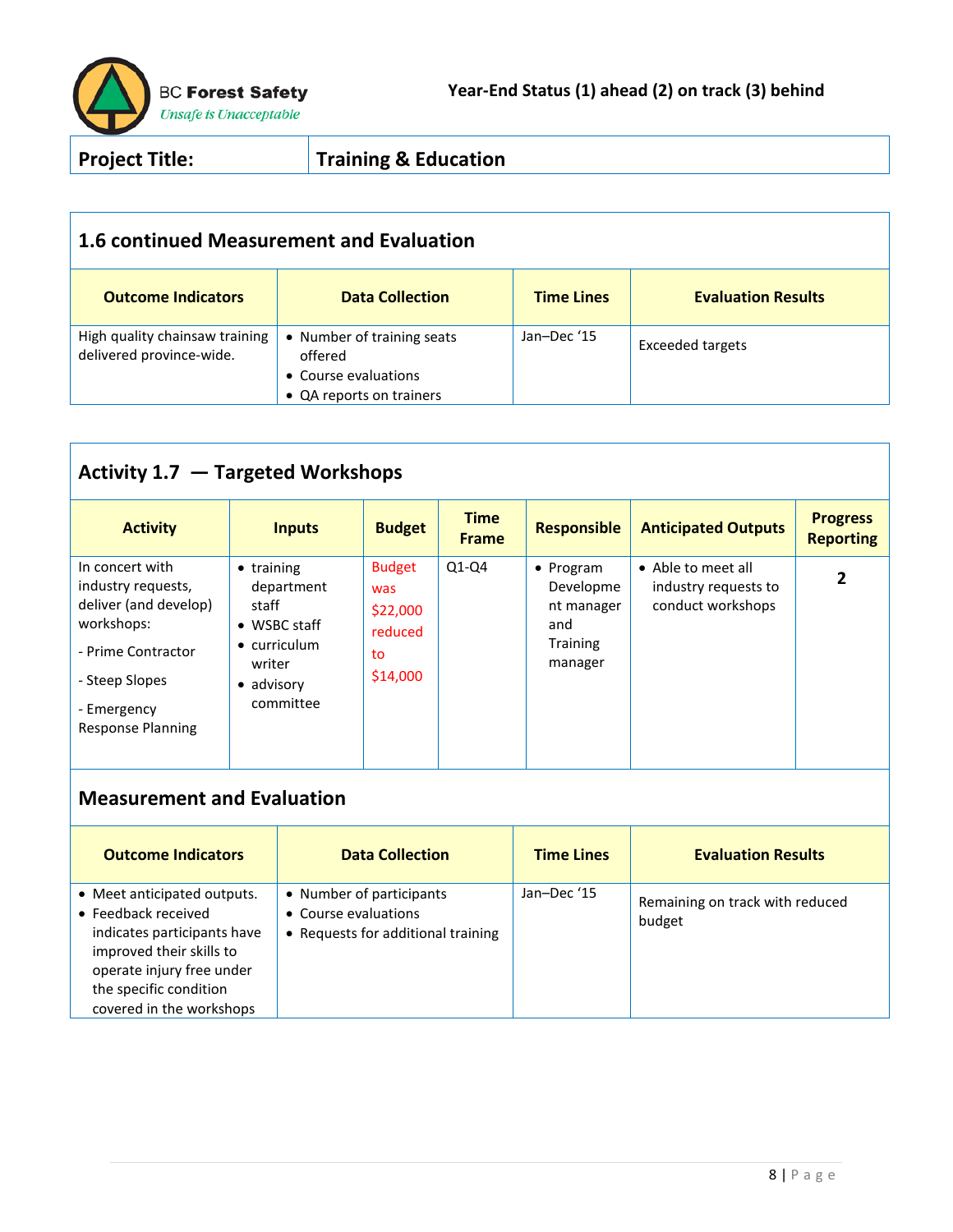

# **Activity 1.8 —Mental and Physical Health Programs**

| <b>Activity</b>                                                                                                                                                                                                                                      | <b>Inputs</b>                                                                                       | <b>Budget</b>                                                 | <b>Time</b><br><b>Frame</b> | <b>Responsible</b>                | <b>Anticipated Outputs</b>                                                                                                                                                                                                                                                                                                                                                          | <b>Progress</b><br><b>Reporting</b> |
|------------------------------------------------------------------------------------------------------------------------------------------------------------------------------------------------------------------------------------------------------|-----------------------------------------------------------------------------------------------------|---------------------------------------------------------------|-----------------------------|-----------------------------------|-------------------------------------------------------------------------------------------------------------------------------------------------------------------------------------------------------------------------------------------------------------------------------------------------------------------------------------------------------------------------------------|-------------------------------------|
| Expand Fit to Log<br>nutrition, hydration<br>and safe movement<br>programs to non-<br>falling companies.<br>Re-introduce Power<br>Driving program and<br>include machine<br>operators. Fatigue<br>management,<br>materials and<br>workshops offered. | $\bullet$ training<br>department<br>staff<br>• transportation<br>staff<br>• training<br>contractors | <b>Budget</b><br>was<br>\$47,000<br>reduced<br>to<br>\$15,000 | $Q1-Q4$                     | Program<br>Development<br>manager | • Offer Power Driving<br>workshops when<br>requested by<br>companies/organizati<br>ons<br>• Approximately 6<br>workshops<br>anticipated<br>• Implement Fatigue<br>Science (Readiband)<br>Program with 50 log<br>truck drivers<br>• Reach 480 log truck<br>companies and 1700<br>logging contractors<br>with introductory<br>awareness materials<br>on mental and<br>physical health | <b>Deferred</b><br><b>Deferred</b>  |

| <b>Outcome Indicators</b>                                                          | <b>Data Collection</b>                                                                                                                      | <b>Time Lines</b> | <b>Evaluation Results</b>                                                                                   |
|------------------------------------------------------------------------------------|---------------------------------------------------------------------------------------------------------------------------------------------|-------------------|-------------------------------------------------------------------------------------------------------------|
| Decrease in injury rates for<br>log truck driving and logging<br>CU <sub>s</sub> . | • Number of participants<br>• Program evaluations<br>• Requests for workshops and<br>resources<br>• Annual WorkSafeBC injury rate<br>report | Jan-Dec '15       | Remaining on track with reduced<br>budget. Using more cost effective<br>solutions to monitor sleep patterns |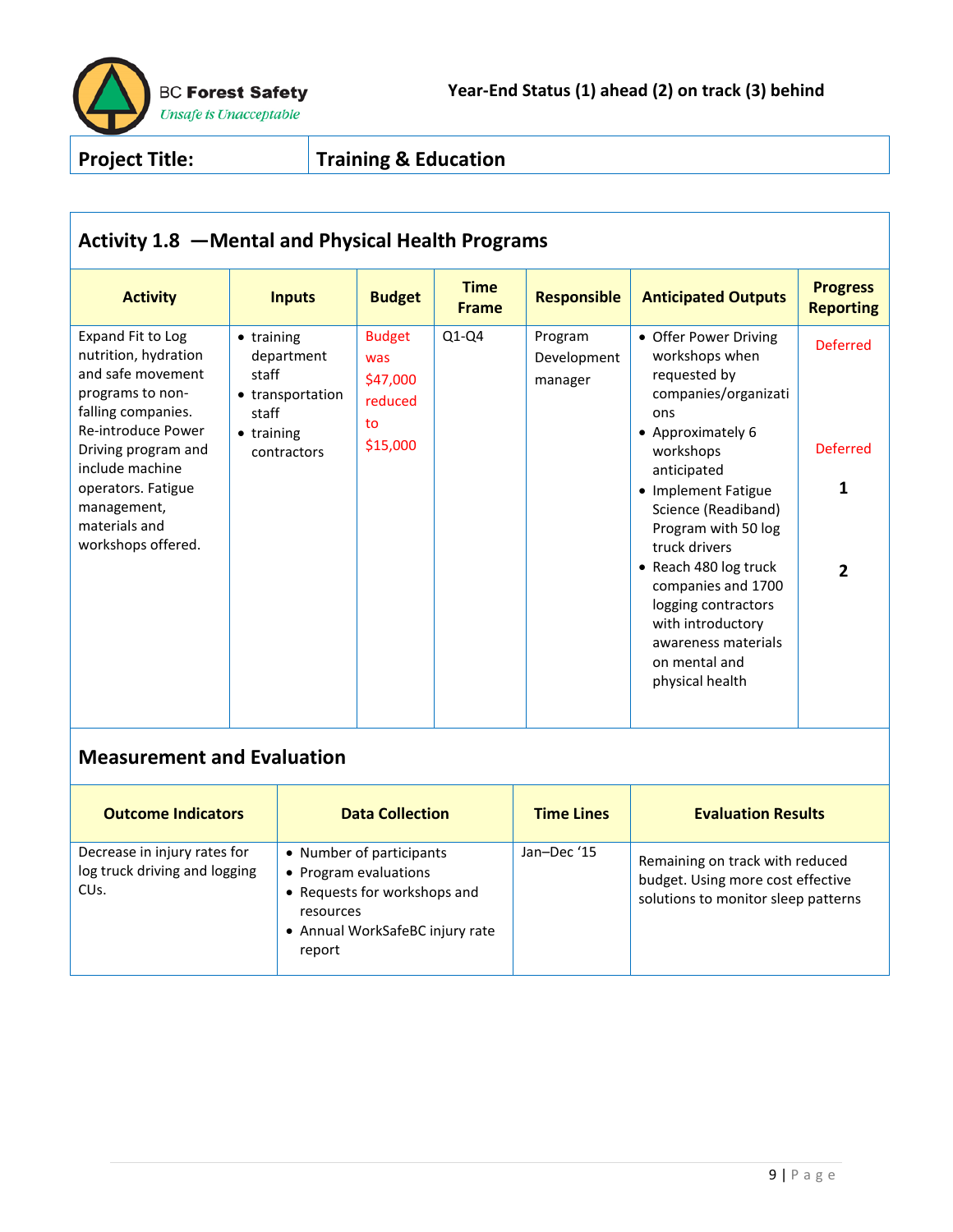

# **Activity 1.9 — Skills for Qualified Workers**

| <b>Activity</b>                                                                                                                  | <b>Inputs</b>                                                                            | <b>Budget</b> | <b>Time</b><br><b>Frame</b>                              | <b>Responsible</b>  | <b>Anticipated Outputs</b>                                                                                            | <b>Progress</b><br><b>Reporting</b> |
|----------------------------------------------------------------------------------------------------------------------------------|------------------------------------------------------------------------------------------|---------------|----------------------------------------------------------|---------------------|-----------------------------------------------------------------------------------------------------------------------|-------------------------------------|
| With advisory<br>committees, develop<br>DACUM matrices that<br>identify and evaluate<br>the key skills for<br>competent workers. | training<br>department<br>staff<br>advisory<br>٠<br>committees<br>• DACUM<br>facilitator | \$55,000      | $Q1-Q3$<br>$Q4 -$<br>Develop<br>training if<br>requested | Training<br>manager | • four DACUM<br>workshops<br>• four competency<br>matrices<br>• four evaluations<br>(including logging<br>supervisor) |                                     |

| <b>Outcome Indicators</b>                                                                       | <b>Data Collection</b>                                                            | <b>Time Lines</b> | <b>Evaluation Results</b>                                           |
|-------------------------------------------------------------------------------------------------|-----------------------------------------------------------------------------------|-------------------|---------------------------------------------------------------------|
| • DACUMs completed and<br>ready to be used to<br>develop training (if<br>requested by industry) | • DACUM documents completed<br>• Number of evaluations<br>downloaded from website | Jan-Dec '15       | Ahead of target by completing 6<br>DACUMS and supporting materials. |
| • Industry managers<br>download evaluations and<br>competency matrices from<br>website          |                                                                                   |                   |                                                                     |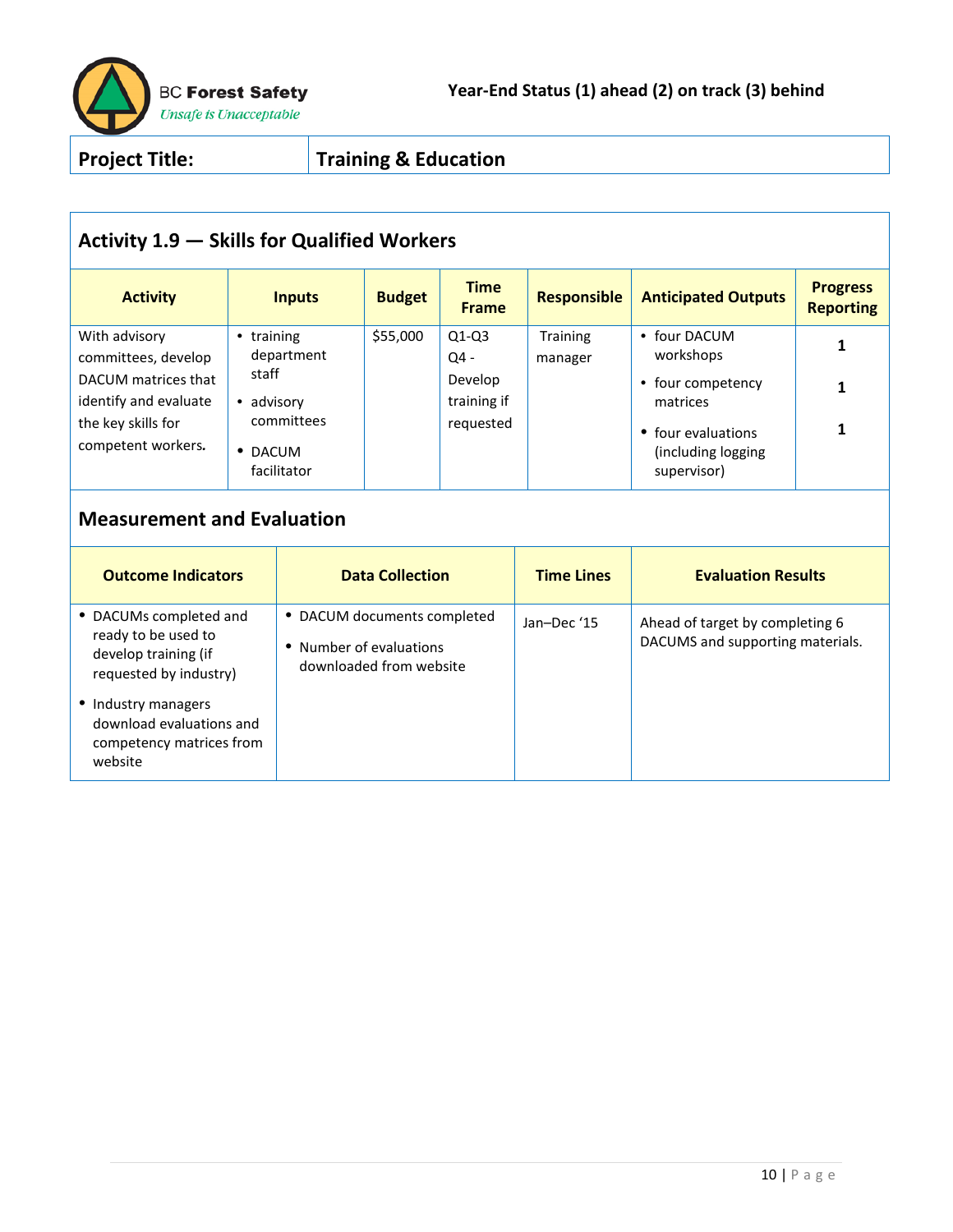

# **Activity 1.10 — Certified Incident Investigation Advisors Program**

| <b>Activity</b>         | <b>Inputs</b>      | <b>Budget</b> | <b>Time</b><br><b>Frame</b> | <b>Responsible</b> | <b>Anticipated Outputs</b> | <b>Progress</b><br><b>Reporting</b> |
|-------------------------|--------------------|---------------|-----------------------------|--------------------|----------------------------|-------------------------------------|
| Maintain incident       | $\bullet$ training | <b>Budget</b> | $Q1-Q4$                     | Program            | • Advisors called upon     | 2                                   |
| investigation advisors  | department         | was           |                             | Development        | by industry to             |                                     |
| to provide advice to    | staff              | \$15,000      |                             | manager            | support                    |                                     |
| industry on             | $\bullet$ training | reduced       |                             |                    | investigations             |                                     |
| completing high         | contractors        | to            |                             |                    | Continued training<br>٠    | 2                                   |
| quality investigations. | • advisory         | \$5,000       |                             |                    | opportunities for          |                                     |
| Continue meetings of    | committee          |               |                             |                    | advisor group              |                                     |
| advisory group to       |                    |               |                             |                    | • New resources            | 2                                   |
| identify further        |                    |               |                             |                    | developed by               |                                     |
| actions to improve      |                    |               |                             |                    | advisory committee         |                                     |
| investigations within   |                    |               |                             |                    | • Maintain a pool of 6     | $\overline{2}$                      |
| industry.               |                    |               |                             |                    | advisors                   |                                     |
|                         |                    |               |                             |                    | • Promote use of           | 2                                   |
|                         |                    |               |                             |                    | advisors within            |                                     |
|                         |                    |               |                             |                    | industry                   |                                     |
|                         |                    |               |                             |                    |                            |                                     |

| <b>Outcome Indicators</b>                                                                                                                   | <b>Data Collection</b>                                                                          | <b>Time Lines</b> | <b>Evaluation Results</b>    |
|---------------------------------------------------------------------------------------------------------------------------------------------|-------------------------------------------------------------------------------------------------|-------------------|------------------------------|
| Smaller companies have<br>support and learn to conduct<br>excellent quality<br>investigations and identify<br>effective corrective actions. | Requests for support on<br>investigations (track each year)<br>Number of advisors in group<br>٠ | Jan-Dec '15       | On track with reduced budget |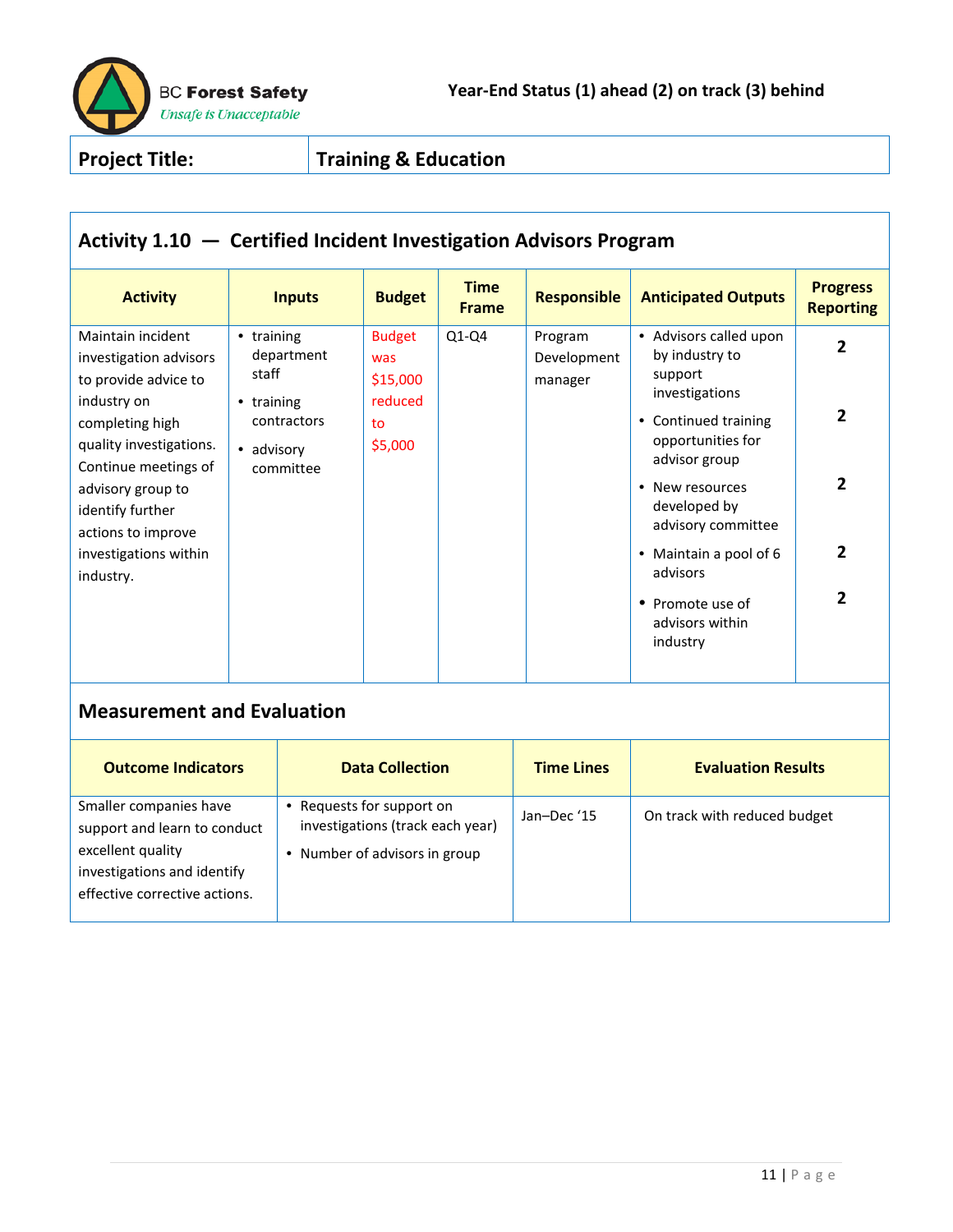

#### **Activity 1.11 — Tools for Behavior Change**

| <b>Activity</b>                                                                        | <b>Inputs</b>                                                                                            | <b>Budget</b>                                                 | <b>Time</b><br><b>Frame</b> | <b>Responsible</b>  | <b>Anticipated Outputs</b>                                                                                                           | <b>Progress</b><br><b>Reporting</b> |
|----------------------------------------------------------------------------------------|----------------------------------------------------------------------------------------------------------|---------------------------------------------------------------|-----------------------------|---------------------|--------------------------------------------------------------------------------------------------------------------------------------|-------------------------------------|
| Continue work to<br>develop tools to<br>support behavior<br>change (safer<br>choices). | • training<br>department<br>staff<br>behavior<br>$\bullet$<br>change<br>contractors<br>• advisory groups | <b>Budget</b><br>was<br>\$20,000<br>reduced<br>to<br>\$10,000 | $Q1-Q4$                     | Training<br>manager | • continue 3 point<br>project with log<br>truck drivers<br>begin second project<br>$\bullet$<br>(possibly lockout)<br>workshops<br>٠ | 1<br><b>Deferred</b>                |

#### **Measurement and Evaluation**

| <b>Outcome Indicators</b>                                | <b>Data Collection</b>                                                                                                                 | <b>Time Lines</b> | <b>Evaluation Results</b>                |
|----------------------------------------------------------|----------------------------------------------------------------------------------------------------------------------------------------|-------------------|------------------------------------------|
| Reduction in fall injury rates<br>for log truck drivers. | • Tracking of activity (included in<br>project deliverables)<br>• Requests for tools/review<br>• 2016 WorkSafeBC injury rate<br>report | Jan-Dec '15       | Ahead of schedule with reduced<br>budget |

#### **Activity 1.12 — New Worker Training**

| <b>Activity</b>                                                                                                            | <b>Inputs</b>                                                                                     | <b>Budget</b>                                         | <b>Time</b><br><b>Frame</b> | <b>Responsible</b>         | <b>Anticipated Outputs</b>                                     | <b>Progress</b><br><b>Reporting</b>                                                                    |
|----------------------------------------------------------------------------------------------------------------------------|---------------------------------------------------------------------------------------------------|-------------------------------------------------------|-----------------------------|----------------------------|----------------------------------------------------------------|--------------------------------------------------------------------------------------------------------|
| Develop new worker<br>training – if requested<br>by industry. This<br>training has been<br>discussed but not<br>confirmed. | $\bullet$ training<br>department<br>staff<br>curriculum<br>٠<br>designer<br>advisory<br>committee | <b>Budget was</b><br>\$14,000<br>reduced to<br>\$0.00 | Q3, Q4                      | <b>Training</b><br>manager | • webinar<br>resources<br>٠<br>• advisory committee<br>meeting | <b>Deferred</b><br>(eliminated<br>budget /<br>combined<br>with skilled<br>for<br>qualified<br>workers) |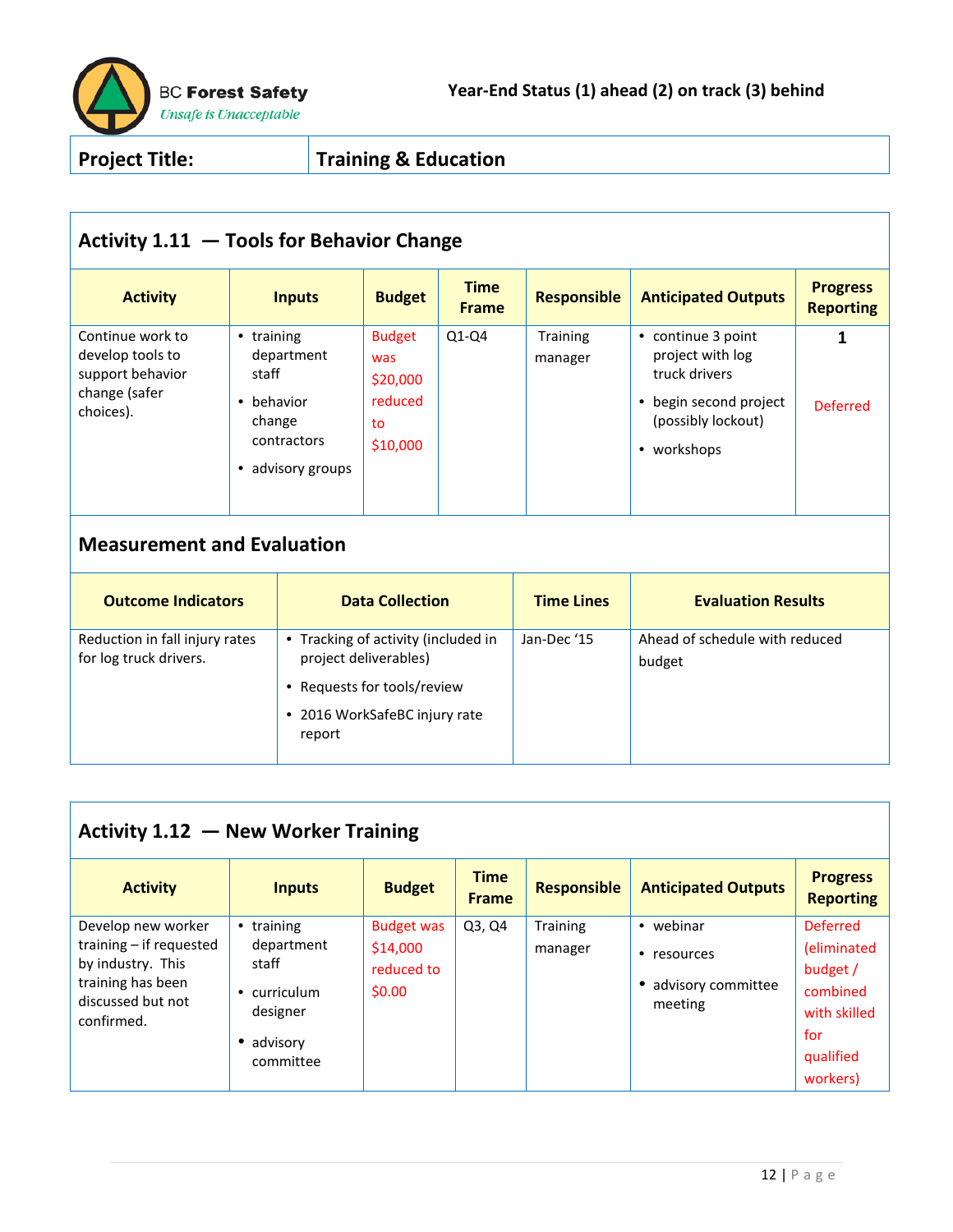

| Activity 1.12 – continued Measurement and Evaluation |                             |                   |                           |  |  |  |
|------------------------------------------------------|-----------------------------|-------------------|---------------------------|--|--|--|
| <b>Outcome Indicators</b>                            | <b>Data Collection</b>      | <b>Time Lines</b> | <b>Evaluation Results</b> |  |  |  |
| Webinar is developed and<br>delivered.               | Number of webinar attendees | Q4                | Deferred budget           |  |  |  |

# **Activity 1.13 — Hazard Recognition**

| <b>Activity</b>                                                                                                                                               | <b>Inputs</b>                                                                                                    | <b>Budget</b>                                            | <b>Time</b><br><b>Frame</b> | <b>Responsible</b>                                                  | <b>Anticipated Outputs</b>                                    | <b>Progress</b><br><b>Reporting</b>                                                                    |
|---------------------------------------------------------------------------------------------------------------------------------------------------------------|------------------------------------------------------------------------------------------------------------------|----------------------------------------------------------|-----------------------------|---------------------------------------------------------------------|---------------------------------------------------------------|--------------------------------------------------------------------------------------------------------|
| Develop hazard<br>recognition tools -<br>Not another system or<br>acronym. Training on<br>how to practically<br>incorporate hazard id<br>into daily business. | training<br>$\bullet$<br>department<br>staff<br>• curriculum<br>designer<br>• industry experts<br>• videographer | <b>Budget</b><br>was<br>\$14,000<br>reduced<br>to \$0.00 | Q3, Q4                      | <b>Training</b><br>manager and<br>Program<br>Development<br>manager | • video (reminder to<br>stop and think)<br>• tailgate package | <b>Deferred</b><br>(eliminated<br>budget /<br>combined<br>with skilled<br>for<br>qualified<br>workers) |

| <b>Outcome Indicators</b>                     | <b>Data Collection</b>                      | <b>Time Lines</b> | <b>Evaluation Results</b>                                                                                                    |
|-----------------------------------------------|---------------------------------------------|-------------------|------------------------------------------------------------------------------------------------------------------------------|
| Video and tailgate packages<br>are delivered. | Number of video hits on YouTube<br>channel. | Q4                | Deferred budget<br>Hazard recognition tools built into<br>Yarding competency guidelines, and<br>Faller competency standards. |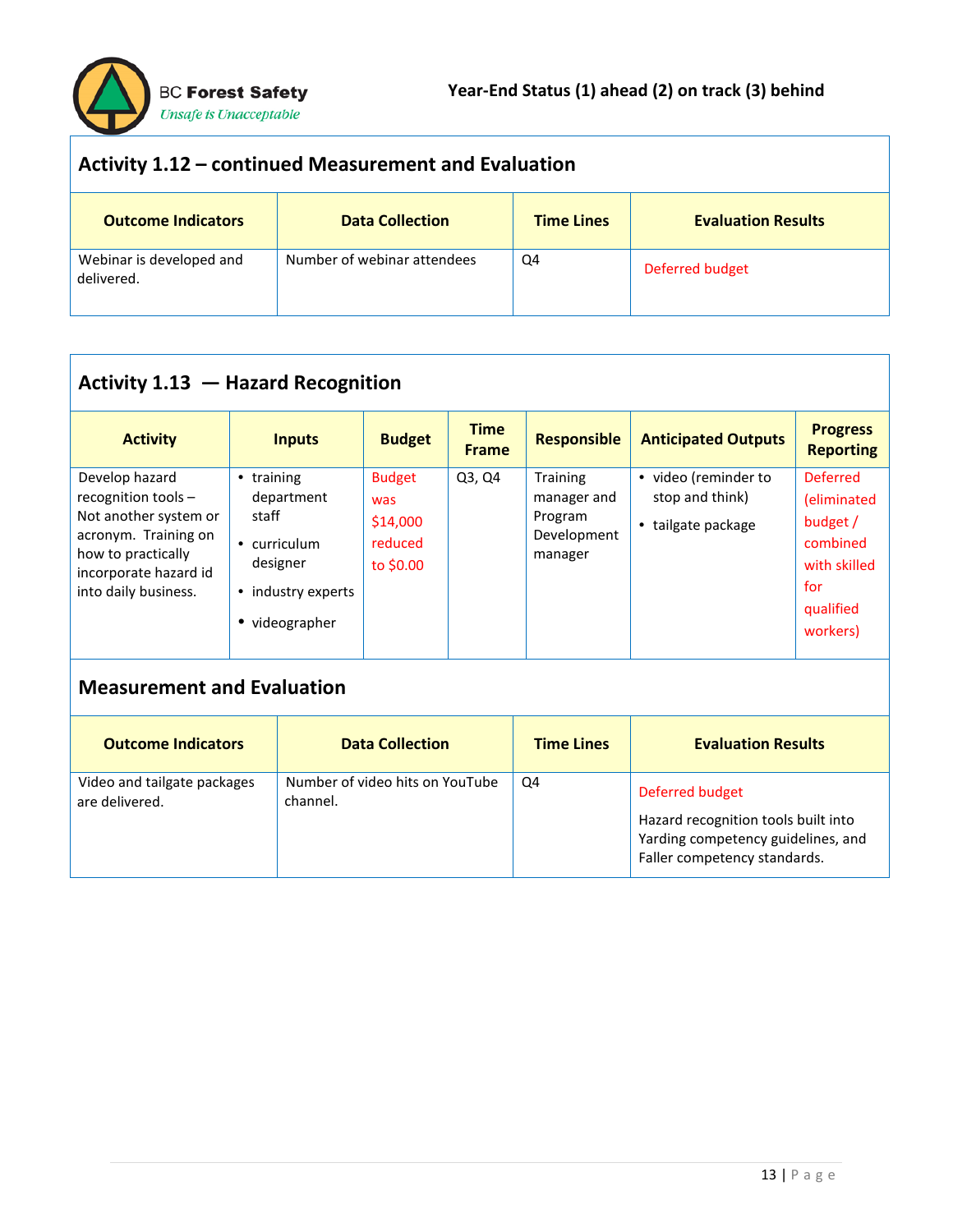

# **Activity 1.14 — Steep Slope Logging Project with FP Innovations**

| <b>Activity</b>                                                                                                       | <b>Inputs</b>                                     | <b>Budget</b> | <b>Time</b><br><b>Frame</b> | <b>Responsible</b> | <b>Anticipated Outputs</b>                                                                                                                                                                                                                                                                               | <b>Progress</b><br><b>Reporting</b> |  |  |
|-----------------------------------------------------------------------------------------------------------------------|---------------------------------------------------|---------------|-----------------------------|--------------------|----------------------------------------------------------------------------------------------------------------------------------------------------------------------------------------------------------------------------------------------------------------------------------------------------------|-------------------------------------|--|--|
| Support industry and<br>FP Innovations in<br>developing new steep<br>slope logging<br>approaches and<br>technologies. | • FP Innovations<br>• Industry<br>representatives | \$0           | $Q1-Q4$                     | <b>CEO</b>         | • Administration of<br>the steep slope<br>program funded<br>through the Western<br>Diversification<br>Program, as per the<br>project guidelines<br>• Development of<br>dashboard stability<br>indicator technology,<br>machine stability<br>rating system and<br>winch assisted<br>tethering application | $\mathbf{2}$                        |  |  |
| <b>Measurement and Evaluation</b>                                                                                     |                                                   |               |                             |                    |                                                                                                                                                                                                                                                                                                          |                                     |  |  |

| <b>Outcome Indicators</b>                                                                                   | <b>Data Collection</b>                                             | <b>Time Lines</b> | <b>Evaluation Results</b>                                                                                                                                               |
|-------------------------------------------------------------------------------------------------------------|--------------------------------------------------------------------|-------------------|-------------------------------------------------------------------------------------------------------------------------------------------------------------------------|
| Meeting outcomes stated in<br>the project guidelines,<br>including the completion of<br>the three projects. | Regular progress reports as<br>required by the project guidelines. | Jan-Dec '15       | All of the Steep Slope and Information<br>Package has been presented to<br>industry at the ILA conference.<br>Steering Committee making revisions<br>based on feedback. |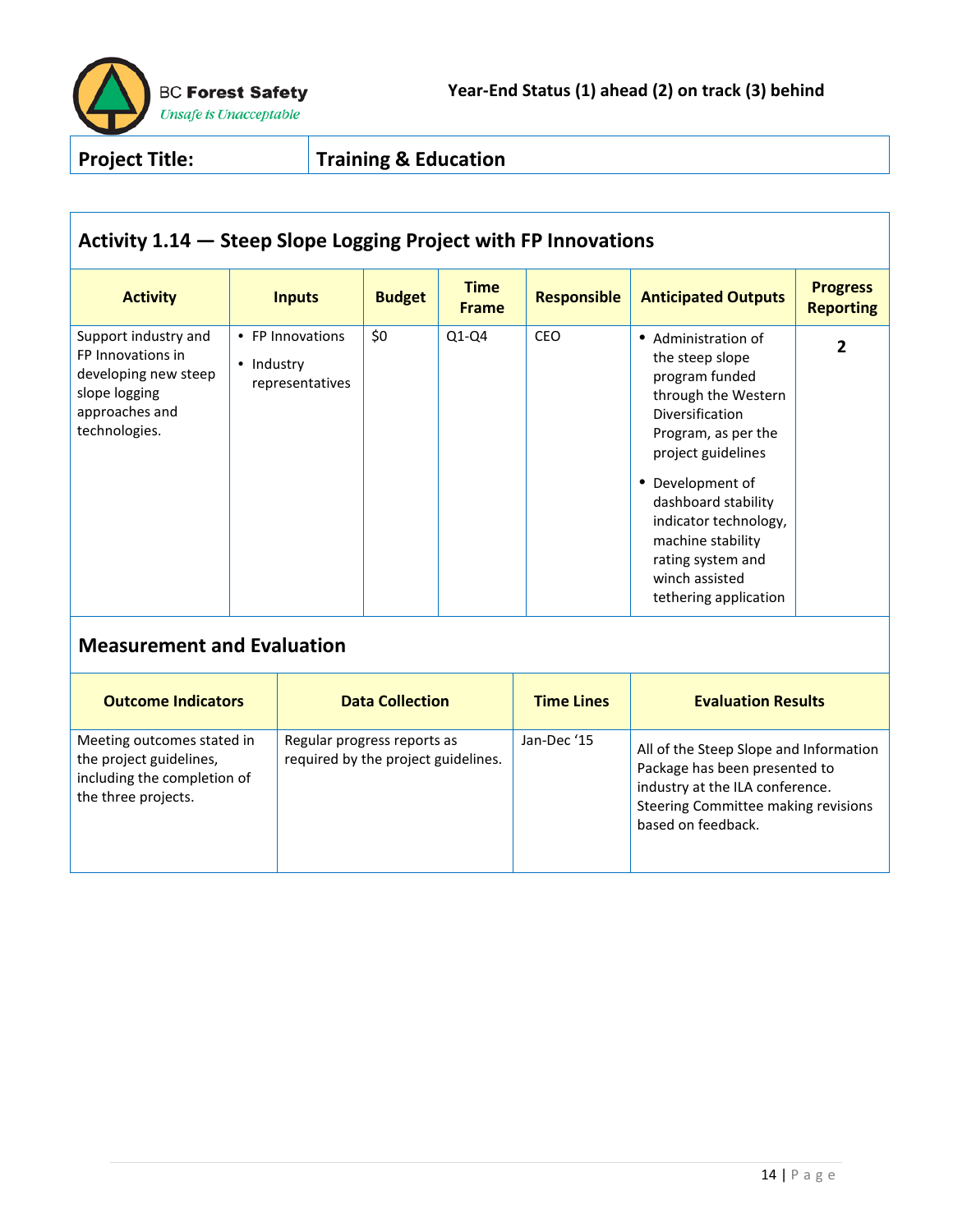

# **Activity 1.15 — Safety Conferences**

| <b>Activity</b>                                                                                                  | <b>Inputs</b>                                                                                                       | <b>Budget</b> | <b>Time</b><br><b>Frame</b> | <b>Responsible</b>                               | <b>Anticipated Outputs</b>                                           | <b>Progress</b><br><b>Reporting</b> |
|------------------------------------------------------------------------------------------------------------------|---------------------------------------------------------------------------------------------------------------------|---------------|-----------------------------|--------------------------------------------------|----------------------------------------------------------------------|-------------------------------------|
| Identify industry<br>champions to<br>organize safety<br>conferences in the<br>Southern and<br>Northern Interior. | Council staff<br>$\bullet$<br>WSBC rep's<br>$\bullet$<br>Ministry<br>٠<br>(MoFLNRO)<br>rep's<br>Industry rep's<br>٠ |               | $Q1-Q4$                     | Manager,<br>Training &<br>Program<br>Development | • Creation of Steering<br>Committee(s) to<br>organize<br>Conferences | $\mathbf{2}$                        |

| <b>Measurement and Evaluation</b>                           |                                             |                   |                           |  |  |  |  |
|-------------------------------------------------------------|---------------------------------------------|-------------------|---------------------------|--|--|--|--|
| <b>Outcome Indicators</b>                                   | <b>Data Collection</b>                      | <b>Time Lines</b> | <b>Evaluation Results</b> |  |  |  |  |
| Number of conference<br>$\bullet$<br>planning meetings held | Meeting minutes and conference<br>materials | $Q1-Q4$           |                           |  |  |  |  |
| Conferences organized<br>$\bullet$<br>and carried out       |                                             |                   |                           |  |  |  |  |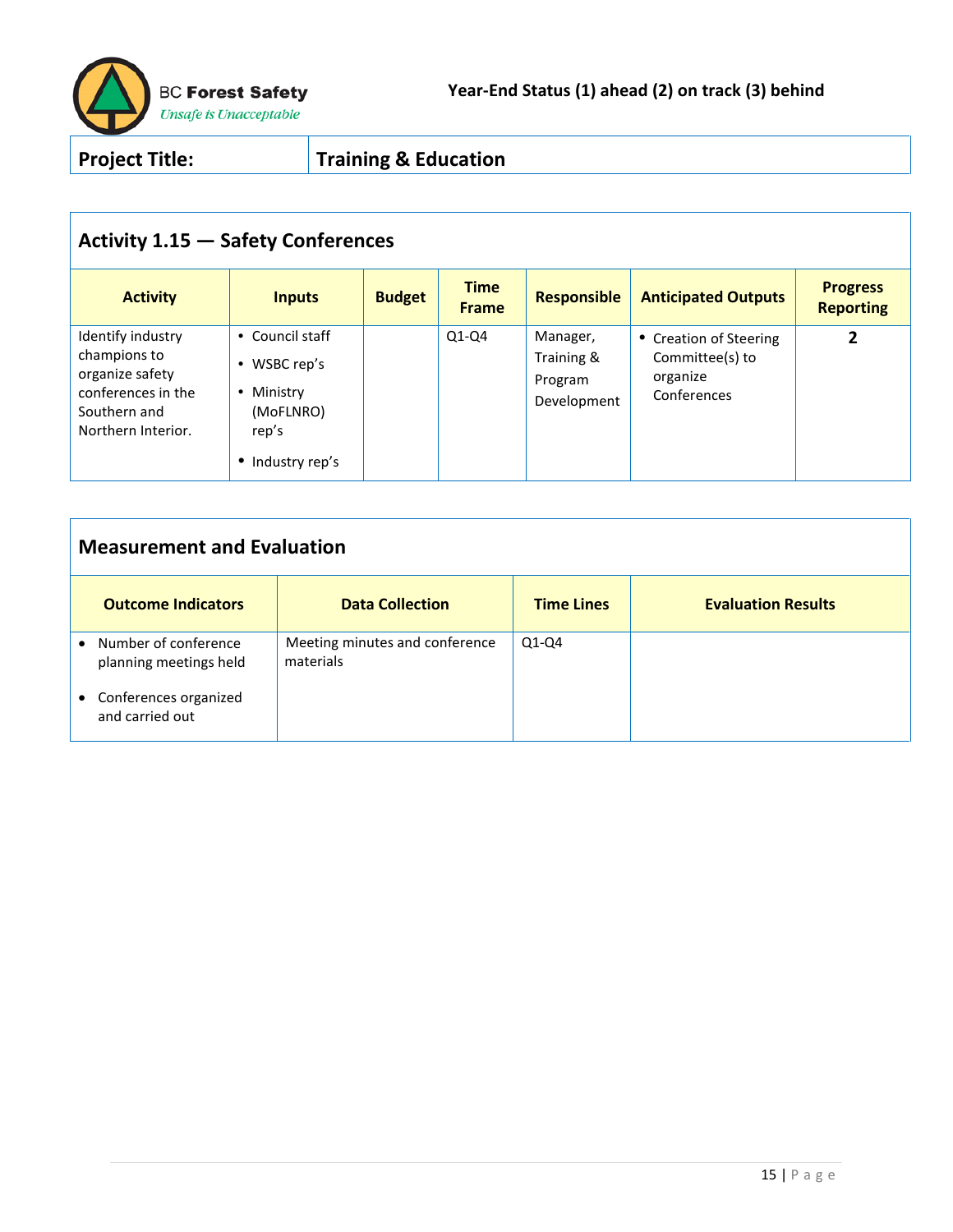| <b>Project Title:</b>            | <b>COR and SAFE Companies</b>                                                                                                                                                                    |
|----------------------------------|--------------------------------------------------------------------------------------------------------------------------------------------------------------------------------------------------|
| <b>Project Goal/Expectation:</b> | BCFSC will develop and deliver quality OHS and COR training and education services<br>including the provision and management of the industry pre-qualification certification and<br>COR program. |

# **Activity 2.1 — COR and SAFE Companies Program Certifications**

| <b>Activity</b>                             | <b>Inputs</b>                         | <b>Budget</b>          | <b>Time</b><br><b>Frame</b> | <b>Responsible</b>                  | <b>Anticipated</b><br><b>Outputs</b>             | <b>Progress</b><br><b>Reporting</b> |  |
|---------------------------------------------|---------------------------------------|------------------------|-----------------------------|-------------------------------------|--------------------------------------------------|-------------------------------------|--|
| Engage employers<br>to become<br>certified. | • Program<br>funding<br>• COR Adviser |                        | Jan-Dec '15<br>(ongoing)    | COR Admin.<br>staff and<br>Advisors | New COR and SAFE<br>Companies<br>Certifications: | 1                                   |  |
|                                             |                                       |                        |                             |                                     | 30 Individual<br>$\circ$<br>Owner<br>Operators   | 90                                  |  |
|                                             |                                       |                        |                             |                                     | 60 Small<br>$\circ$<br>Employers                 | 283                                 |  |
|                                             |                                       |                        |                             |                                     | 10 Large<br>$\circ$<br>Employers                 | 35                                  |  |
| <b>Measurement and Evaluation</b>           |                                       |                        |                             |                                     |                                                  |                                     |  |
| <b>Outcome Indicators</b>                   |                                       | <b>Data Collection</b> |                             | <b>Time Lines</b>                   | <b>Evaluation Results</b>                        |                                     |  |

| Net increase of 100 companies<br>participating in the COR and SAFE<br>Companies Program. | Number of new COR<br>and SAFE Companies<br>certifications. | Jan-Dec '15<br>(ongoing) | 186 net new certifications as of December<br>31, 2015. |
|------------------------------------------------------------------------------------------|------------------------------------------------------------|--------------------------|--------------------------------------------------------|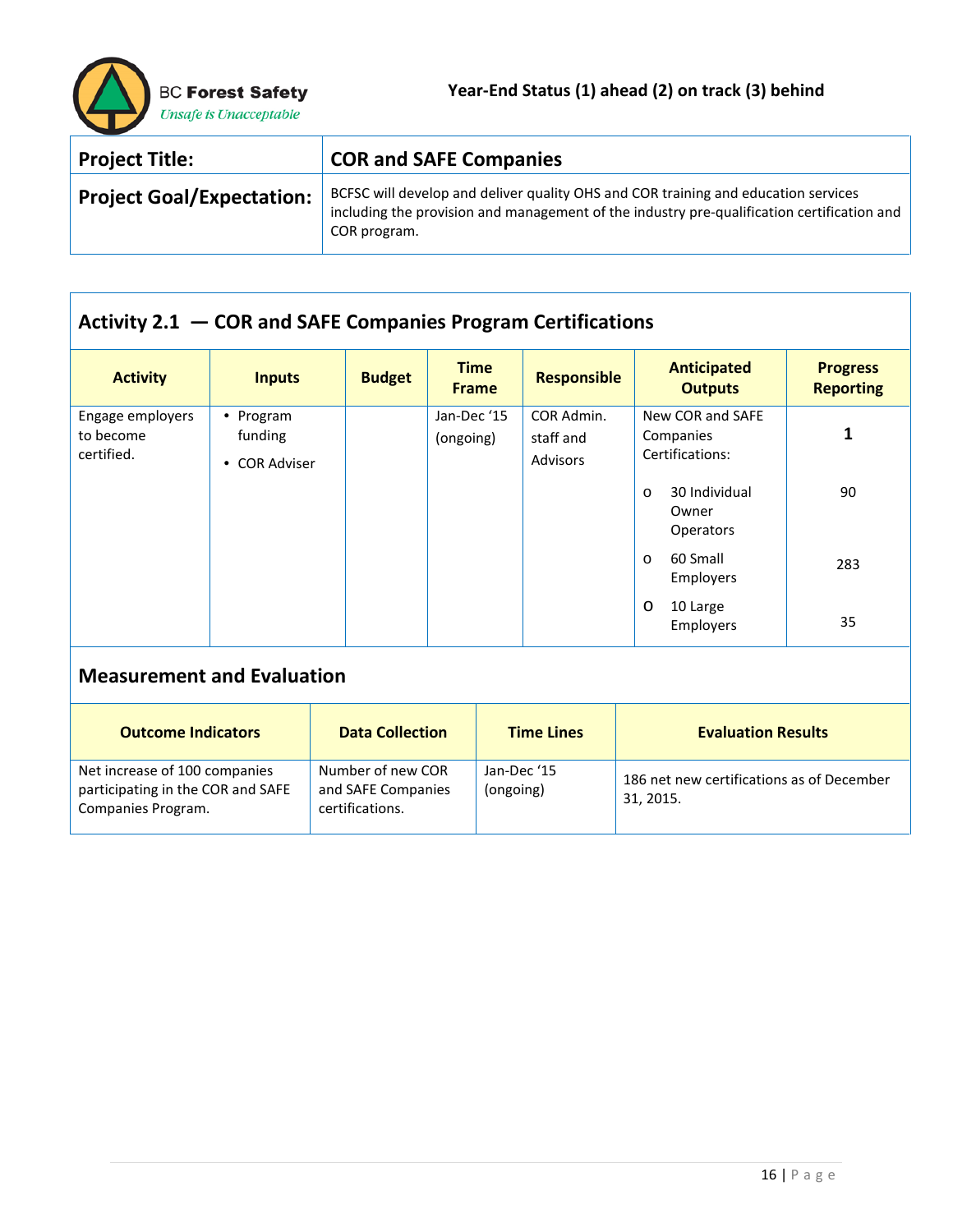

# **Activity 2.2 — COR and SAFE Companies (Quality Assurance)**

| <b>Activity</b>                                                                                                                                                                                     | <b>Inputs</b>                                                                  | <b>Budget</b> | <b>Time</b><br><b>Frame</b> | <b>Responsible</b>                  | <b>Anticipated Outputs</b>                                                                                                                                                                                                                                                                                                                                                                                      | <b>Progress</b><br><b>Reporting</b>                                                                                                              |
|-----------------------------------------------------------------------------------------------------------------------------------------------------------------------------------------------------|--------------------------------------------------------------------------------|---------------|-----------------------------|-------------------------------------|-----------------------------------------------------------------------------------------------------------------------------------------------------------------------------------------------------------------------------------------------------------------------------------------------------------------------------------------------------------------------------------------------------------------|--------------------------------------------------------------------------------------------------------------------------------------------------|
| Complete desktop<br>audit reviews and<br>conduct onsite<br>verification audits,<br>in accordance with<br>the COR Program<br>Standards and<br>Guidelines and<br><b>SAFE Companies</b><br>Guidelines. | • Program<br>funding<br>• COR Adviser<br>• Consultants<br>• WorkSafeBC<br>data |               | Jan-Dec'15<br>(ongoing)     | COR Admin.<br>staff and<br>Advisors | • Successful<br>completion of COR<br><b>Audit Quality</b><br>Assurance as per<br>program Standards<br>and Guidelines and<br><b>SAFE Companies</b><br>Guidelines<br>• 197 Certifying<br>Partner Initiated<br><b>Verification Audits</b><br>completed of COR<br>and SAFE Certified<br>Companies<br>including<br>• WIVA Audits as<br>determined by<br>WorkSafeBC<br>• 5 week turnaround<br>in audit review<br>time | 1<br>Successfully<br>completed and<br>passed COR S&G<br>Audit.<br>188 verification<br>audits<br>completed<br>24 WIVA audits.<br>Total 212<br>Met |

| <b>Outcome Indicators</b>                                                                            | <b>Data Collection</b>                 | <b>Time Lines</b>        | <b>Evaluation Results</b> |
|------------------------------------------------------------------------------------------------------|----------------------------------------|--------------------------|---------------------------|
| • Successful employer<br>interactions as determined by<br>subjective evaluation of safety<br>advisor | Track number of<br>verification audits | Jan-Dec '15<br>(ongoing) |                           |
| • Increased adoption of OHS<br>practices by selected employers                                       |                                        |                          |                           |
| • Increased audit score one year<br>after verification                                               |                                        |                          |                           |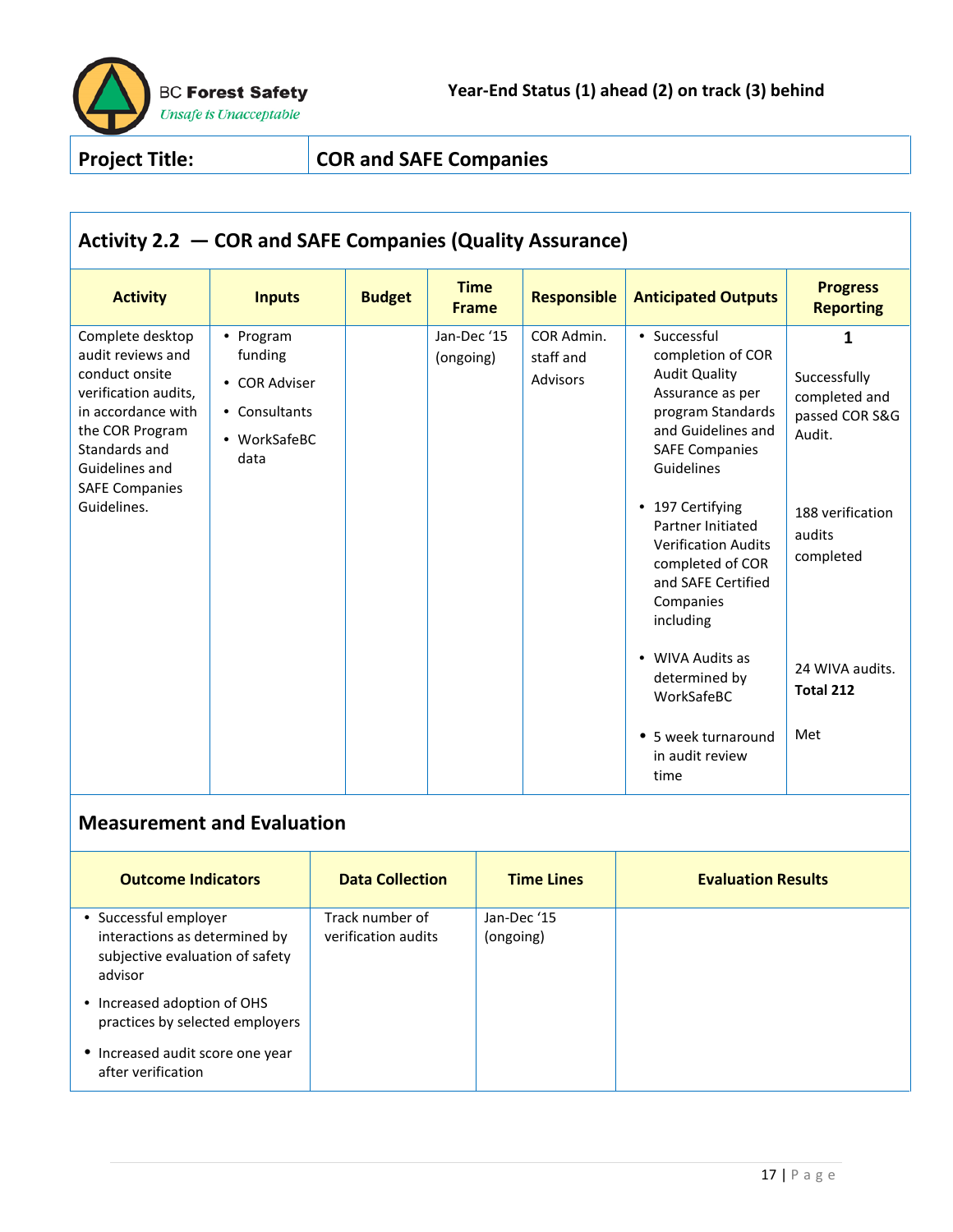

# **Activity 2.3 —"Safety is Good Business" Project**

| <b>Activity</b>                                                                                                                 | <b>Inputs</b>                                                                                                                           | <b>Budget</b> | <b>Time</b><br><b>Frame</b>                                                                                               | <b>Responsible</b>  | <b>Anticipated</b><br><b>Outputs</b>                        | <b>Progress</b><br><b>Reporting</b>                                                                                                                                                                                              |
|---------------------------------------------------------------------------------------------------------------------------------|-----------------------------------------------------------------------------------------------------------------------------------------|---------------|---------------------------------------------------------------------------------------------------------------------------|---------------------|-------------------------------------------------------------|----------------------------------------------------------------------------------------------------------------------------------------------------------------------------------------------------------------------------------|
| Develop training<br>and resources for<br>owners to<br>demonstrate the<br>business case for<br>safety in the<br>industry sector. | • Program funding<br>$\bullet$ CEO<br>• Training<br>Manager<br>• Consultants<br>• Safety Advisors<br>• Industry<br><b>Advisory Team</b> | \$20,000      | • $Q1 - Q2$<br>Research,<br>build<br>content<br>and<br>course<br>$\bullet$ Q3<br>Completi<br>on &<br>training<br>delivery | Training<br>Manager | • 80 training seats<br>offered (webinar<br>and 3 workshops) | 3<br>Course is<br>scheduled for<br>completion in<br>$Q3/Q4$ and is<br>part of the<br>performance-<br>based consulting<br>initiative.<br>Note: this<br>project has<br>transitioned into<br>training<br>Workplan<br>Activity 1.12. |

| <b>Outcome Indicators</b>                                                                                                                                  | <b>Data Collection</b>                                                                                                                                                          | <b>Time Lines</b>                                                                                                    | <b>Evaluation Results</b> |
|------------------------------------------------------------------------------------------------------------------------------------------------------------|---------------------------------------------------------------------------------------------------------------------------------------------------------------------------------|----------------------------------------------------------------------------------------------------------------------|---------------------------|
| Increased awareness of the<br>business case for safety and<br>how to integrate safety within<br>the core business as it relates to<br>the industry sector. | • Number of owners<br>attending course<br>• Number of owners<br>attending course that<br>pursue COR<br>Certification<br>• Post-class course<br>survey data<br>• Industry survey | $\bullet$ Q1-Q2<br>Research<br>training and<br>content<br>development<br>• Q3 Completion<br>and training<br>delivery |                           |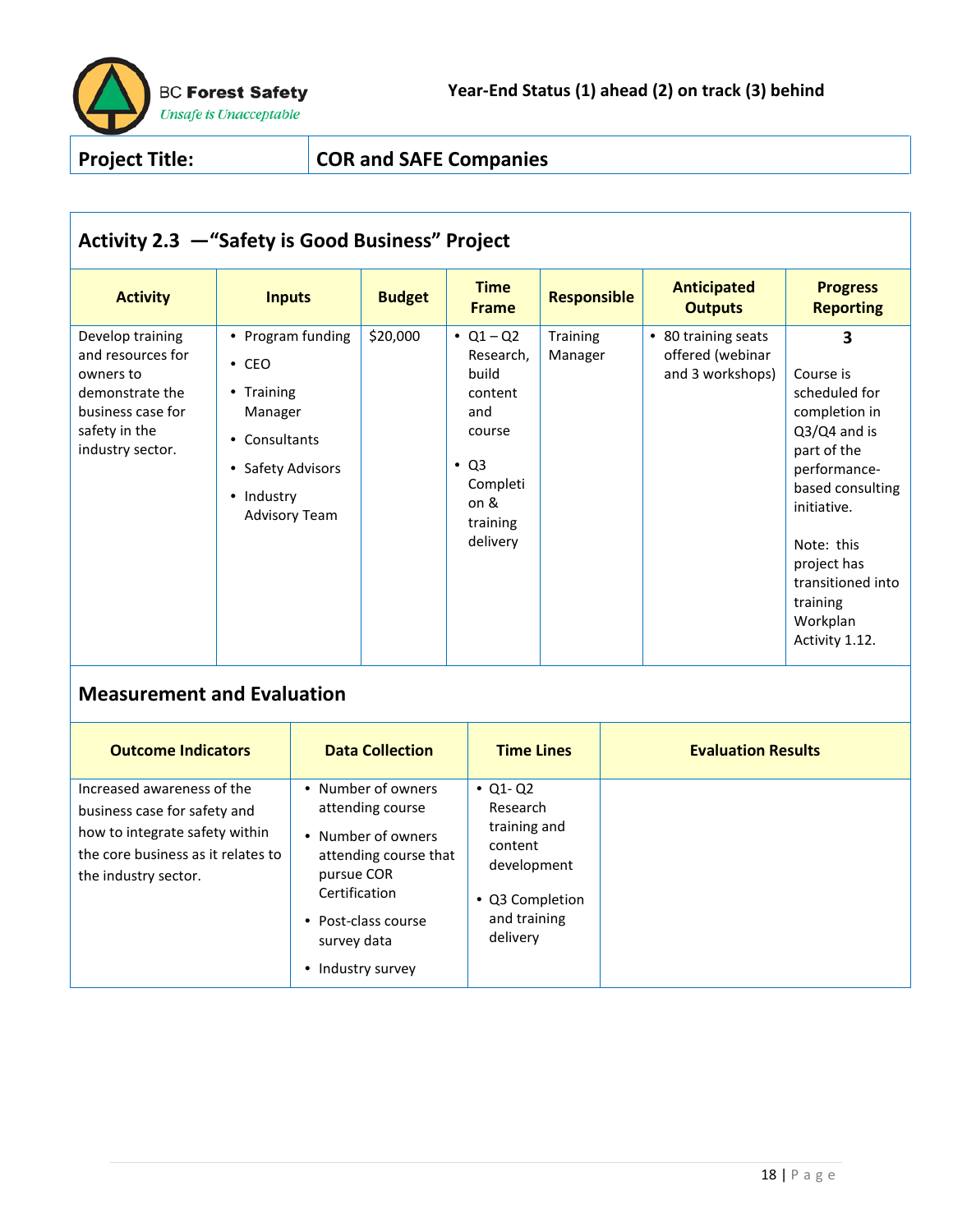

# **Activity 2.4 — COR & SAFE Companies Auditor (Initial Certification) Training**

| <b>Activity</b>                                                                                                                                                                                                                         | <b>Inputs</b>                                                                                           | <b>Budget</b> | <b>Time</b><br><b>Frame</b> | <b>Responsible</b>  | <b>Anticipated</b><br><b>Outputs</b>                                                                                                                                                                | <b>Progress</b><br><b>Reporting</b>                                                                                                                                 |
|-----------------------------------------------------------------------------------------------------------------------------------------------------------------------------------------------------------------------------------------|---------------------------------------------------------------------------------------------------------|---------------|-----------------------------|---------------------|-----------------------------------------------------------------------------------------------------------------------------------------------------------------------------------------------------|---------------------------------------------------------------------------------------------------------------------------------------------------------------------|
| • Deliver initial COR<br>and SAFE<br>Companies<br>Auditor<br>Certification<br>training for<br>external and<br>internal auditors<br>• Revise initial<br>certification<br>training to reflect<br>revised COR and<br><b>SAFE Companies</b> | Program<br>$\bullet$<br>funding<br><b>COR Advisor</b><br>$\bullet$ TAC<br>Consultant<br><b>Trainers</b> |               | Jan-Dec'15<br>(ongoing)     | Training<br>Manager | $\bullet$ 27 (Large<br>Employer)<br>Trained &<br>Certified as<br>Internal<br>Auditors for<br>the first time<br>$\bullet$ 365 (Small<br>Employer /<br>Owner<br>Operator)<br>Certified as<br>Internal | 40 large employer<br>auditors trained (7<br>external and 33<br>internal)<br>419 (Small<br>Employer/Owner<br>Operator) certified<br>to date (331 SE and<br>88 100's) |
| audit standard                                                                                                                                                                                                                          |                                                                                                         |               |                             |                     | Auditors for<br>the first time                                                                                                                                                                      |                                                                                                                                                                     |

| <b>Outcome Indicators</b>                                                                                                             | <b>Data Collection</b>                                                        | <b>Time Lines</b>       | <b>Evaluation Results</b> |
|---------------------------------------------------------------------------------------------------------------------------------------|-------------------------------------------------------------------------------|-------------------------|---------------------------|
| • Increased understanding of<br>COR and SAFE Companies<br>audit tools and policy and<br>procedures related to the<br>audit process    | • Number of<br>participants<br>Post-class / online<br>٠<br>course survey data | Jan-Dec'15<br>(ongoing) |                           |
| • Improved auditor<br>performance                                                                                                     |                                                                               |                         |                           |
| • Consistent application of COR<br>and SAFE Companies auditing<br>tools, policies and procedures<br>across participating<br>employers |                                                                               |                         |                           |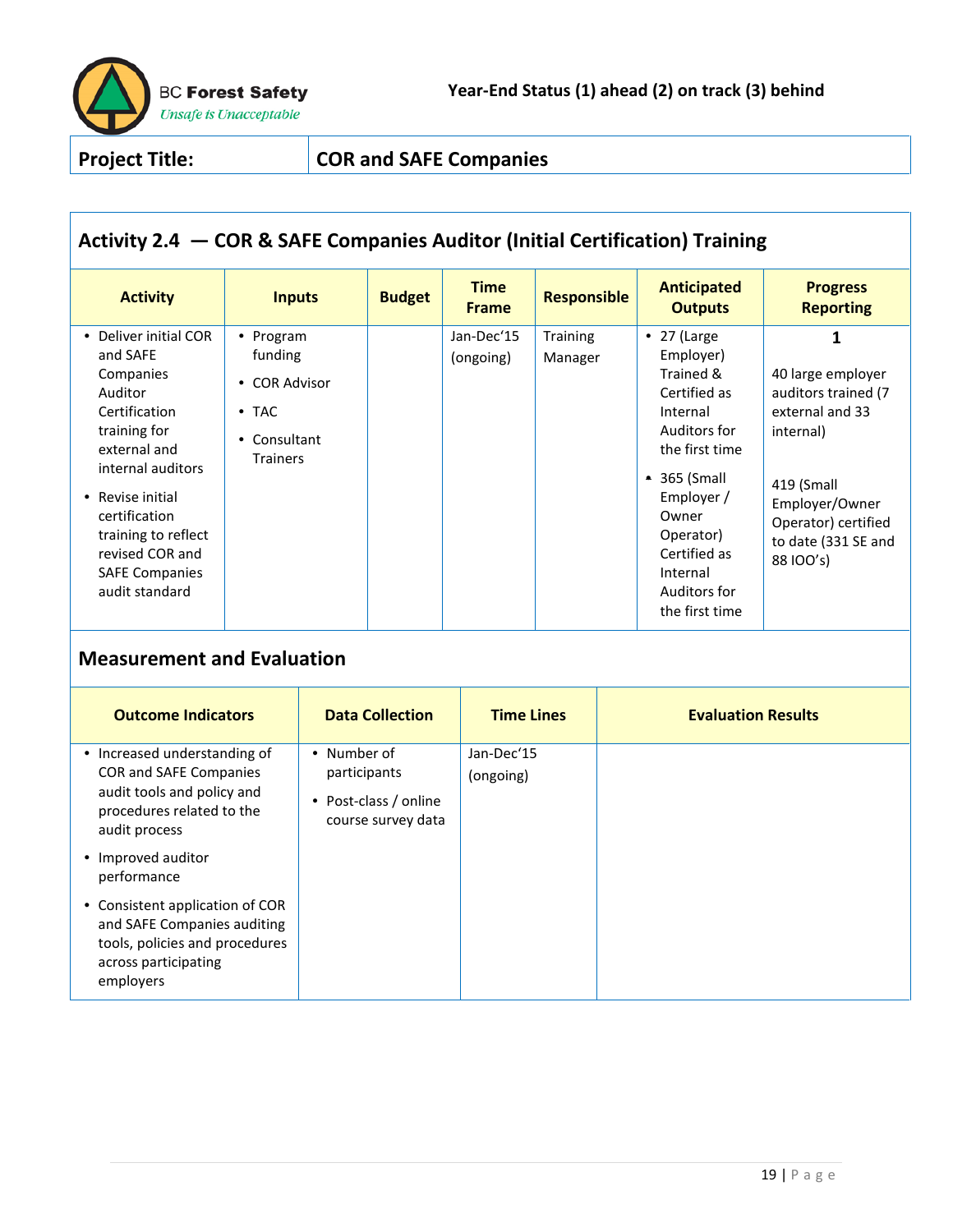

# **Activity 2.5 — COR Auditor (Refresher/Recertification) Training**

| <b>Activity</b>                                                                                                                   | <b>Inputs</b>                                                                         | <b>Budget</b> | <b>Time Frame</b>       | <b>Responsible</b>         | <b>Anticipated</b><br><b>Outputs</b>                                                                                             | <b>Progress</b><br><b>Reporting</b>                                                                    |
|-----------------------------------------------------------------------------------------------------------------------------------|---------------------------------------------------------------------------------------|---------------|-------------------------|----------------------------|----------------------------------------------------------------------------------------------------------------------------------|--------------------------------------------------------------------------------------------------------|
| • Deliver COR<br>refresher<br>training to<br>enable auditors<br>to maintain<br>their<br>certification<br>• Revise<br>refresher/re | • Program<br>funding<br><b>COR Advisors</b><br>٠<br>$\bullet$ TAC<br>Consultants<br>٠ | \$18,000      | Jan-Dec'15<br>(ongoing) | <b>Training</b><br>Manager | $\bullet$ 175 (Small<br>Employer /<br>Owner<br>Operator)<br>Internal<br><b>Auditors</b><br>trained &<br>recertified<br>• Revised | 532 trained and<br>recertified (392<br><b>SE and 140</b><br>IOO's)<br><b>BASE training</b>             |
| certification<br>training to<br>reflect revised<br><b>COR and SAFE</b><br>Companies<br>audit standard                             |                                                                                       |               |                         |                            | <b>BASE and</b><br>Small<br>Employer<br>auditor<br>training<br>courses                                                           | course revised<br>with 133<br>auditors trained.<br>Small employer<br>audit not<br>approved by<br>WSBC. |

| <b>Outcome Indicators</b>                                                                                                                                                                                                                                        | <b>Data Collection</b>                                                                                                                                       | <b>Time Lines</b>       | <b>Evaluation Results</b> |
|------------------------------------------------------------------------------------------------------------------------------------------------------------------------------------------------------------------------------------------------------------------|--------------------------------------------------------------------------------------------------------------------------------------------------------------|-------------------------|---------------------------|
| • Increased understanding of COR<br>audit tools, policies and<br>procedures related to the audit<br>process<br>• Improved auditor performance<br>• Consistent application of COR<br>auditing tools, policies and<br>procedures across participating<br>employers | • Number of auditors<br>certifying<br>• Participant<br>performance and<br>compare trends of<br>previous years<br>• Post-class / online<br>course survey data | Jan-Dec'15<br>(ongoing) |                           |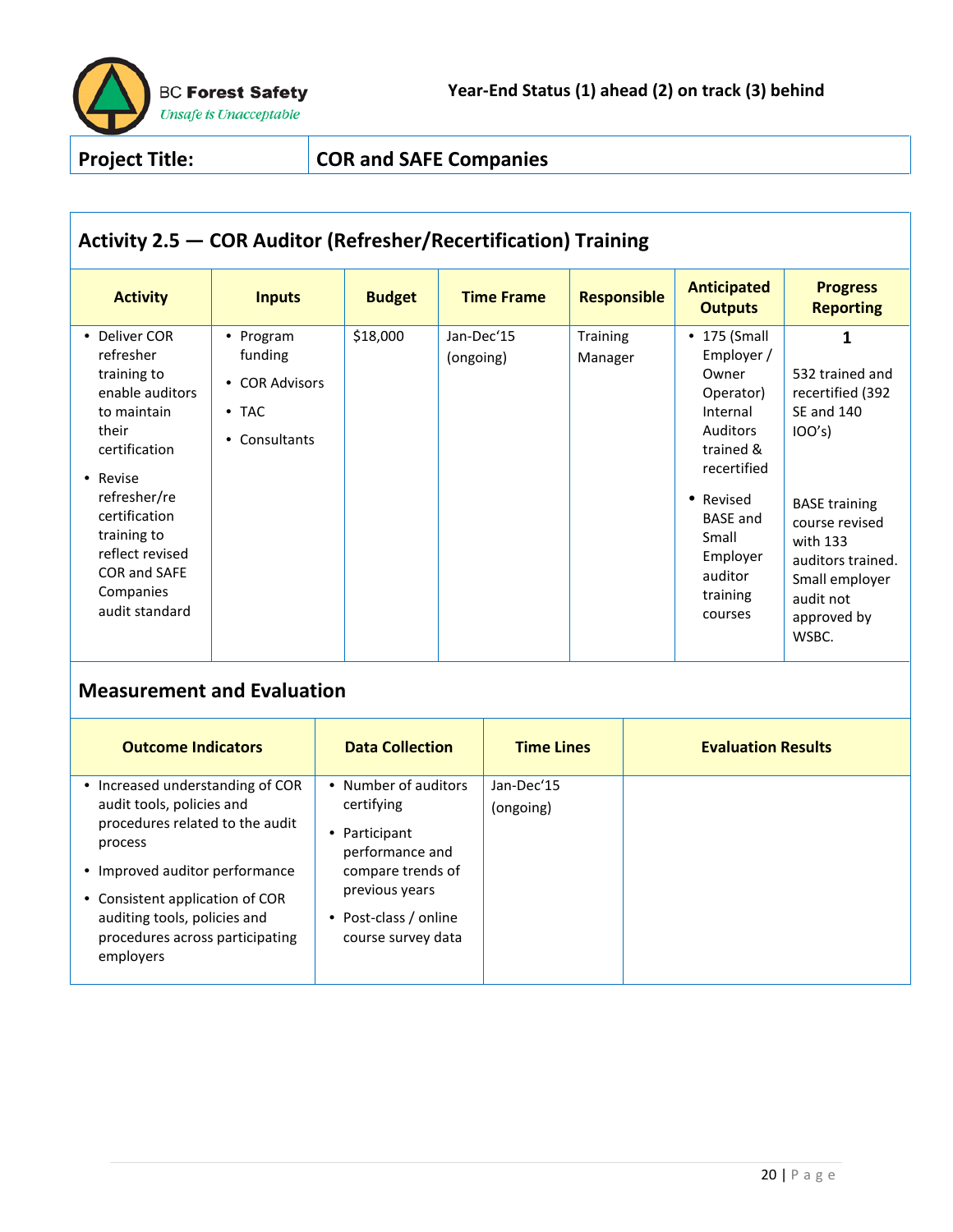

# **Activity 2.6 Return to Work (RTW) & COR Helpline Service**

| <b>Activity</b>                                                                        | <b>Inputs</b>                                                                                                       | <b>Budget</b> | <b>Time</b><br><b>Frame</b> | <b>Responsible</b>          | <b>Anticipated</b><br><b>Outputs</b>                                                                                       | <b>Progress</b><br><b>Reporting</b>                                                                  |
|----------------------------------------------------------------------------------------|---------------------------------------------------------------------------------------------------------------------|---------------|-----------------------------|-----------------------------|----------------------------------------------------------------------------------------------------------------------------|------------------------------------------------------------------------------------------------------|
| Ongoing service<br>provision of BCFSC's<br>dedicated RTW &<br>COR industry<br>helpline | • Program funding<br>• COR Admin<br>• Internal marketing<br>resources<br>• WSBC Forestry<br>Centre of<br>Excellence | \$20,000      | Jan-<br>Dec'15<br>(ongoing) | Director, SAFE<br>Companies | • Provision of<br>helpline<br>during office<br>hours and<br>support of<br>coastal<br>industry<br>claims pilot<br>with WSBC | On-going.<br>Results indicate<br>industry reduced<br>Form 7 reporting<br>from 21 days to<br>12 days. |

| <b>Outcome Indicators</b>                                                                                                                                                                                                                                            | <b>Data Collection</b>                                                                                                                           | <b>Time Lines</b>       | <b>Evaluation Results</b> |
|----------------------------------------------------------------------------------------------------------------------------------------------------------------------------------------------------------------------------------------------------------------------|--------------------------------------------------------------------------------------------------------------------------------------------------|-------------------------|---------------------------|
| • Increased helpline usage<br>• Increased stakeholder<br>understanding of responsibilities<br>under the Act, OHSR and other<br>applicable laws and regulations<br>• Increased stakeholder<br>understanding of the benefits<br>and requirements of the COR<br>program | • Number of calls and<br>enguiries<br>• Evaluation of claims<br>duration and time to<br>report claims $-$<br>looking for decrease<br>in duration | Jan-Dec'15<br>(ongoing) |                           |
| • Increased adoption of OHS,<br>Return to Work and Injury<br>Management practices                                                                                                                                                                                    |                                                                                                                                                  |                         |                           |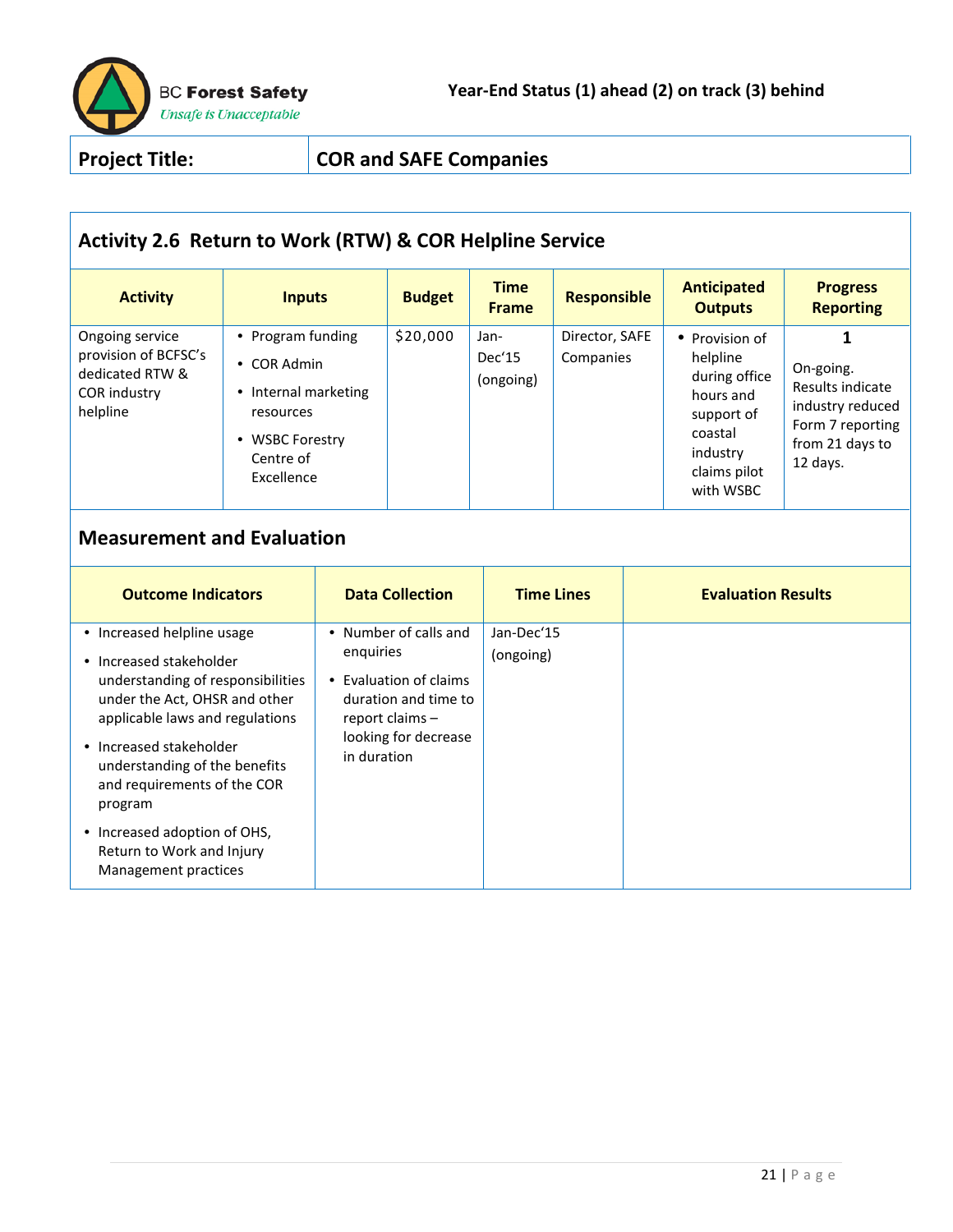

# **Activity 2.7 — Implement revised COR and SAFE Companies audit system**

| Jan-Dec'15<br>Start to implement<br>Director, SAFE<br>• Program<br>2<br>• One third of<br>revised COR and SAFE<br>funding<br><b>COR and SAFE</b><br>(ongoing)<br>Companies<br>Companies audit<br>Companies<br><b>COR Advisors</b><br>system. Maintain<br>COR Admin.<br>transferred to<br>service of COR and<br>TAC Committee<br>$\bullet$<br>revised system<br>staff and<br>tool. BASE<br><b>SAFE Companies</b><br>• Operational<br>system to naturally<br><b>Advisors</b><br>Staff<br>aligned employers.<br>new version | <b>Activity</b> | <b>Inputs</b> | <b>Budget</b> | <b>Time</b><br><b>Frame</b> | <b>Responsible</b> | <b>Anticipated</b><br><b>Outputs</b> | <b>Progress</b><br><b>Reporting</b>                                                              |
|--------------------------------------------------------------------------------------------------------------------------------------------------------------------------------------------------------------------------------------------------------------------------------------------------------------------------------------------------------------------------------------------------------------------------------------------------------------------------------------------------------------------------|-----------------|---------------|---------------|-----------------------------|--------------------|--------------------------------------|--------------------------------------------------------------------------------------------------|
| companies<br>converting in<br>2016.                                                                                                                                                                                                                                                                                                                                                                                                                                                                                      |                 |               |               |                             |                    |                                      | WSBC did not<br>approve small<br>employer audit<br>companies are<br>transitioning to<br>with all |

| <b>Outcome Indicators</b>                                                                                                          | <b>Data Collection</b>                                                                                                   | <b>Time Lines</b>       | <b>Evaluation Results</b> |
|------------------------------------------------------------------------------------------------------------------------------------|--------------------------------------------------------------------------------------------------------------------------|-------------------------|---------------------------|
| • Successful transfer of one third<br>of companies to new system<br>• Increased adoption of OHS<br>practices by selected employers | • Track number of<br>companies<br>successfully<br>transferred to<br>revised system<br>• Industry feedback is<br>positive | Jan-Dec'15<br>(ongoing) |                           |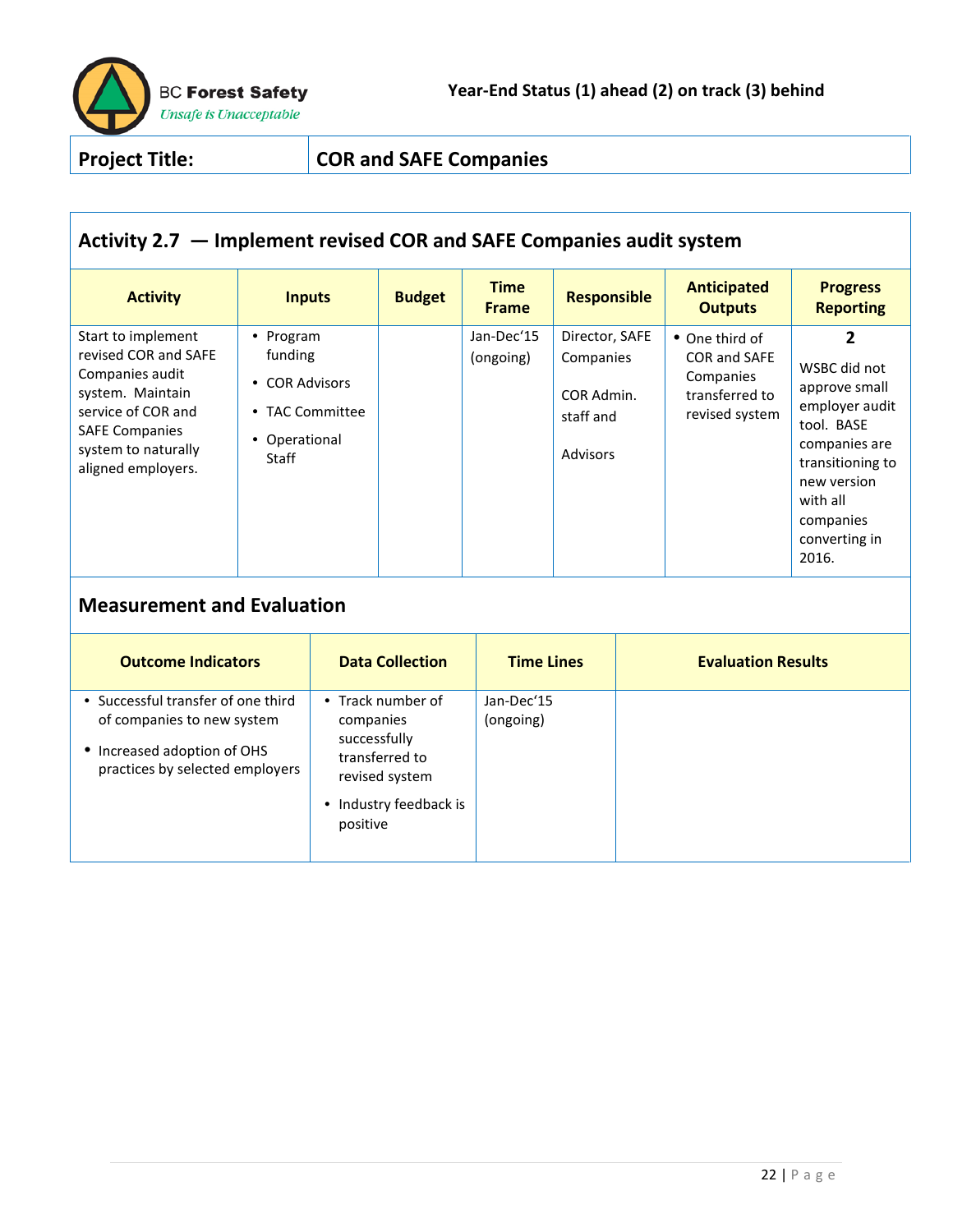

| <b>Project Title:</b>            | <b>Falling</b>                                                                                           |
|----------------------------------|----------------------------------------------------------------------------------------------------------|
| <b>Project Goal/Expectation:</b> | BCFSC will deliver a quality falling program that will reduce serious faller incidents<br>and fatalities |

# **Activity 3.1 — New Faller Training**

| <b>Activity</b>           | <b>Inputs</b>  | <b>Budget</b> | <b>Time</b><br><b>Frame</b> | <b>Responsible</b> | <b>Anticipated</b><br><b>Outputs</b> | <b>Progress Reporting</b>               |
|---------------------------|----------------|---------------|-----------------------------|--------------------|--------------------------------------|-----------------------------------------|
| • Deliver New             | • Fee for      |               | Jan-Dec                     | <b>NFT</b>         | • 50                                 | 3                                       |
| <b>Faller Training to</b> | service for    |               | 15                          | Program            | Students                             |                                         |
| 50 students               | student        |               | (ongoing)                   | Coordinator        | trained                              | 13 Trained YTD through<br>$\bullet$     |
|                           | training       |               |                             |                    |                                      | BCFSC; project 2015 total of            |
| • Have capacity to        |                |               |                             |                    |                                      | 12 if funding application from          |
| deliver up to 100         | $\bullet$ NFT  |               |                             |                    |                                      | Ministry is not successful              |
| students                  | Program        |               |                             |                    |                                      |                                         |
|                           | Coordinator    |               |                             |                    |                                      |                                         |
|                           | (Lead)         |               |                             |                    |                                      |                                         |
|                           | • Falling      |               |                             |                    |                                      | 5 Trained through Industry<br>$\bullet$ |
|                           | Program        |               |                             |                    |                                      | Partnerships YTD; one trainee           |
|                           | Team           |               |                             |                    |                                      | currently in the training               |
|                           |                |               |                             |                    |                                      |                                         |
|                           | $\bullet$ QS/T |               |                             |                    |                                      | In summary, will not meet<br>$\bullet$  |
|                           | Contractors    |               |                             |                    |                                      | target. 18 faller trainees              |
|                           |                |               |                             |                    |                                      | trained this year. 13 through           |
|                           |                |               |                             |                    |                                      | the BCFSC new Faller Training           |
|                           |                |               |                             |                    |                                      | Program and 5 through the               |
|                           |                |               |                             |                    |                                      | Industry New Faller Training            |
|                           |                |               |                             |                    |                                      | Program                                 |
|                           |                |               |                             |                    |                                      |                                         |

| <b>Outcome Indicators</b>                                                                                                   | <b>Data Collection</b>                                                                                                                                                                                            | <b>Time Lines</b>     | <b>Evaluation Results</b> |
|-----------------------------------------------------------------------------------------------------------------------------|-------------------------------------------------------------------------------------------------------------------------------------------------------------------------------------------------------------------|-----------------------|---------------------------|
| Trainee fallers ready<br>to work in industry<br>for their 'up to 180<br>days' work<br>experience prior to<br>certification. | • Number of NFT students successfully trained<br>or failed<br>• Number of NFT students successfully<br>certified, or attempted<br>• Participant feedback indicates that the<br>learning objectives were delivered | Jan-Dec '15 (ongoing) |                           |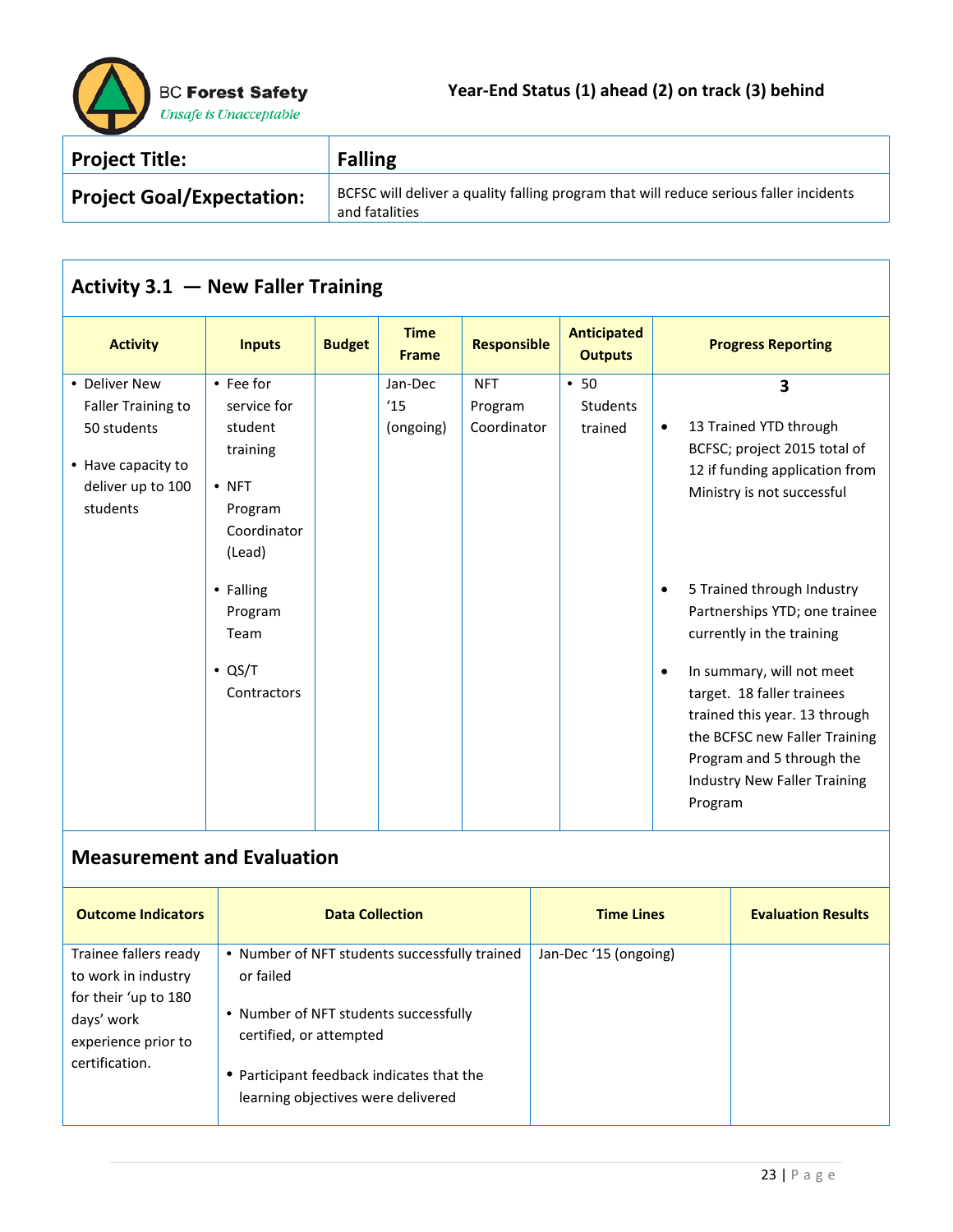

| <b>Activity 3.2 - Faller Certification</b>                     |                                                                                                             |                                              |                                                       |                                                                                                                                                                                                                                                                                                                           |                                                                                                                                                                                                |
|----------------------------------------------------------------|-------------------------------------------------------------------------------------------------------------|----------------------------------------------|-------------------------------------------------------|---------------------------------------------------------------------------------------------------------------------------------------------------------------------------------------------------------------------------------------------------------------------------------------------------------------------------|------------------------------------------------------------------------------------------------------------------------------------------------------------------------------------------------|
| <b>Activity</b>                                                | <b>Inputs</b>                                                                                               | <b>Time</b><br><b>Budget</b><br><b>Frame</b> | <b>Responsible</b>                                    | <b>Anticipated Outputs</b>                                                                                                                                                                                                                                                                                                | <b>Progress Reporting</b>                                                                                                                                                                      |
| Certify 45<br>fallers<br>(Lead)<br>• Falling<br>$\bullet$ QS/T | • Fee for service<br>• Training &<br>Program<br>Development<br>Administrator<br>Program Team<br>Contractors | Jan-Dec<br>15<br>(ongoing)                   | Training &<br>Program<br>Development<br>Administrator | • Meet the demand<br>for skills<br>assessment<br>challenges to the<br>requirement for<br>30 days of New<br><b>Faller Training</b><br>(estimate 10)<br>• Meet the demand<br>for skills<br>assessments for<br>New Faller<br>Trainees who<br>have completed<br>their 'up to 180<br>days' work<br>experience<br>(estimate 35) | 3<br>• Certifications were on<br>hold pending revisions<br>and WorkSafeBC<br>approval to use an<br>updated assessment<br>form; will not meet<br>target<br>• 15 certifications<br>performed YTD |

| <b>Outcome Indicators</b>                                                 | <b>Data Collection</b>                                                                                                                                                                                             | <b>Time Lines</b>        | <b>Evaluation</b><br><b>Results</b> |
|---------------------------------------------------------------------------|--------------------------------------------------------------------------------------------------------------------------------------------------------------------------------------------------------------------|--------------------------|-------------------------------------|
| Fallers are assessed and certified to<br>the BC Faller Training Standard. | • Number of applicants declined, certified for<br>certification, or failed, through the skills assessment                                                                                                          | Jan-Dec '15<br>(ongoing) |                                     |
|                                                                           | challenge process<br>• Number of applicants declined, certified for<br>certification, or failed, through the New Faller<br>Training process<br>• Participant feedback that certification process was<br>adhered to |                          |                                     |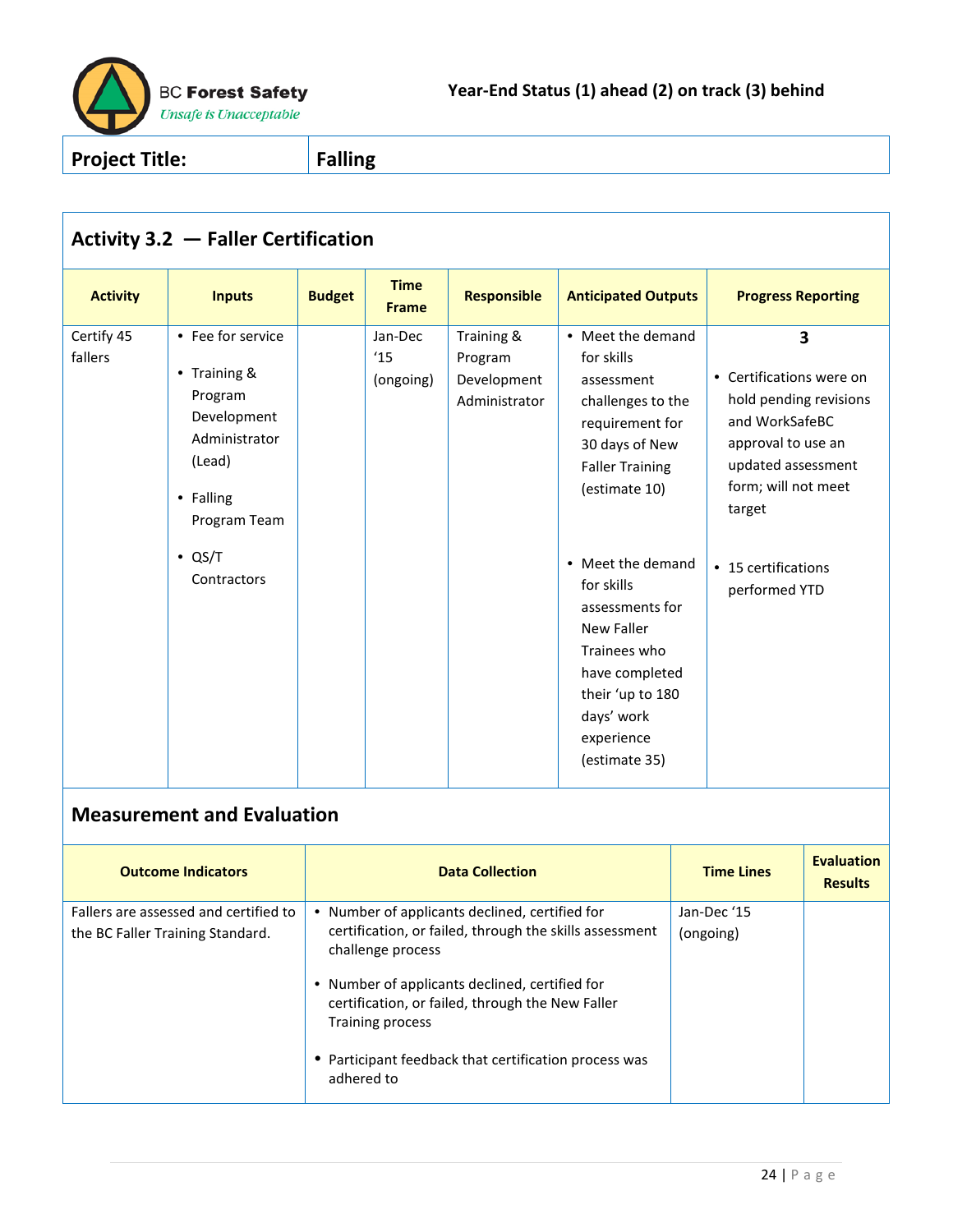

| Activity 3.3 - Qualified Supervisor/Trainer                                                                                                                       |                                        |                                                                                               |                                                                                                                                                                                                                     |                          |                                                           |                                                                                                                                                                                                            |                                                                                                                                                  |
|-------------------------------------------------------------------------------------------------------------------------------------------------------------------|----------------------------------------|-----------------------------------------------------------------------------------------------|---------------------------------------------------------------------------------------------------------------------------------------------------------------------------------------------------------------------|--------------------------|-----------------------------------------------------------|------------------------------------------------------------------------------------------------------------------------------------------------------------------------------------------------------------|--------------------------------------------------------------------------------------------------------------------------------------------------|
| <b>Activity</b>                                                                                                                                                   |                                        | <b>Inputs</b>                                                                                 | <b>Budget</b>                                                                                                                                                                                                       | <b>Time Frame</b>        | <b>Responsible</b>                                        | <b>Anticipated</b><br><b>Outputs</b>                                                                                                                                                                       | <b>Progress</b><br><b>Reporting</b>                                                                                                              |
| Deliver QS/T<br>Training to 12<br>participants<br><b>Measurement and Evaluation</b>                                                                               | • Training &<br>Program<br>(Lead)<br>٠ | • Fee for service for<br>student training<br>Development<br>Administrator<br>QS/T Contractors |                                                                                                                                                                                                                     | Jan-Dec '15<br>(ongoing) | Training &<br>Program<br>Development<br>Administrato<br>r | $\bullet$ 12<br>participants<br>trained<br>6 qualified<br>$\circ$<br>to certify<br>fallers<br>6 qualified<br>$\circ$<br>to train<br>fallers<br>• 24 quality<br>assurance/me<br>ntor visits to<br>new QS/Ts | $\overline{2}$<br>• On track<br>• 11<br>participants<br>trained,<br>resulting in<br>6 new QSTs<br>• 10 quality<br>assurance<br>visits for<br>QST |
| <b>Outcome Indicators</b>                                                                                                                                         |                                        |                                                                                               | <b>Data Collection</b>                                                                                                                                                                                              |                          | <b>Time Lines</b>                                         |                                                                                                                                                                                                            | <b>Evaluation Results</b>                                                                                                                        |
| QS/Ts are trained and can<br>meet the needs of industry for<br>certifying and training fallers<br>to certify fallers<br>to teach new faller training<br>new QS/Ts |                                        |                                                                                               | • Number of QS/T participants trained<br>• Number of QS/T participants qualified<br>• Number of QS/T participants qualified<br>• Number of quality assurance visits to<br>• Participant feedback indicates that the | Jan-Dec '15 (ongoing)    |                                                           |                                                                                                                                                                                                            |                                                                                                                                                  |

learning objectives were delivered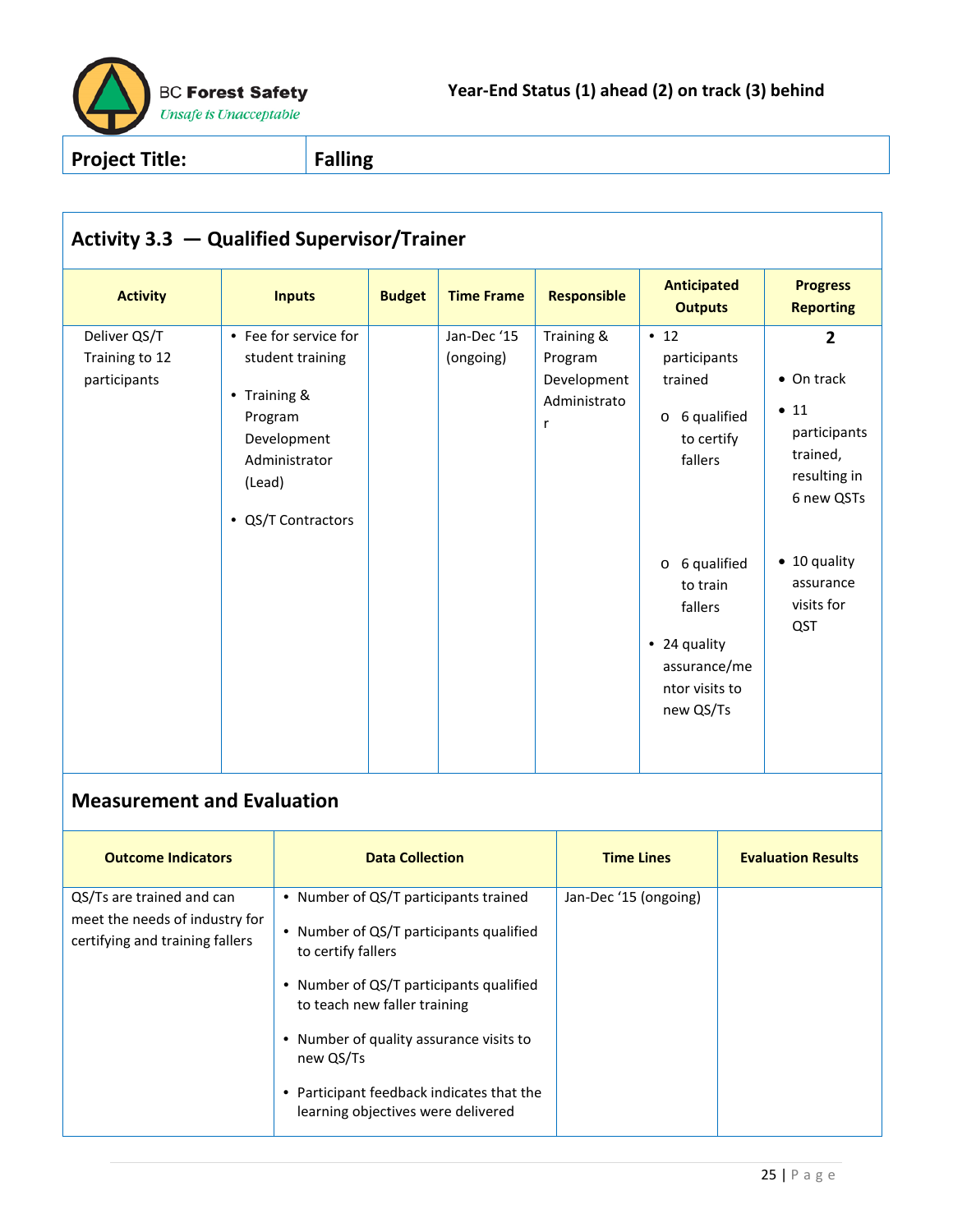

| <b>Activity 3.4 – Certified Falling Supervisor</b>                                                        |                            |                                                                                                                                                                                                                                                                                                                                           |                        |                             |                                                       |                                                                                                                                                                                                            |                                                                                                  |
|-----------------------------------------------------------------------------------------------------------|----------------------------|-------------------------------------------------------------------------------------------------------------------------------------------------------------------------------------------------------------------------------------------------------------------------------------------------------------------------------------------|------------------------|-----------------------------|-------------------------------------------------------|------------------------------------------------------------------------------------------------------------------------------------------------------------------------------------------------------------|--------------------------------------------------------------------------------------------------|
| <b>Activity</b>                                                                                           |                            | <b>Inputs</b>                                                                                                                                                                                                                                                                                                                             | <b>Budget</b>          | <b>Time</b><br><b>Frame</b> | <b>Responsible</b>                                    | <b>Anticipated</b><br><b>Outputs</b>                                                                                                                                                                       | <b>Progress</b><br><b>Reporting</b>                                                              |
| Certify falling<br>supervisors to meet<br>industry demand                                                 | (Lead)<br>Advisors<br>Team | • Program Funding<br>• Training & Program<br>Development<br>Administrator<br>• Falling Safety<br>• Falling Program                                                                                                                                                                                                                        |                        | Jan-Dec '15<br>(ongoing)    | Training &<br>Program<br>Development<br>Administrator | • Meet the<br>demand for<br><b>Certified Falling</b><br>Supervisors<br>• Falling<br>Supervisors are<br>supported<br>through the<br>certification<br>process by<br><b>Falling Safety</b><br><b>Advisors</b> | $\overline{2}$<br>• Meeting<br>target<br>27 Falling<br>Superviso<br>rs have<br>been<br>certified |
| <b>Measurement and Evaluation</b>                                                                         |                            |                                                                                                                                                                                                                                                                                                                                           |                        |                             |                                                       |                                                                                                                                                                                                            |                                                                                                  |
| <b>Outcome Indicators</b>                                                                                 |                            |                                                                                                                                                                                                                                                                                                                                           | <b>Data Collection</b> |                             | <b>Time Lines</b>                                     | <b>Evaluation Results</b>                                                                                                                                                                                  |                                                                                                  |
| <b>Certified Falling Supervisors</b><br>meet industry best practice<br>for supervision of hand<br>fallers |                            | • Number of days preparing falling<br>supervisors for certification<br>• Number of falling supervisor<br>certification assessments for<br><b>Coastal Harvesting operations</b><br>• Number of falling supervisor<br>certification assessments for<br>Interior Harvesting operations<br>• Number of days supporting falling<br>supervisors |                        |                             | Jan-Dec'15<br>(ongoing)                               |                                                                                                                                                                                                            |                                                                                                  |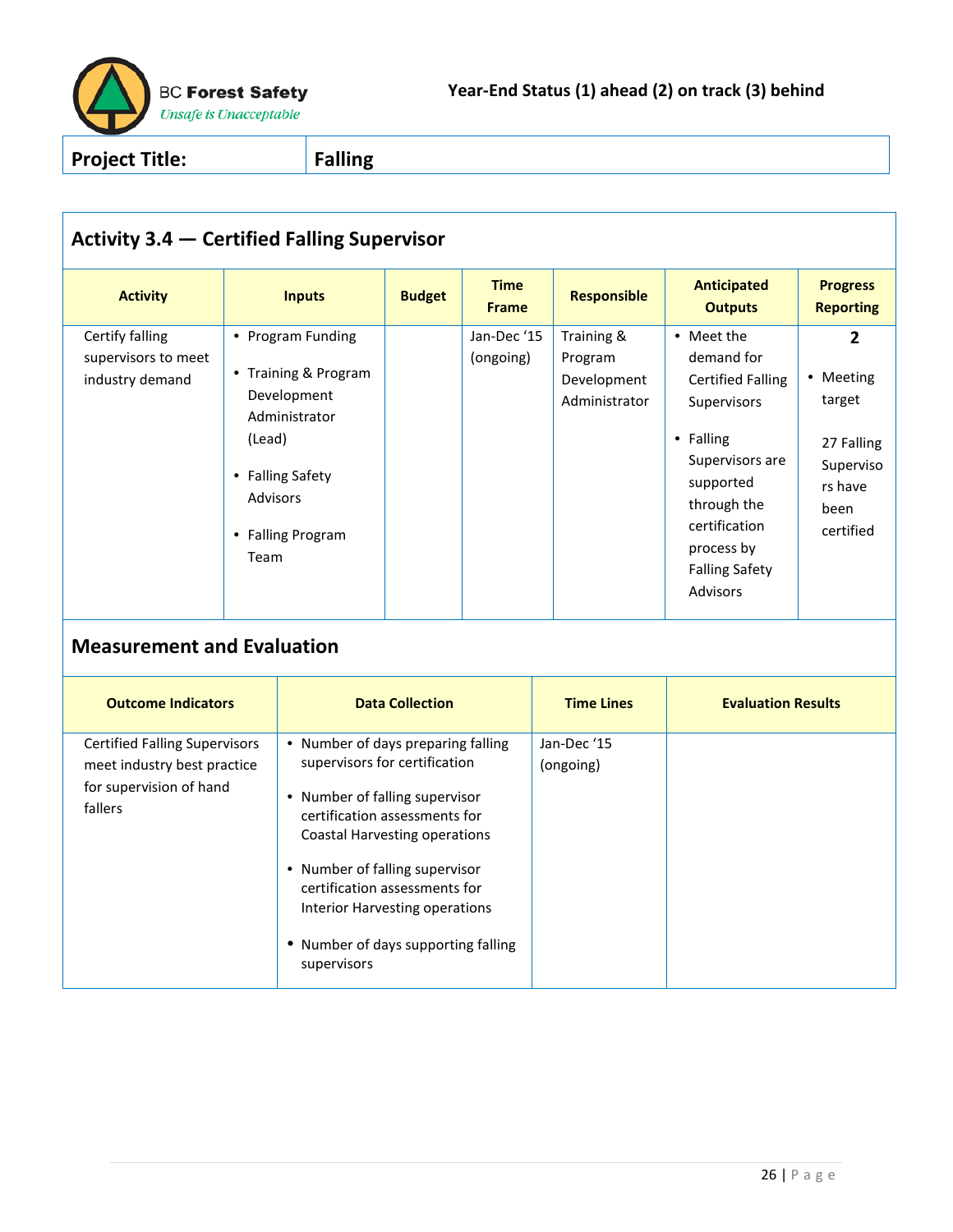

|                                                                                                                                                                                                                    |                                                                                                |               |                                 |                        | Activity 3.5 - Falling Safety Advisors (In field support)                                                                                                                                                                                                                                                                                                                                                                                                                                                                                                                                      |                                                                                                                                                                                                                                                                                                                                                                                                                                                                                                                                                                                                                                                                        |
|--------------------------------------------------------------------------------------------------------------------------------------------------------------------------------------------------------------------|------------------------------------------------------------------------------------------------|---------------|---------------------------------|------------------------|------------------------------------------------------------------------------------------------------------------------------------------------------------------------------------------------------------------------------------------------------------------------------------------------------------------------------------------------------------------------------------------------------------------------------------------------------------------------------------------------------------------------------------------------------------------------------------------------|------------------------------------------------------------------------------------------------------------------------------------------------------------------------------------------------------------------------------------------------------------------------------------------------------------------------------------------------------------------------------------------------------------------------------------------------------------------------------------------------------------------------------------------------------------------------------------------------------------------------------------------------------------------------|
| <b>Activity</b>                                                                                                                                                                                                    | <b>Inputs</b>                                                                                  | <b>Budget</b> | <b>Time</b><br>Frame            | <b>Responsi</b><br>ble | <b>Anticipated Outputs</b>                                                                                                                                                                                                                                                                                                                                                                                                                                                                                                                                                                     | <b>Progress Reporting</b>                                                                                                                                                                                                                                                                                                                                                                                                                                                                                                                                                                                                                                              |
| • Deliver In<br>field falling<br>support<br>services<br>(80% of<br>falling<br>safety<br>advisor<br>time)<br>• Falling<br>Technical<br>support<br>resource to<br>Industry<br>(20% of<br>falling<br>advisor<br>time) | • Program<br>Funding<br>• Falling<br>Safety<br><b>Advisors</b><br>• Falling<br>Program<br>Team | 450,000       | Jan-Dec<br>$'15$ (on-<br>going) | Falling<br>Manager     | 50 Quality Assurance<br>activities - fallers,<br>falling supervisors and<br>existing QS/Ts<br>15 Confidential<br>Company reviews of<br>falling safety systems<br>10 Falling Supervisor<br>Certification<br>Preparation visits<br>· 10 Support visits for<br>Dangerous Tree Faller<br><b>Blasters</b><br>20 Remedial training<br>days<br>300 Support days for<br>fallers, falling<br>supervisors and QS/Ts<br><b>Falling Supervisors</b><br>Certifications that<br>meet the requirements<br>for Coastal and Interior<br>operations<br>● Falling Incident<br>Investigation support<br>on request | $\overline{2}$<br>As of December 31, 2015:<br>•24 faller quality assurance<br>•11 Falling Supervisor quality assurance<br>• 7 Confidential Company reviews<br>• 15 alling Supervisor Certification<br>Preparation visits<br>• 3 Support visits for Dangerous Tree Faller<br><b>Blasters</b><br>• Approximately 8 Remedial Training days<br>(6 fallers)<br>• 292 Faller visits and 61 falling Supervisor<br>visits<br>• See Activity 3.4<br>• 1 Incident Investigation assistance<br>provided<br>. Overall significant demand and good<br>feedback for Falling Safety Advisors. The<br>third Falling Safety Advisor is now actively<br>supporting industry in the field |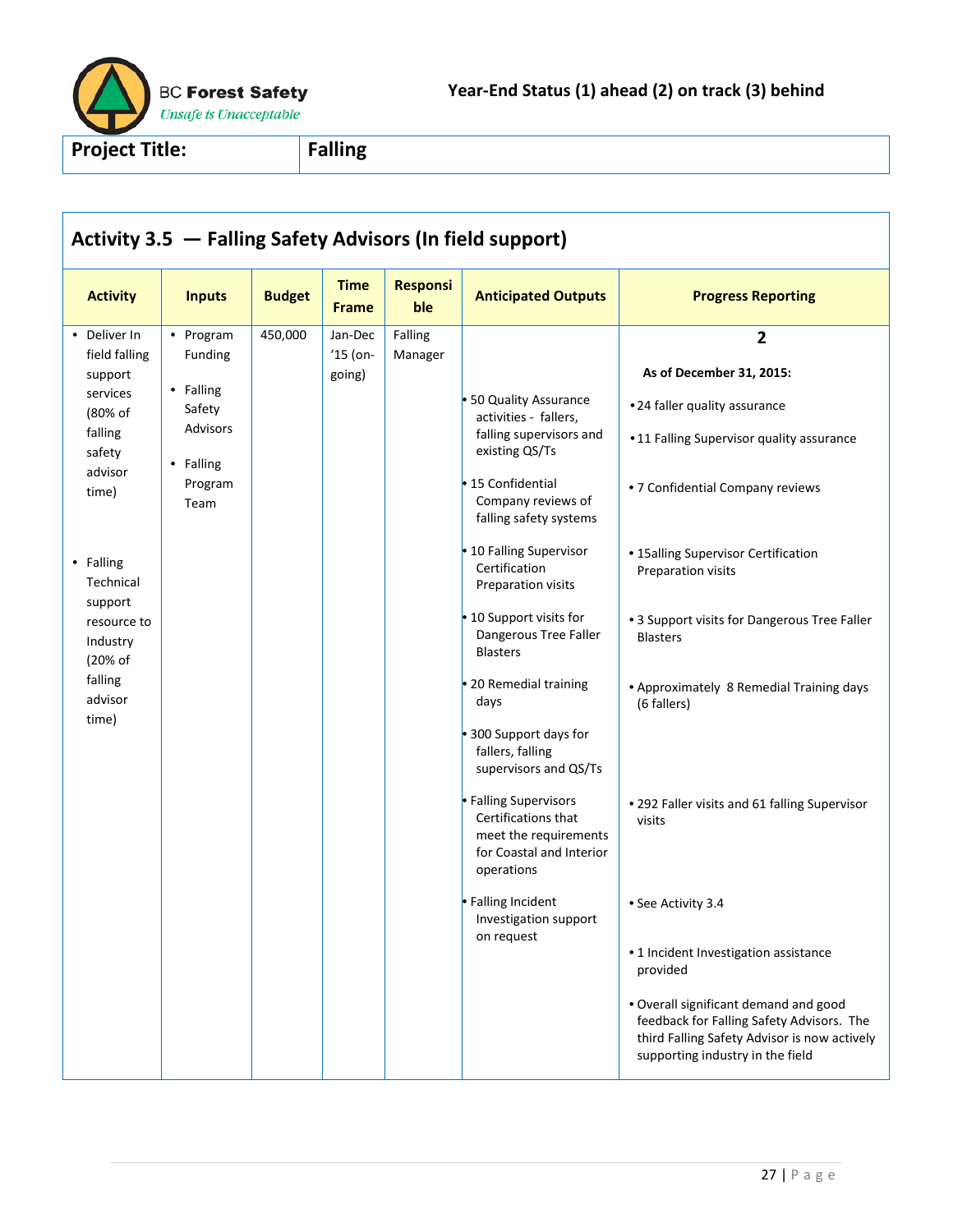

| 3.5 Measurement and Evaluation continued             |                                                                                                                                                                                                                                                                                                                                                                                                                                                                        |                          |                                     |  |  |  |  |  |  |
|------------------------------------------------------|------------------------------------------------------------------------------------------------------------------------------------------------------------------------------------------------------------------------------------------------------------------------------------------------------------------------------------------------------------------------------------------------------------------------------------------------------------------------|--------------------------|-------------------------------------|--|--|--|--|--|--|
| <b>Outcome Indicators</b>                            | <b>Data Collection</b>                                                                                                                                                                                                                                                                                                                                                                                                                                                 | <b>Time Lines</b>        | <b>Evaluation</b><br><b>Results</b> |  |  |  |  |  |  |
| Monthly falling<br>program field activity<br>report. | • Number of Quality Assurance activities - fallers, falling supervisors<br>and existing QS/Ts<br>• Number of Confidential Company reviews of falling safety systems<br>• Number of Falling Supervisor Certification Preparation visits<br>• Number of Support visits for Dangerous Tree Faller Blasters<br>• Number of Remedial training days<br>• Number of Support days for fallers, falling supervisors and QS/Ts<br>• Number of Falling Supervisors Certifications | Jan-Dec '15<br>(ongoing) |                                     |  |  |  |  |  |  |
|                                                      | • Number of Falling Incident Investigation support visits                                                                                                                                                                                                                                                                                                                                                                                                              |                          |                                     |  |  |  |  |  |  |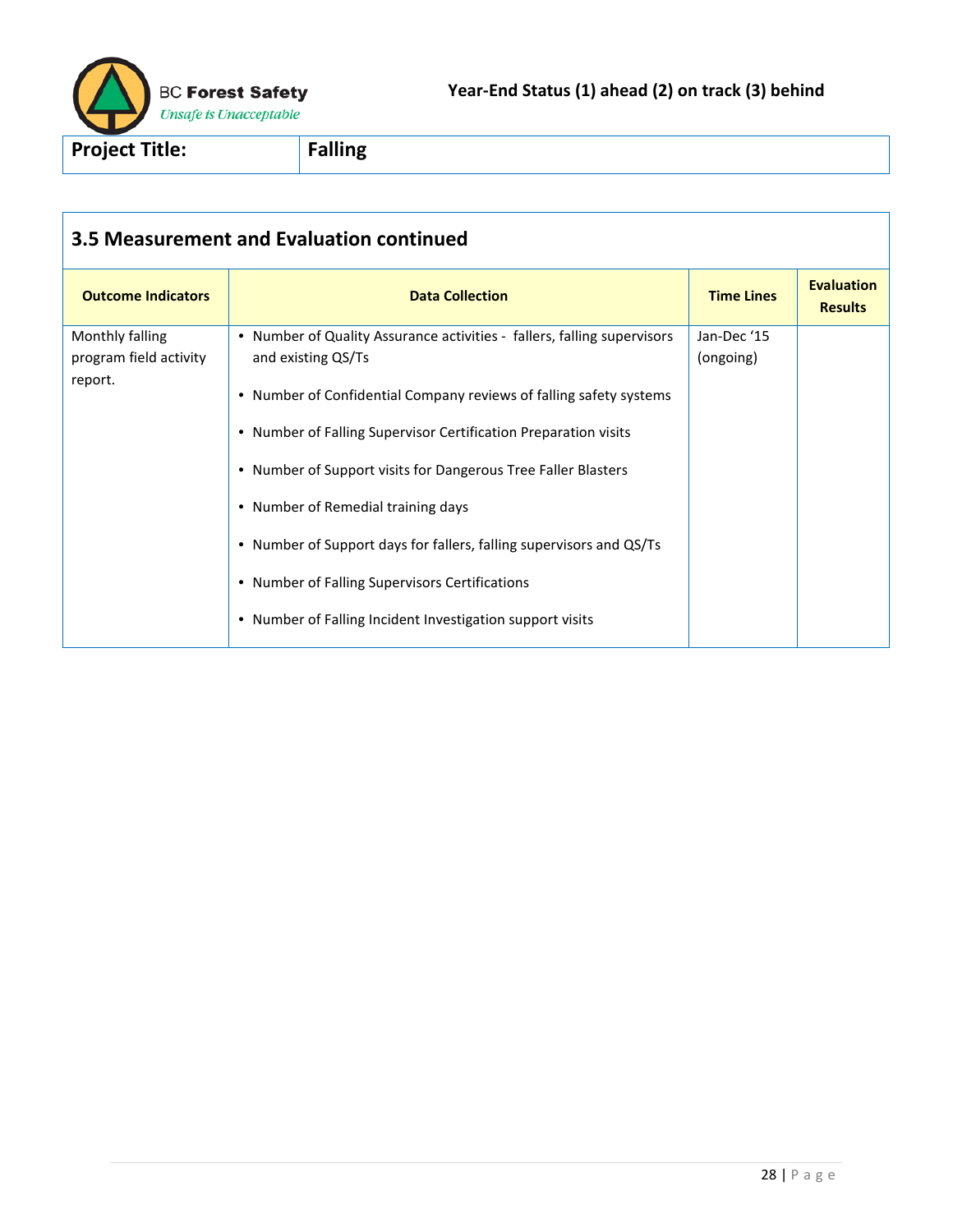

| <b>Activity</b>                                                                         | <b>Inputs</b>                                                                                                                                     | <b>Budget</b> | <b>Time</b><br><b>Frame</b> | <b>Responsible</b>     | <b>Anticipated</b><br><b>Outputs</b>                                                                               | <b>Progress</b><br><b>Reporting</b>                                                                                                                                                                                                                                                                                                                                                                                                                                                                                                                                                                             |
|-----------------------------------------------------------------------------------------|---------------------------------------------------------------------------------------------------------------------------------------------------|---------------|-----------------------------|------------------------|--------------------------------------------------------------------------------------------------------------------|-----------------------------------------------------------------------------------------------------------------------------------------------------------------------------------------------------------------------------------------------------------------------------------------------------------------------------------------------------------------------------------------------------------------------------------------------------------------------------------------------------------------------------------------------------------------------------------------------------------------|
| Develop a booklet to<br>share information on the<br>top 5 ways to keep fallers<br>safe. | • Program Funding<br>• Falling Manager<br>• Falling Program<br>Team<br>• Falling experts<br>• Contract facilitator<br>• Contractor<br>(Publisher) | \$20,000      |                             | <b>Falling Manager</b> | • Booklet<br>developed<br>that shares<br>experience<br>s of fallers<br>that had<br>successful<br>(safe)<br>careers | $\overline{2}$<br>(more items<br>addressed)<br>• Project is nearing<br>completion and<br>should be sent to<br>printers by<br>February 29<br>• 3 additional<br>projects on the<br>budget. Faller<br>Questionnaire<br>(completed)<br>• Falling Supervisor<br>Info flip<br>(completed) -<br>decision was<br>made to hold off<br>on printing info<br>flip until the<br><b>Falling Supervisor</b><br>standard through<br>Deloitte was<br>complete, to<br>ensure there<br>were no gaps<br>• Mechanical/Faller<br>info flip Project is<br>nearing<br>completion and<br>should be sent to<br>printers by<br>February 29 |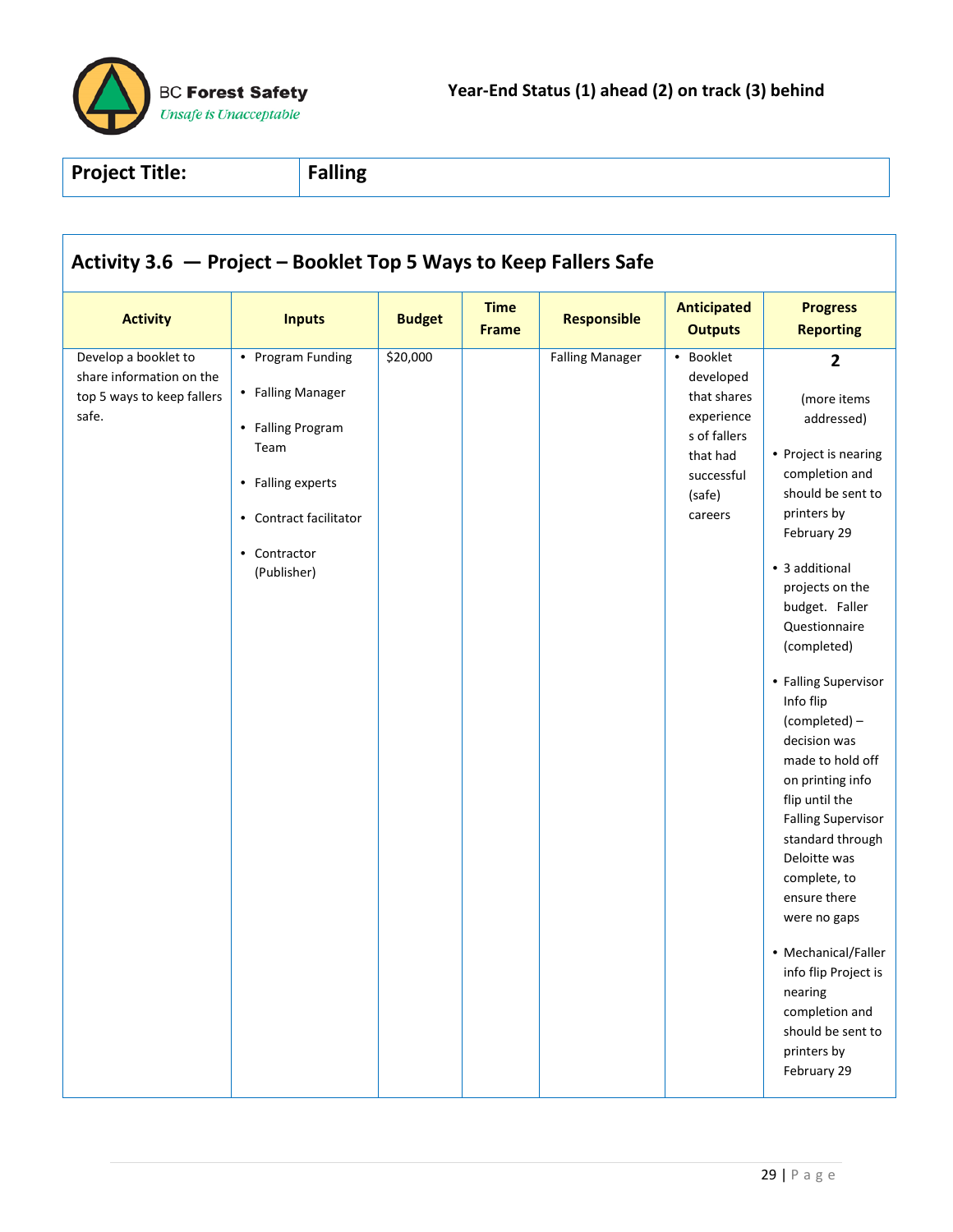

faller trainees.

| <b>Measurement and Evaluation continued</b>                                                    |                        |                       |                           |  |  |  |  |  |
|------------------------------------------------------------------------------------------------|------------------------|-----------------------|---------------------------|--|--|--|--|--|
| <b>Outcome Indicators</b>                                                                      | <b>Data Collection</b> | <b>Time Lines</b>     | <b>Evaluation Results</b> |  |  |  |  |  |
| Fallers support the<br>publication and implement<br>the top tips into their work<br>practices. |                        | Jan-Dec '15 (ongoing) |                           |  |  |  |  |  |

| <b>Project Title:</b> | .<br>------ |
|-----------------------|-------------|
|                       |             |

| Activity 3.7 - Project - Modularize New Faller Training Materials                                                                                                                                                                                 |                                                                                                                                                                      |                                                          |                             |  |                        |                                      |                                     |                                                             |  |  |
|---------------------------------------------------------------------------------------------------------------------------------------------------------------------------------------------------------------------------------------------------|----------------------------------------------------------------------------------------------------------------------------------------------------------------------|----------------------------------------------------------|-----------------------------|--|------------------------|--------------------------------------|-------------------------------------|-------------------------------------------------------------|--|--|
| <b>Activity</b>                                                                                                                                                                                                                                   | <b>Inputs</b>                                                                                                                                                        | <b>Budget</b>                                            | <b>Time</b><br><b>Frame</b> |  | <b>Responsible</b>     | <b>Anticipated</b><br><b>Outputs</b> |                                     | <b>Progress</b><br><b>Reporting</b>                         |  |  |
| Complete process to<br>update New Faller<br>Training course<br>materials. This will<br>include consideration of<br>modularizing the<br>training and<br>determining if and how<br>Single Standing Stem<br>and Tree Topping can<br>be incorporated. | • Program funding<br>for updating<br>materials<br>• Program<br><b>Funding</b><br>• Falling Manager<br>• Falling Program<br>Team<br>• Falling experts<br>• Contractor | <b>Budget</b><br>was<br>\$50,000<br>reduced<br>to \$0.00 |                             |  | <b>Falling Manager</b> | • Updated<br>training<br>materials   |                                     | • Project<br>was<br>deferred<br>due to<br>budget<br>changes |  |  |
| <b>Measurement and Evaluation</b>                                                                                                                                                                                                                 |                                                                                                                                                                      |                                                          |                             |  |                        |                                      |                                     |                                                             |  |  |
| <b>Outcome Indicators</b>                                                                                                                                                                                                                         | <b>Data Collection</b>                                                                                                                                               |                                                          |                             |  | <b>Time Lines</b>      |                                      | <b>Evaluation</b><br><b>Results</b> |                                                             |  |  |
| Updated course materials<br>meet the needs of new                                                                                                                                                                                                 |                                                                                                                                                                      |                                                          |                             |  |                        | Jan-Dec '15 (ongoing)                |                                     |                                                             |  |  |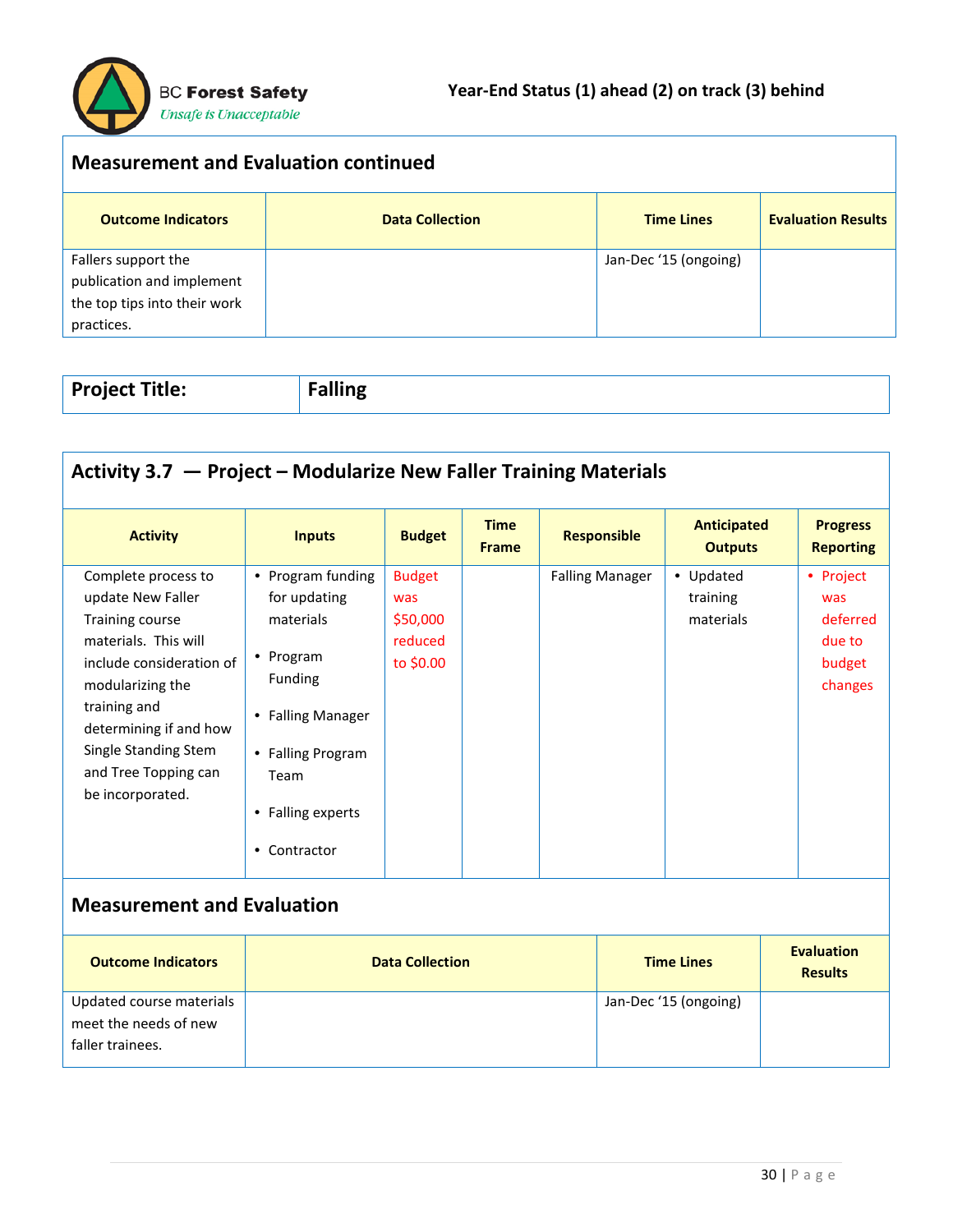

| Activity 3.8 - Project - Update QS/T Materials                                                                                         |                                                                                                                                                                         |                                                                                                   |                             |  |                    |                                                                  |                           |                                                                                                                        |
|----------------------------------------------------------------------------------------------------------------------------------------|-------------------------------------------------------------------------------------------------------------------------------------------------------------------------|---------------------------------------------------------------------------------------------------|-----------------------------|--|--------------------|------------------------------------------------------------------|---------------------------|------------------------------------------------------------------------------------------------------------------------|
| <b>Activity</b>                                                                                                                        | <b>Inputs</b>                                                                                                                                                           | <b>Budget</b>                                                                                     | <b>Time</b><br><b>Frame</b> |  | <b>Responsible</b> | <b>Anticipated</b><br><b>Outputs</b>                             |                           | <b>Progress</b><br><b>Reporting</b>                                                                                    |
| Conduct QS/T quality<br>assurance, ongoing<br>professional<br>development and<br>complete ongoing<br>updates to training<br>materials. | • Program<br>Funding for<br>quality<br>assurance, QS/T<br>meetings &<br>updating<br>training<br>materials<br>• Falling Program<br>Team<br>$\bullet$ QS/T<br>Contractors | • Budget<br>was<br>\$25,500<br>reduced<br>to \$12,500<br>$\cdot$ \$2,500<br>updating<br>materials |                             |  |                    | $\cdot$ 2 QS/T<br>meetings<br>• Updated<br>training<br>materials |                           | $\overline{2}$<br>• Due to<br>budget<br>changes, 1<br>meeting is<br>planned in<br>Q4<br>• QST exams<br>were<br>updated |
| <b>3.8 Measurement and Evaluation</b>                                                                                                  |                                                                                                                                                                         |                                                                                                   |                             |  |                    |                                                                  |                           |                                                                                                                        |
| <b>Outcome Indicators</b>                                                                                                              | <b>Data Collection</b>                                                                                                                                                  |                                                                                                   |                             |  | <b>Time Lines</b>  |                                                                  | <b>Evaluation Results</b> |                                                                                                                        |
| QS/T course material<br>meets the needs for<br>training QS/Ts.                                                                         | • Number of QS/T meetings<br>• Project report on completion of QS/T materials                                                                                           |                                                                                                   |                             |  |                    | Jan-Dec '15 (ongoing)                                            |                           |                                                                                                                        |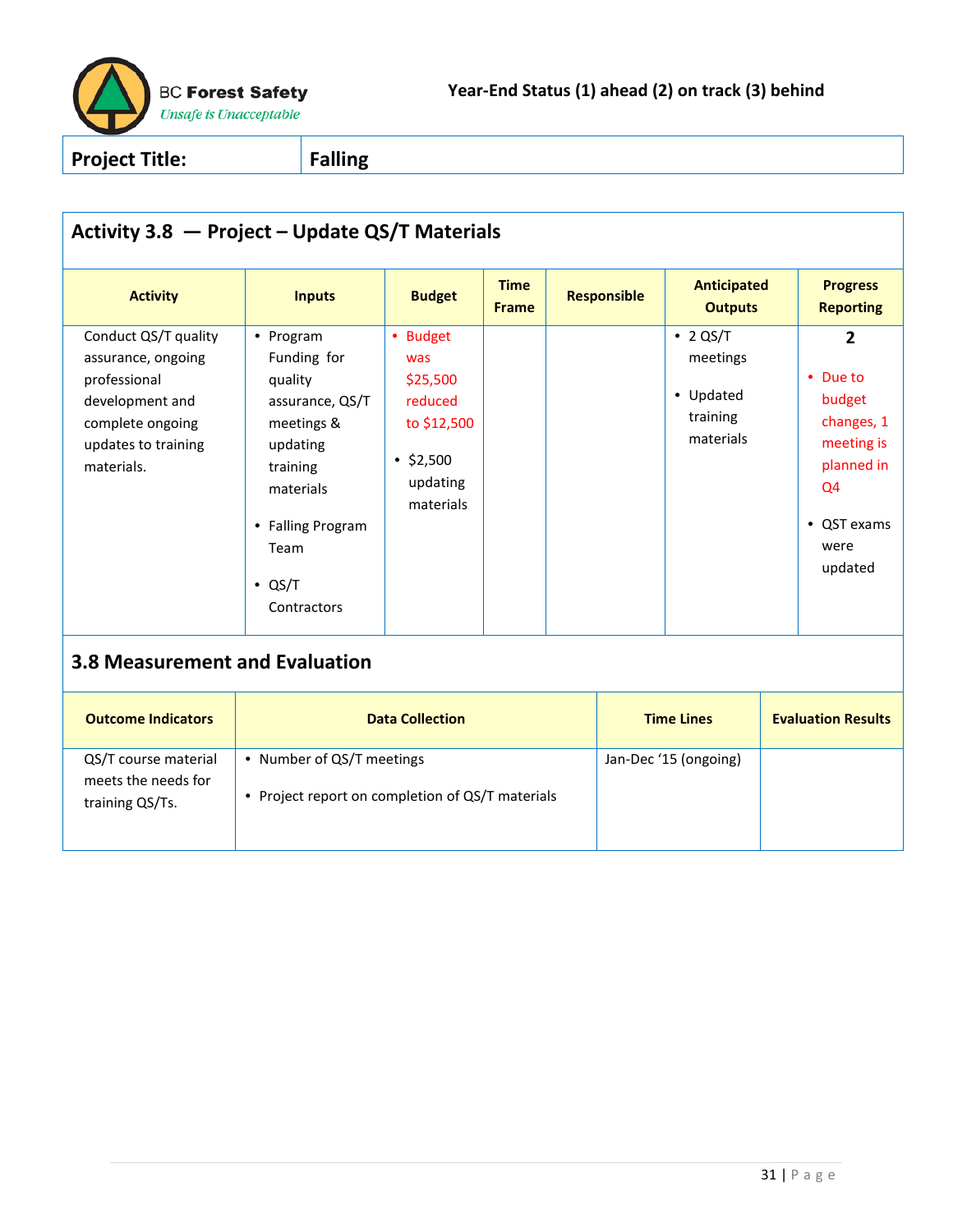

| Activity 3.9 - Qualified Faller/Training (QF/T) to support Industry Training                     |                                                                                                                              |                                                               |                             |                                   |                                                                                                        |                                                                                                                                                                                                                   |  |  |
|--------------------------------------------------------------------------------------------------|------------------------------------------------------------------------------------------------------------------------------|---------------------------------------------------------------|-----------------------------|-----------------------------------|--------------------------------------------------------------------------------------------------------|-------------------------------------------------------------------------------------------------------------------------------------------------------------------------------------------------------------------|--|--|
| <b>Activity</b>                                                                                  | <b>Inputs</b>                                                                                                                | <b>Budget</b>                                                 | <b>Time</b><br><b>Frame</b> | <b>Responsible</b>                | <b>Anticipated</b><br><b>Outputs</b>                                                                   | <b>Progress</b><br><b>Reporting</b>                                                                                                                                                                               |  |  |
| Deliver QF/T Training<br>and quality assurance;<br>update the training<br>materials as required. | • Program<br>Funding<br>• NFT Program<br>Coordinator<br>(Lead)<br>• Falling Program<br>Team<br>$\bullet$ QS/T<br>Contractors | <b>Budget</b><br>was<br>\$50,000<br>reduced<br>to<br>\$25,000 | Jan-Dec'15<br>(ongoing)     | <b>NFT Program</b><br>Coordinator | $\bullet$ 8 QF/T<br>participants<br>trained<br>• 30 quality<br>assurance/men<br>tor visits to<br>QF/Ts | 3<br>• Due to<br>budget<br>changes, it<br>was decided<br>to run 1<br>course with<br>6<br>participants.<br>The course<br>is scheduled<br>for<br>September<br>15.<br>• 4 quality<br>assurance<br>visits to<br>QF/Ts |  |  |

| <b>Measurement and Evaluation</b>                                             |                                                                                                                                     |                       |                                     |  |  |  |  |  |
|-------------------------------------------------------------------------------|-------------------------------------------------------------------------------------------------------------------------------------|-----------------------|-------------------------------------|--|--|--|--|--|
| <b>Outcome Indicators</b>                                                     | <b>Data Collection</b>                                                                                                              | <b>Time Lines</b>     | <b>Evaluation</b><br><b>Results</b> |  |  |  |  |  |
| Industry Training is available<br>as a viable option to train new<br>fallers. | • Number of QF/T participants trained<br>• Number of fallers trained by QF/Ts<br>• Participant feedback indicates that the learning | Jan-Dec '15 (ongoing) |                                     |  |  |  |  |  |
|                                                                               | objectives were delivered                                                                                                           |                       |                                     |  |  |  |  |  |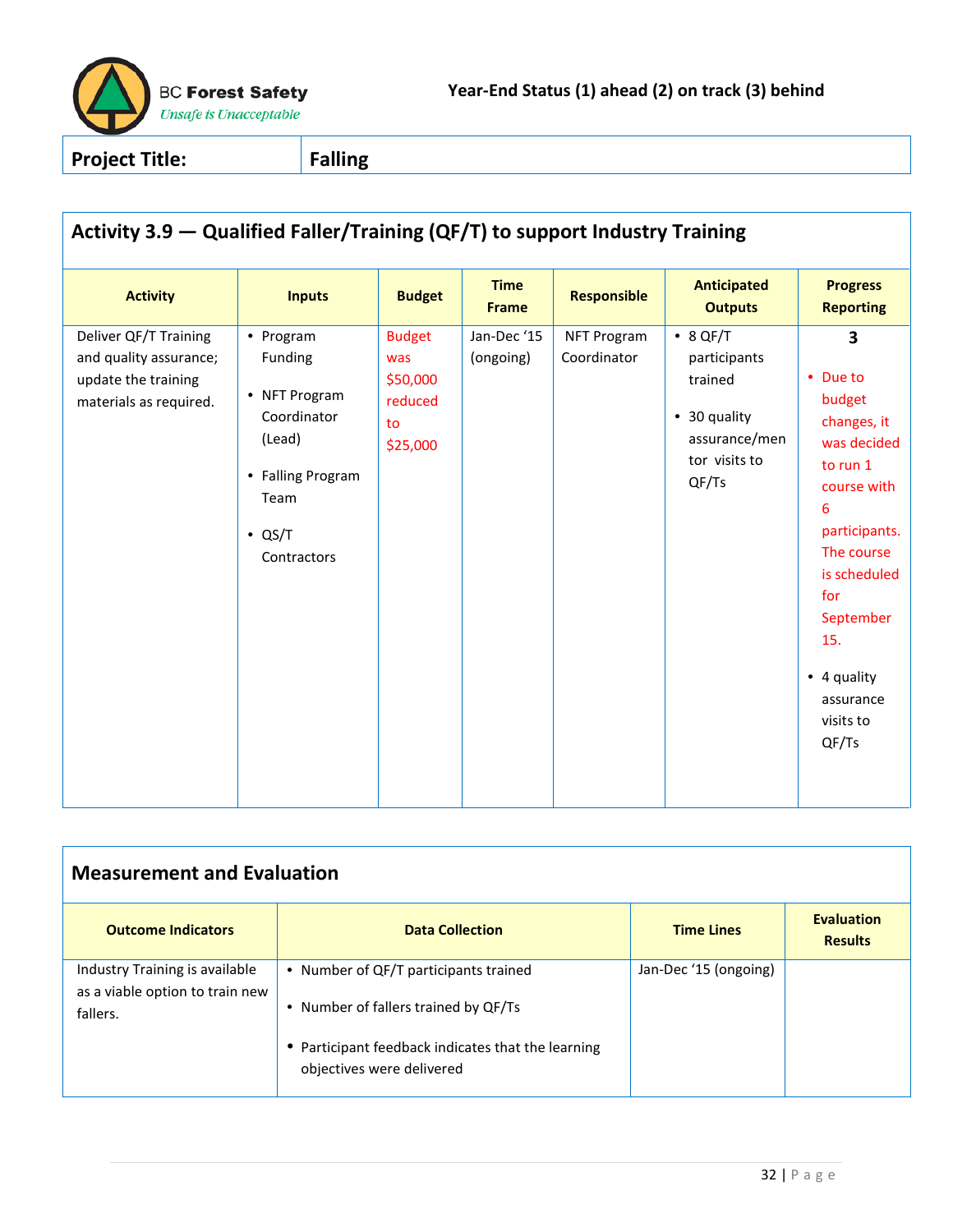

| <b>Project Title:</b>            | <b>Transportation</b>                                                                                                                                                                                                |
|----------------------------------|----------------------------------------------------------------------------------------------------------------------------------------------------------------------------------------------------------------------|
| <b>Project Goal/Expectation:</b> | Determine the type, frequency and factors relating to transportation safety incidences<br>and provide data, expertise, resources and support to the forest industry to improve<br>transportation safety performance. |

# **Activity 4.1 — Data Acquisition and Analysis**

| <b>Activity</b>                  | <b>Inputs</b>                                                                                       | <b>Budget</b> | <b>Time Frame</b>      | <b>Responsible</b>                     | <b>Anticipated Outputs</b>                                                                                                                                                                                                                                                                                                   | <b>Progress</b><br><b>Reporting</b> |
|----------------------------------|-----------------------------------------------------------------------------------------------------|---------------|------------------------|----------------------------------------|------------------------------------------------------------------------------------------------------------------------------------------------------------------------------------------------------------------------------------------------------------------------------------------------------------------------------|-------------------------------------|
| Data Acquisition and<br>Analysis | • TS Staff<br>Forest Industry<br>$\bullet$<br>safety incident<br>data<br>• WSBC<br>• ICBC<br>• CVSE | \$500         | Jan-Dec '15<br>Ongoing | Director,<br>Transportatio<br>n Safety | • Compiled and<br>analysed data set<br>to include:<br>o Nature and<br>severity of<br>incidents<br>o Location<br>o Type and<br>number of<br>vehicles involved<br>o Injury type and<br>severity<br>o Causation<br>o Recordable<br>incident rate per<br>timber volume<br>harvested<br>Communication of<br>$\bullet$<br>findings | $\overline{2}$                      |

| <b>Outcome Indicators</b>                                   | <b>Data Collection</b> | <b>Time Lines</b> | <b>Evaluation Results</b> |
|-------------------------------------------------------------|------------------------|-------------------|---------------------------|
| • Clear understanding of safety issues and trends by        | Safety Incident        | 2015              |                           |
| BCFSC and industry.                                         | data for               | Quarterly         |                           |
| • Ensure Workplan targets items that will reduce            | industry               | (ongoing)         |                           |
| serious injuries and fatalities.                            | specific to            |                   |                           |
| • Establish baseline data.                                  | transportation         |                   |                           |
| • Ability to demonstrate where practical the direct         |                        |                   |                           |
| relation between TS programs and improvements<br>in safety. |                        |                   |                           |
| • Communicate findings with industry                        |                        |                   |                           |
|                                                             |                        |                   |                           |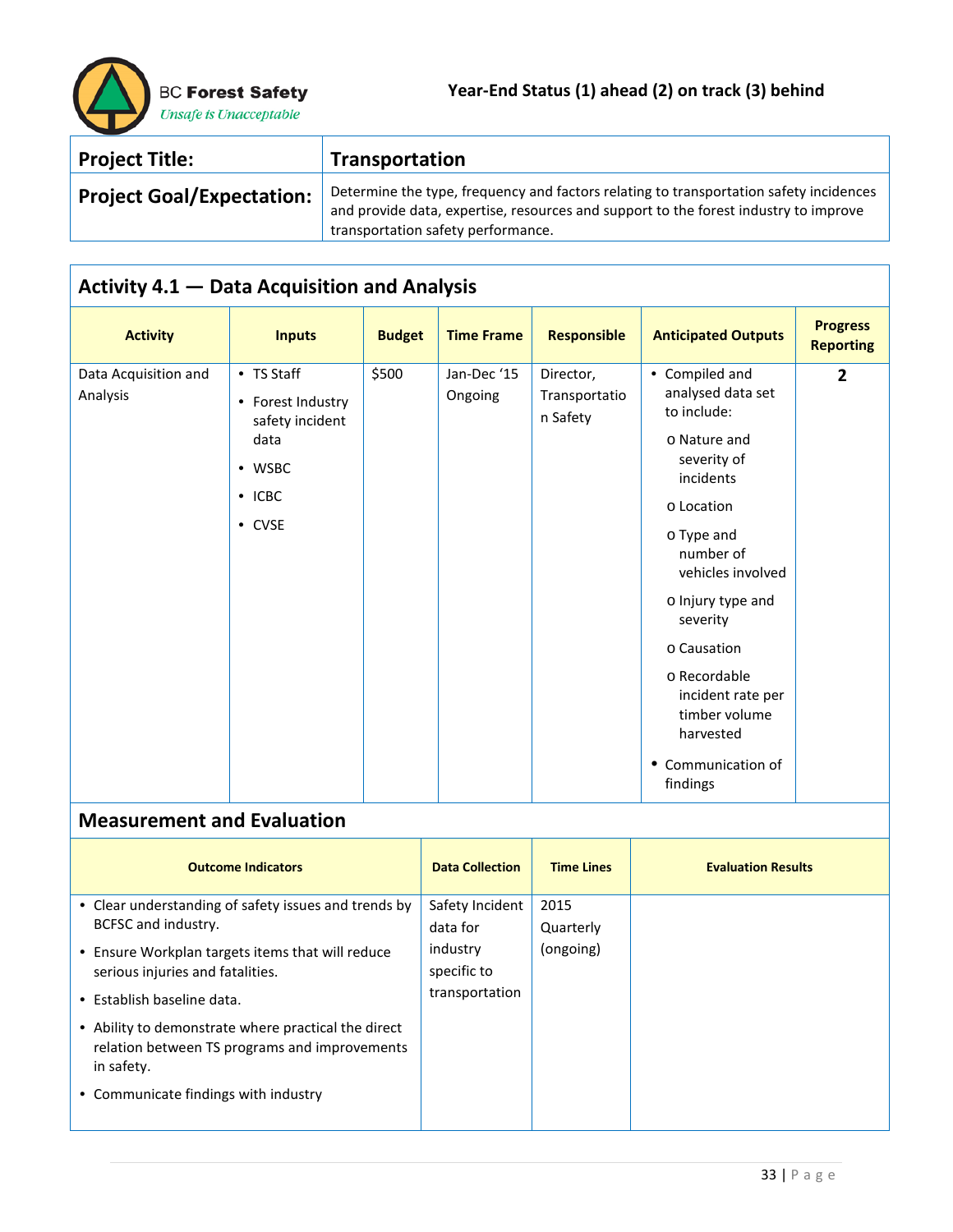

# **Activity 4.2 — Trucking Advisory Group**

| <b>Activity</b>                          | <b>Inputs</b>                                                                                                               | <b>Budget</b> | <b>Time Frame</b>      | <b>Responsible</b>                     | <b>Anticipated Outputs</b>                                                                                                                                                                                        | <b>Progress</b><br><b>Reporting</b> |
|------------------------------------------|-----------------------------------------------------------------------------------------------------------------------------|---------------|------------------------|----------------------------------------|-------------------------------------------------------------------------------------------------------------------------------------------------------------------------------------------------------------------|-------------------------------------|
| Support<br>Trucking<br>Advisory<br>Group | • TS Staff<br><b>BCFSC CEO</b><br>٠<br>• Forest Industry data<br>and member input on<br>industry<br>requirements/priorities | \$10 000      | Jan-Dec '15<br>Ongoing | Director,<br>Transportatio<br>n Safety | • Ensure group is<br>effective and<br>efficient in<br>mandate<br>• Aid in the<br>identification and<br>implementation of<br>safety initiatives<br>Provide direction<br>٠<br>on funding and<br>resource allocation | 2                                   |

| <b>Outcome Indicators</b>                                                                            | <b>Data Collection</b>           | <b>Time Lines</b>      | <b>Evaluation Results</b> |
|------------------------------------------------------------------------------------------------------|----------------------------------|------------------------|---------------------------|
| • Expedited buy in and cooperation for key safety<br>initiatives.                                    | Meeting<br>٠<br>minutes          | Quarterly<br>(ongoing) |                           |
| • Identify key transportation safety related issues.                                                 | <b>Budgets</b>                   |                        |                           |
| • Provide direction on transportation safety initiatives.                                            | Action plans<br>٠                |                        |                           |
| • Provide feedback on existing initiatives.                                                          | Action items                     |                        |                           |
| • TAG membership represents key players in BC forest<br>industry.                                    | and assigned<br>responsibilities |                        |                           |
| • Improves the value of TS and LTTAC outputs to both<br>industry partners and log hauling community. |                                  |                        |                           |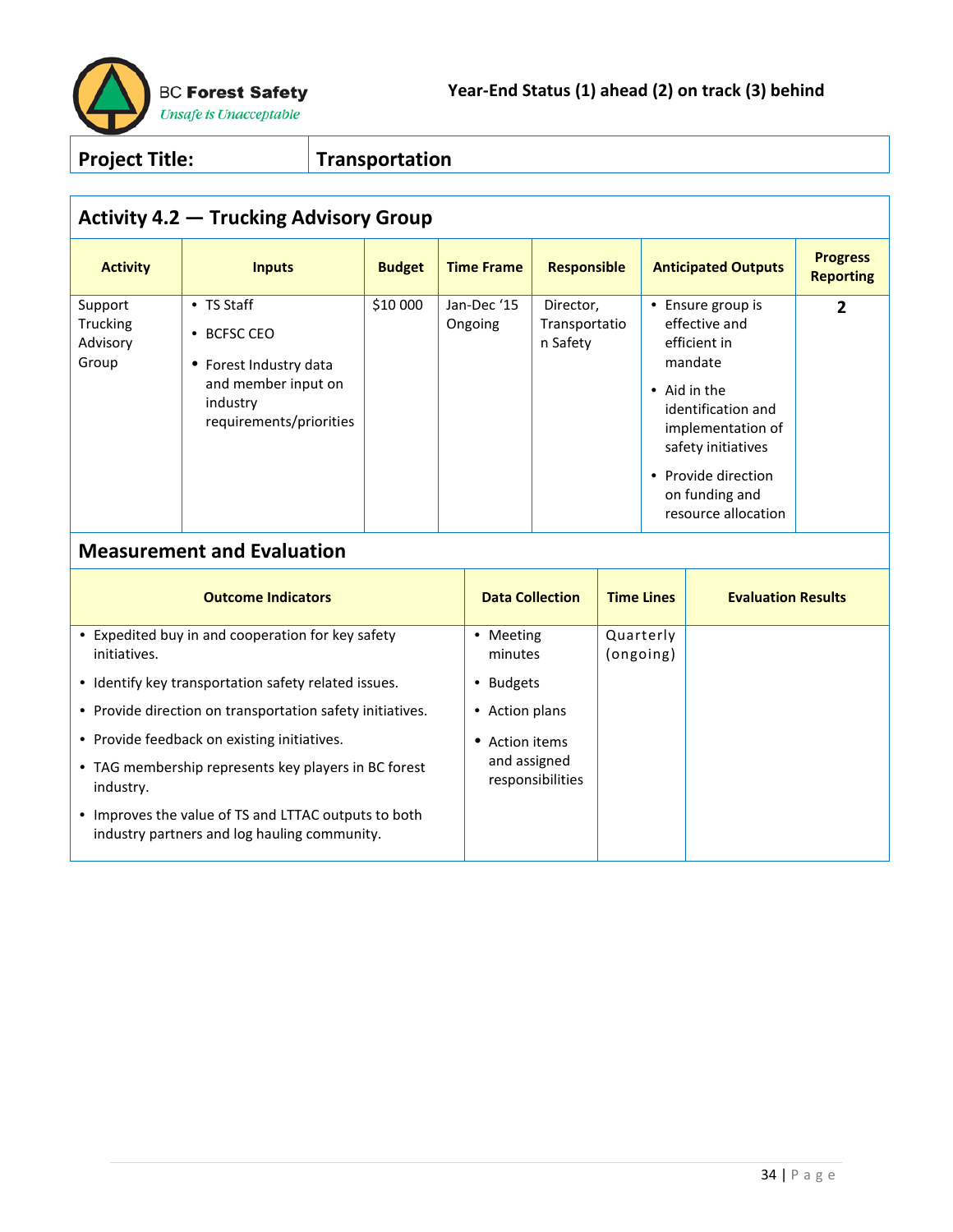

| <b>Activity 4.3 - Log Truck Technical Advisory Committee</b>                                                                        |                           |                             |                                                        |                                       |                                                                                                                                                                                                                   |                                     |  |  |
|-------------------------------------------------------------------------------------------------------------------------------------|---------------------------|-----------------------------|--------------------------------------------------------|---------------------------------------|-------------------------------------------------------------------------------------------------------------------------------------------------------------------------------------------------------------------|-------------------------------------|--|--|
| <b>Activity</b>                                                                                                                     | <b>Inputs</b>             | <b>Budget</b>               | <b>Time Frame</b>                                      | <b>Responsible</b>                    | <b>Anticipated Outputs</b>                                                                                                                                                                                        | <b>Progress</b><br><b>Reporting</b> |  |  |
| <b>Support Log Truck</b><br><b>Technical Advisory</b><br>Committee                                                                  | • TS Staff                | \$23 000                    | Jan-Dec'15<br>Ongoing                                  | Director,<br>Transportation<br>Safety | • Ensure group is<br>effective and<br>efficient in<br>mandate<br>• Aid in the<br>identification and<br>implementation of<br>safety initiatives<br>• Provide direction<br>on funding and<br>resource<br>allocation | $\overline{2}$                      |  |  |
| <b>Measurement and Evaluation</b>                                                                                                   |                           |                             |                                                        |                                       |                                                                                                                                                                                                                   |                                     |  |  |
|                                                                                                                                     | <b>Outcome Indicators</b> |                             | <b>Data Collection</b>                                 | <b>Time Lines</b>                     | <b>Evaluation Results</b>                                                                                                                                                                                         |                                     |  |  |
| • Identify key transportation safety related issues.<br>• Provide technical expertise.                                              |                           |                             | • Meeting<br>minutes                                   | Quarterly<br>(ongoing)                |                                                                                                                                                                                                                   |                                     |  |  |
| • Provide direction on transportation safety<br>initiatives.                                                                        |                           | • Budgets<br>• Action plans |                                                        |                                       |                                                                                                                                                                                                                   |                                     |  |  |
| • Provide feedback on existing initiatives.<br>• Ensure LTTAC membership represents the key<br>players in log truck transportation. |                           |                             | • Action items<br>and assigned<br>responsibiliti<br>es |                                       |                                                                                                                                                                                                                   |                                     |  |  |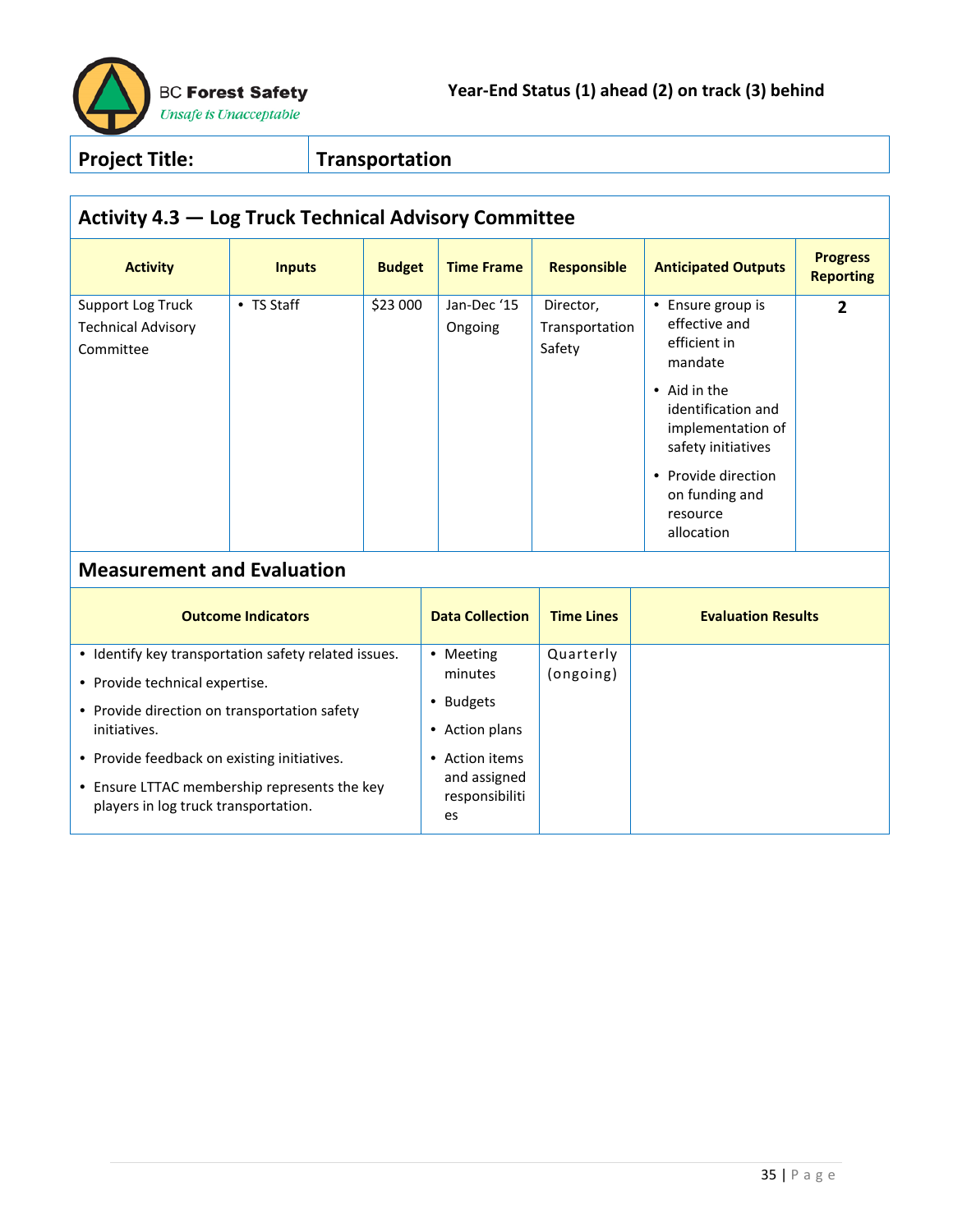

# **Activity 4.4 — Woodlot and Community Forest Safety Advisory Committee (WC-SAC)**

| <b>Activity</b>                   | <b>Inputs</b> | <b>Budget</b>          | <b>Time Frame</b> | <b>Responsible</b> | <b>Anticipated</b><br><b>Outputs</b>                                                             | <b>Progress</b><br><b>Reporting</b> |
|-----------------------------------|---------------|------------------------|-------------------|--------------------|--------------------------------------------------------------------------------------------------|-------------------------------------|
| Support Woodlot and               | • TS Staff    | \$16 500               | Jan-Dec '15       | Director,          | • Continue support                                                                               | 1                                   |
| <b>Community Forest</b>           |               |                        | Ongoing           | Transportation     | to WC-SAC;                                                                                       | 5 meetings                          |
| Safety Advisory                   |               |                        |                   | Safety             | maintain group.                                                                                  | completed                           |
| Committee (WCSAC)                 |               |                        |                   |                    | • Continue process<br>development.                                                               |                                     |
|                                   |               |                        |                   |                    | • Annual review of<br>terms of<br>reference.                                                     |                                     |
|                                   |               |                        |                   |                    | • Set meeting<br>dates, initiate<br>and chair.                                                   |                                     |
|                                   |               |                        |                   |                    | • Solicit<br>recommendation<br>s and feedback<br>from group and<br>establish relevant<br>actions |                                     |
| <b>Measurement and Evaluation</b> |               |                        |                   |                    |                                                                                                  |                                     |
| <b>Outcome Indicators</b>         |               | <b>Data Collection</b> |                   | <b>Time Lines</b>  | <b>Evaluation Results</b>                                                                        |                                     |

| <b>Outcome Indicators</b>                                                       | <b>Data Collection</b>                          | <b>Time Lines</b> | <b>Evaluation Results</b> |
|---------------------------------------------------------------------------------|-------------------------------------------------|-------------------|---------------------------|
| • Identify key safety related issues.                                           | Woodlot and                                     | Quarterly         |                           |
| • Expedited buy in and cooperation for<br>key safety initiatives.               | <b>Community Forest</b><br>Safety Incident Data | (ongoing)         |                           |
| • Provide direction on key safety<br>initiatives.                               |                                                 |                   |                           |
| • Provide feedback on existing initiatives.                                     |                                                 |                   |                           |
| • Improves the value of BCFSC outputs to<br>WC-SAC and other industry partners. |                                                 |                   |                           |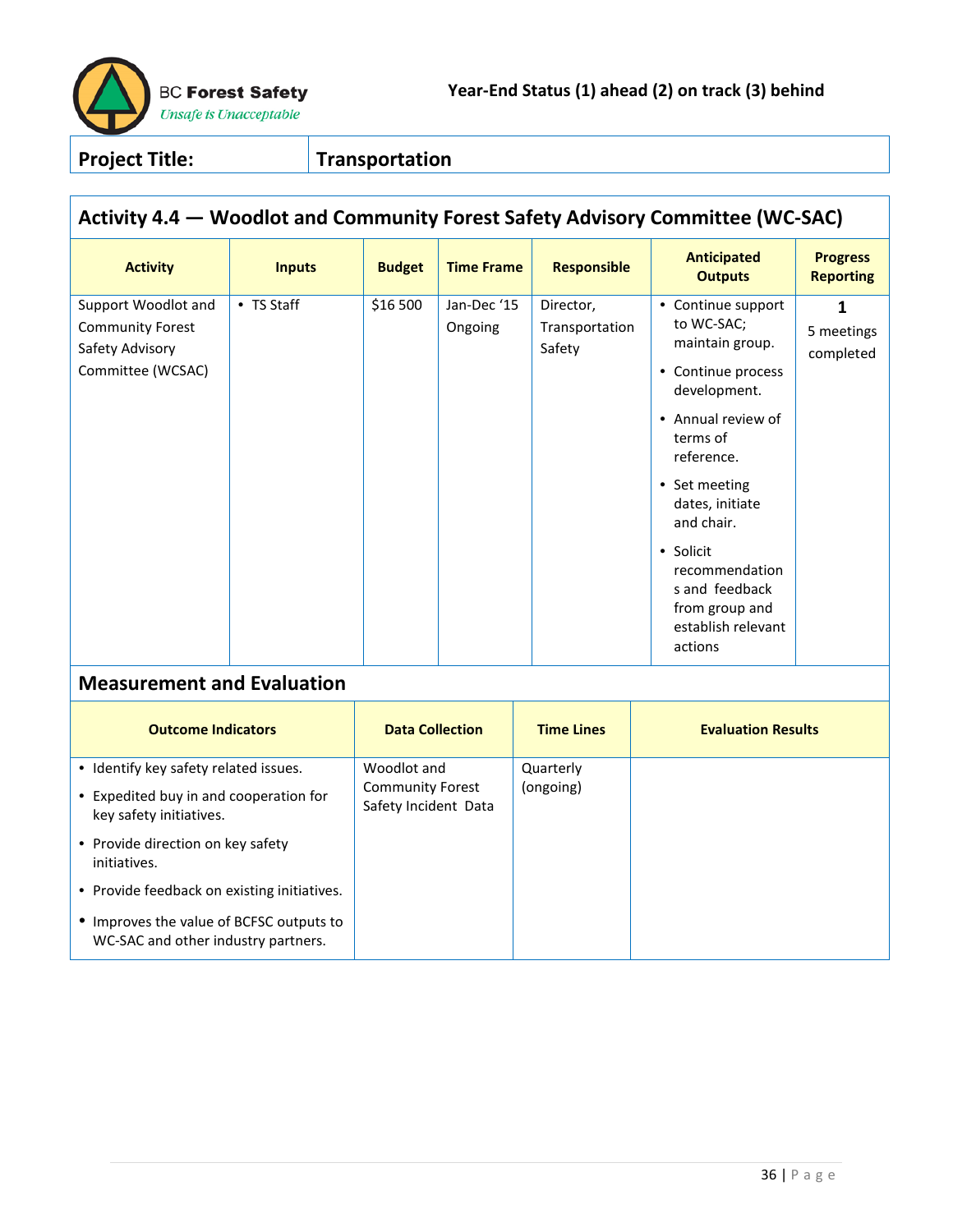

| <b>Activity 4.5 - Road Safety Management Committees</b>           |                              |               |                        |                                       |                                                                                                                                                                                                                                                                                                                                         |                                     |  |  |  |
|-------------------------------------------------------------------|------------------------------|---------------|------------------------|---------------------------------------|-----------------------------------------------------------------------------------------------------------------------------------------------------------------------------------------------------------------------------------------------------------------------------------------------------------------------------------------|-------------------------------------|--|--|--|
| <b>Activity</b>                                                   | <b>Inputs</b>                | <b>Budget</b> | <b>Time Frame</b>      | <b>Responsible</b>                    | <b>Anticipated Outputs</b>                                                                                                                                                                                                                                                                                                              | <b>Progress</b><br><b>Reporting</b> |  |  |  |
| Participate in Road<br>Safety Management<br>Committees or similar | • TS Staff<br>• RSMC Members | \$9 000       | Jan-Dec '15<br>Ongoing | Director,<br>Transportation<br>Safety | • Annual summary<br>of current status<br>of each RSMC.<br>• Post or otherwise<br>provide easy<br>access to Forest<br>Road Procedures.<br>• Provide<br>information<br>packages at least<br>once annually to<br>each RSMC.<br>• Participate in at<br>least one meeting<br>per group<br>annually.<br>• Attend 20<br>meetings in<br>person. | 3<br>Attended<br>12<br>meetings     |  |  |  |

| <b>Outcome Indicators</b>                                                                                                                  | <b>Data Collection</b>                     | <b>Time Lines</b>   | <b>Evaluation Results</b> |
|--------------------------------------------------------------------------------------------------------------------------------------------|--------------------------------------------|---------------------|---------------------------|
| • Improve knowledge of regional<br>transportation and safety issues.                                                                       | • Number of committee<br>meetings attended | Annual<br>(ongoing) |                           |
| • Improve knowledge transfer<br>between RSMCs.                                                                                             | • Type and amount of<br>resources provided |                     |                           |
| • Effectively communicate<br>Information, resources and tools<br>available to improve safety<br>performance to industry and the<br>public. |                                            |                     |                           |
| • Encourage RSMCs to remain active.                                                                                                        |                                            |                     |                           |
| • Encourage regional consistency in<br>Forest Road Procedures.                                                                             |                                            |                     |                           |
| • Encourage adoption of best<br>practices.                                                                                                 |                                            |                     |                           |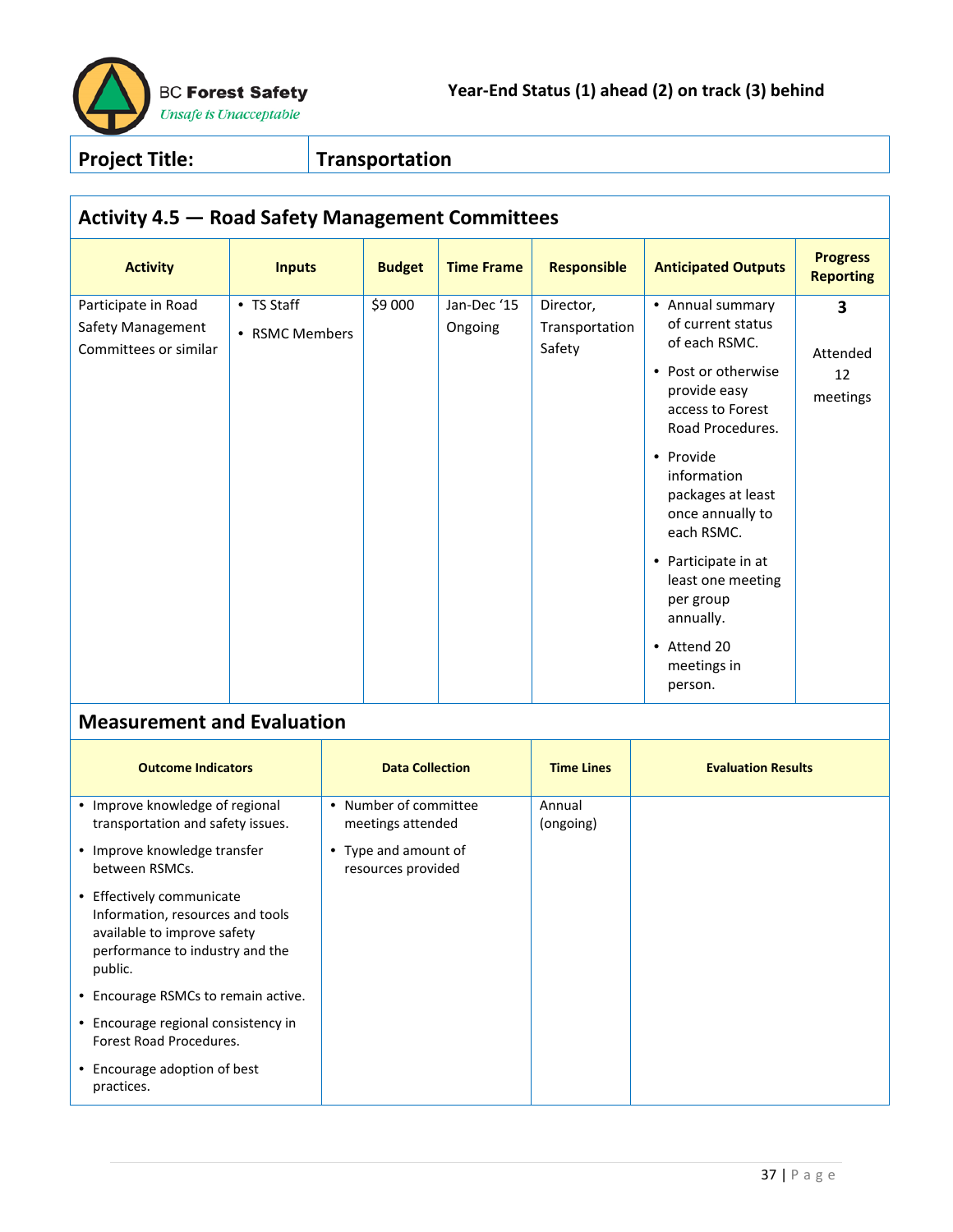

# **Activity 4.6 — Log Truck Driver Training**

| <b>Activity</b>                     | <b>Inputs</b>                                                                                                                                                                  | <b>Budget</b>                                               | <b>Time</b><br><b>Frame</b> | <b>Responsible</b>                     | <b>Anticipated Outputs</b>                                                                                                                                                                                                                                                                                                                                     | <b>Progress</b><br><b>Reporting</b> |
|-------------------------------------|--------------------------------------------------------------------------------------------------------------------------------------------------------------------------------|-------------------------------------------------------------|-----------------------------|----------------------------------------|----------------------------------------------------------------------------------------------------------------------------------------------------------------------------------------------------------------------------------------------------------------------------------------------------------------------------------------------------------------|-------------------------------------|
| Log Truck Driver<br>Training (LTDT) | • TS Staff<br>• Funding<br>• LTTAC<br>$\bullet$ CHAG<br>$\bullet$ TAG<br>• Forest Industry<br>partners with<br><b>BCFSC</b> to<br>develop log<br>truck training<br>initiative. | $Total =$<br>\$500 000<br>Sponsorsh<br>$ips =$<br>\$422 000 | Jan-Dec '15<br>Ongoing      | Director,<br>Transportati<br>on Safety | LTDT competency<br>$\bullet$<br>summary.<br>• Full LTDT<br>competency<br>document<br>LTDT support<br>٠<br>documents<br>available online.<br>Log Truck Driver<br>$\bullet$<br>standards and<br>training program(s)<br>that are accepted<br>and supported by<br>the forest industry<br>and province.<br>30 drivers trained<br>٠<br>through industry<br>partners. | $\overline{2}$                      |

| <b>Outcome Indicators</b>                                                                                       | <b>Data Collection</b>                                                                                                                                                    | <b>Time Lines</b>    | <b>Evaluation Results</b> |
|-----------------------------------------------------------------------------------------------------------------|---------------------------------------------------------------------------------------------------------------------------------------------------------------------------|----------------------|---------------------------|
| Training standard accepted by industry<br>that improves new driver skills,<br>knowledge and safety performance. | • Number of students<br>trained<br>• Institution feedback<br>survey data<br>• Student feedback survey<br>data<br>• Employer feedback<br>survey data<br>• Cost per student | Q2 & Q4<br>(Ongoing) |                           |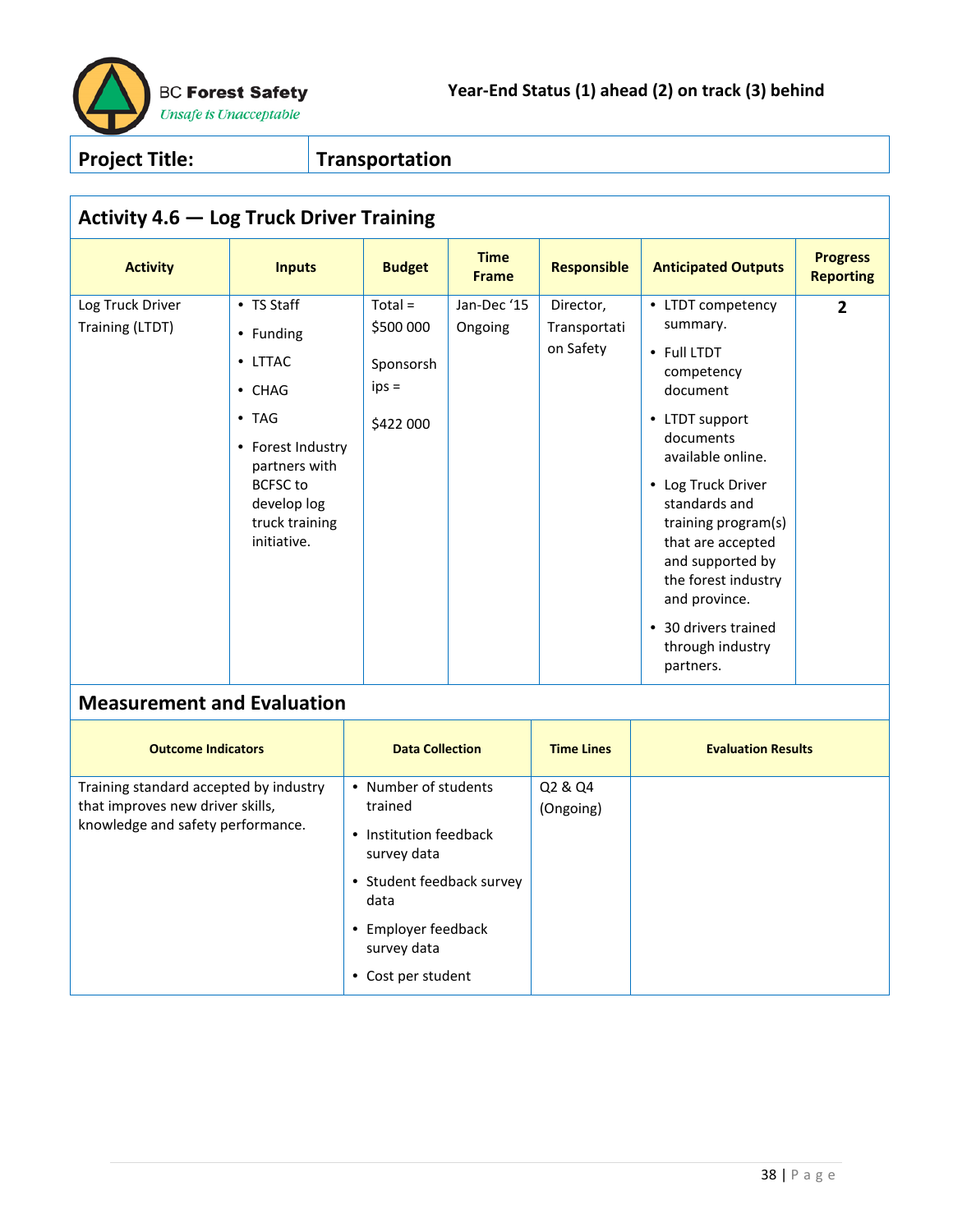

#### **Activity 4.7 — Log Truck Driver Certification**

| <b>Activity</b>                          | <b>Inputs</b>                                                                                              | <b>Budget</b>                                            | <b>Time Frame</b>      | <b>Responsible</b>                     | <b>Anticipated Outputs</b>                                                                                                                                                                   | <b>Progress</b><br><b>Reporting</b> |
|------------------------------------------|------------------------------------------------------------------------------------------------------------|----------------------------------------------------------|------------------------|----------------------------------------|----------------------------------------------------------------------------------------------------------------------------------------------------------------------------------------------|-------------------------------------|
| Log Truck Driver<br>Certification (LTDC) | • TS Staff<br>$\cdot$ ICBC<br>• Industry<br>partners<br>$\bullet$ LTTAC<br>$\bullet$ TAG<br>$\bullet$ CHAG | $Total =$<br>\$34 000<br>Sponsors<br>hips $=$<br>\$20000 | Jan-Dec '15<br>Ongoing | Director,<br>Transportatio<br>n Safety | • LTDC assessment<br>piloted, revised<br>and final draft<br>complete.<br>• Three LTDC<br>assessor recruited,<br>assessed and<br>trained.<br>• LTDC support<br>documents<br>available online. | 2                                   |

#### **Measurement and Evaluation**

| <b>Outcome Indicators</b>                                                                             | <b>Data Collection</b>                                                              | <b>Time Lines</b>      | <b>Evaluation Results</b> |
|-------------------------------------------------------------------------------------------------------|-------------------------------------------------------------------------------------|------------------------|---------------------------|
| Log Truck Driver Certification standards<br>and program piloted and results<br>presented to industry. | • Number of drivers<br>certified<br>• Opinions and feedback<br>• Cost determination | Jan-Dec '15<br>ongoing |                           |

# **Activity 4.8 — Log Truck Mentorship Resources**

| <b>Activity</b>                   | <b>Inputs</b>                                                            | <b>Budget</b> | <b>Time Frame</b> | <b>Responsible</b>                    | <b>Anticipated Outputs</b>                                                                                                                                                                                             | <b>Progress</b><br><b>Reporting</b> |
|-----------------------------------|--------------------------------------------------------------------------|---------------|-------------------|---------------------------------------|------------------------------------------------------------------------------------------------------------------------------------------------------------------------------------------------------------------------|-------------------------------------|
| Log Truck Mentorship<br>Resources | • TS Staff<br>Print media<br>$\bullet$<br>supplier<br>LTTAC<br>$\bullet$ | \$7 000       | Jan-Dec '15       | Director,<br>Transportation<br>Safety | Research and<br>$\bullet$<br>evaluation of<br>existing tools and<br>resources.<br>Gap analysis<br>$\bullet$<br>Draft a resource<br>$\bullet$<br>package<br>Feedback from<br>$\bullet$<br><b>LTTAC and</b><br>industry. | $\overline{2}$                      |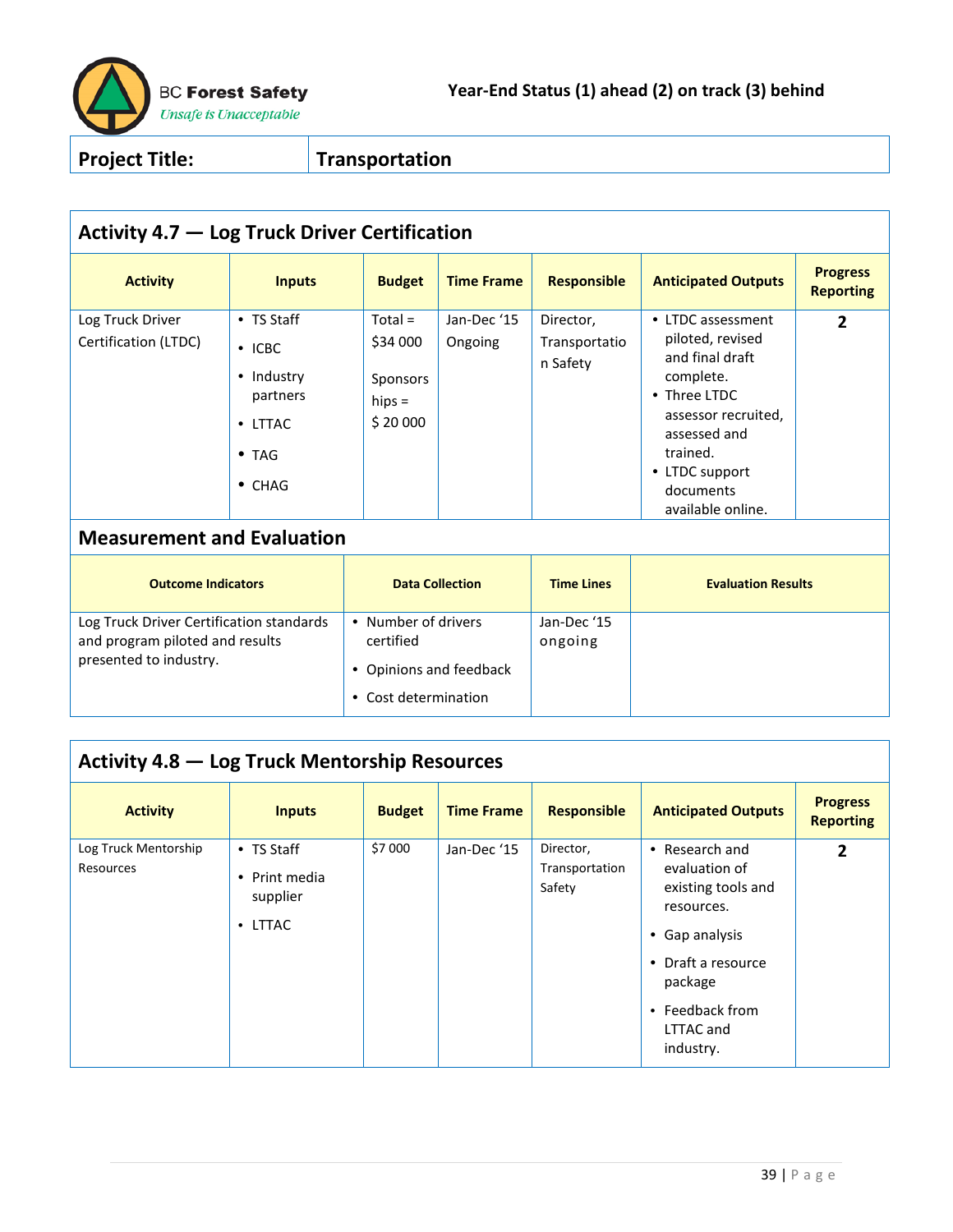

| 4.8 continued Measurement and Evaluation                                                                                                         |                                                                          |                   |                           |  |  |  |
|--------------------------------------------------------------------------------------------------------------------------------------------------|--------------------------------------------------------------------------|-------------------|---------------------------|--|--|--|
| <b>Outcome Indicators</b>                                                                                                                        | <b>Data Collection</b>                                                   | <b>Time Lines</b> | <b>Evaluation Results</b> |  |  |  |
| • Provide industry with tools to successfully<br>mentor new log truck drivers.<br>• Increase industry knowledge of the benefits<br>of mentoring. | Survey<br>$\bullet$<br>industry as to<br>value of<br>resource<br>package | Jan-Dec '15       |                           |  |  |  |

| Activity 4.9 $-$ Vehicle Identification Project |                                                                                         |               |                        |                                        |                                                                                                                                                                                            |                                                                                                                                                   |  |  |
|-------------------------------------------------|-----------------------------------------------------------------------------------------|---------------|------------------------|----------------------------------------|--------------------------------------------------------------------------------------------------------------------------------------------------------------------------------------------|---------------------------------------------------------------------------------------------------------------------------------------------------|--|--|
| <b>Activity</b>                                 | <b>Inputs</b>                                                                           | <b>Budget</b> | <b>Time Frame</b>      | <b>Responsible</b>                     | <b>Anticipated Outputs</b>                                                                                                                                                                 | <b>Progress</b><br><b>Reporting</b>                                                                                                               |  |  |
| Vehicle Identification<br>Number Project        | • TS Staff<br>• Industry VIN<br>registration<br>• Contractor/Web<br>site<br>development | \$1 000       | Jan-Dec '15<br>Ongoing | Director,<br>Transportatio<br>n Safety | Website and<br>$\bullet$<br>associated<br>administrative<br>tools to assign VIN<br>and monitor and<br>report on safety<br>issues and<br>performance<br>500 new vehicles<br>٠<br>registered | $\mathbf{2}$<br>vehicle<br>registration<br>ahead of<br>target.<br>Website<br>developme<br>nt behind<br>schedule.<br>570<br>vehicles<br>registered |  |  |

| <b>Outcome Indicators</b>                                                                                               | <b>Data Collection</b>                                                                      | <b>Time Lines</b>    | <b>Evaluation Results</b> |
|-------------------------------------------------------------------------------------------------------------------------|---------------------------------------------------------------------------------------------|----------------------|---------------------------|
| Tools and processes that successfully<br>increase communication, driver<br>accountability, safety and reduce incidents. | • Number of VIN<br>registrations<br>• Traffic level on<br>website<br>Reported<br>incidences | Q2 & Q4<br>(ongoing) |                           |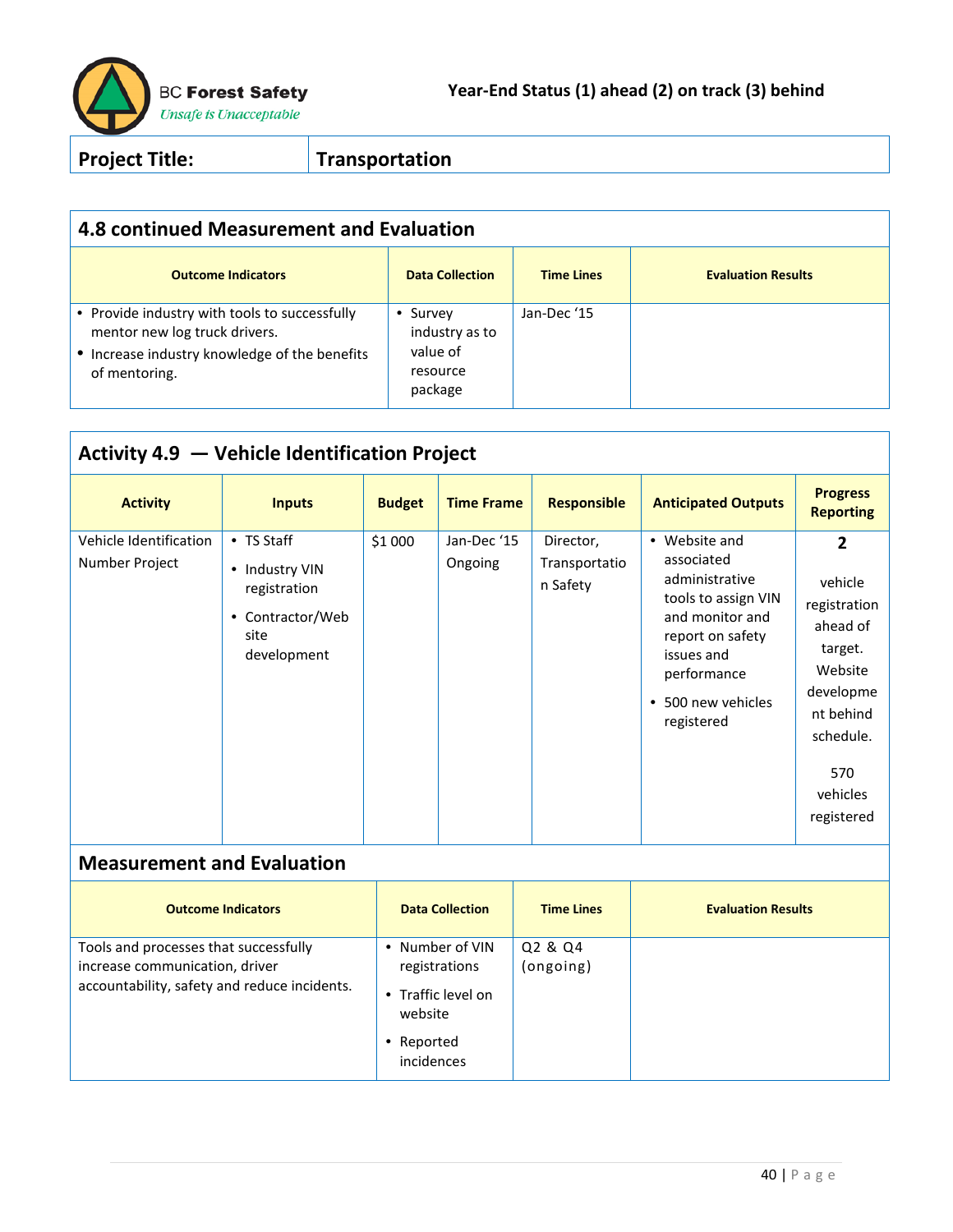

| <b>Activity 4.10 - Resources</b>  |                                                                                |               |                        |                                        |                                                                                                                                                                                                                                                                                                                                                |                                     |  |  |
|-----------------------------------|--------------------------------------------------------------------------------|---------------|------------------------|----------------------------------------|------------------------------------------------------------------------------------------------------------------------------------------------------------------------------------------------------------------------------------------------------------------------------------------------------------------------------------------------|-------------------------------------|--|--|
| <b>Activity</b>                   | <b>Inputs</b>                                                                  | <b>Budget</b> | <b>Time Frame</b>      | <b>Responsible</b>                     | <b>Anticipated Outputs</b>                                                                                                                                                                                                                                                                                                                     | <b>Progress</b><br><b>Reporting</b> |  |  |
| Resources                         | • TS Staff<br>• Print<br>media<br>contractor<br>• Video<br>media<br>contractor | \$4 000       | Jan-Dec '15<br>Ongoing | Director,<br>Transportatio<br>n Safety | • Review and maintain<br>existing resources<br>including:<br>o Winter Driving<br>Packages<br>o Resource Road User<br>Guide<br>o Helicopter Safety User<br>Guide<br>o Marine Passenger<br>Safety Guide.<br>• TS print media.<br>• TS resource packages.<br>• Two new TS safety<br>postcards<br>• Safe resource road radio<br>use training video | $\overline{2}$                      |  |  |
| <b>Measurement and Evaluation</b> |                                                                                |               |                        |                                        |                                                                                                                                                                                                                                                                                                                                                |                                     |  |  |

| <b>Outcome Indicators</b>                                                                                                                     | <b>Data Collection</b>                                                                   | <b>Time Lines</b> | <b>Evaluation Results</b> |
|-----------------------------------------------------------------------------------------------------------------------------------------------|------------------------------------------------------------------------------------------|-------------------|---------------------------|
| • Effective communication of<br>Information, resources and tools<br>available to improve safety<br>performance.to industry and the<br>public. | Number of different<br>٠<br>resources generated.<br>Total resources<br>٠<br>distributed. | Jan-Dec '15       |                           |
| Increase industry knowledge,<br>awareness and engagement.                                                                                     |                                                                                          |                   |                           |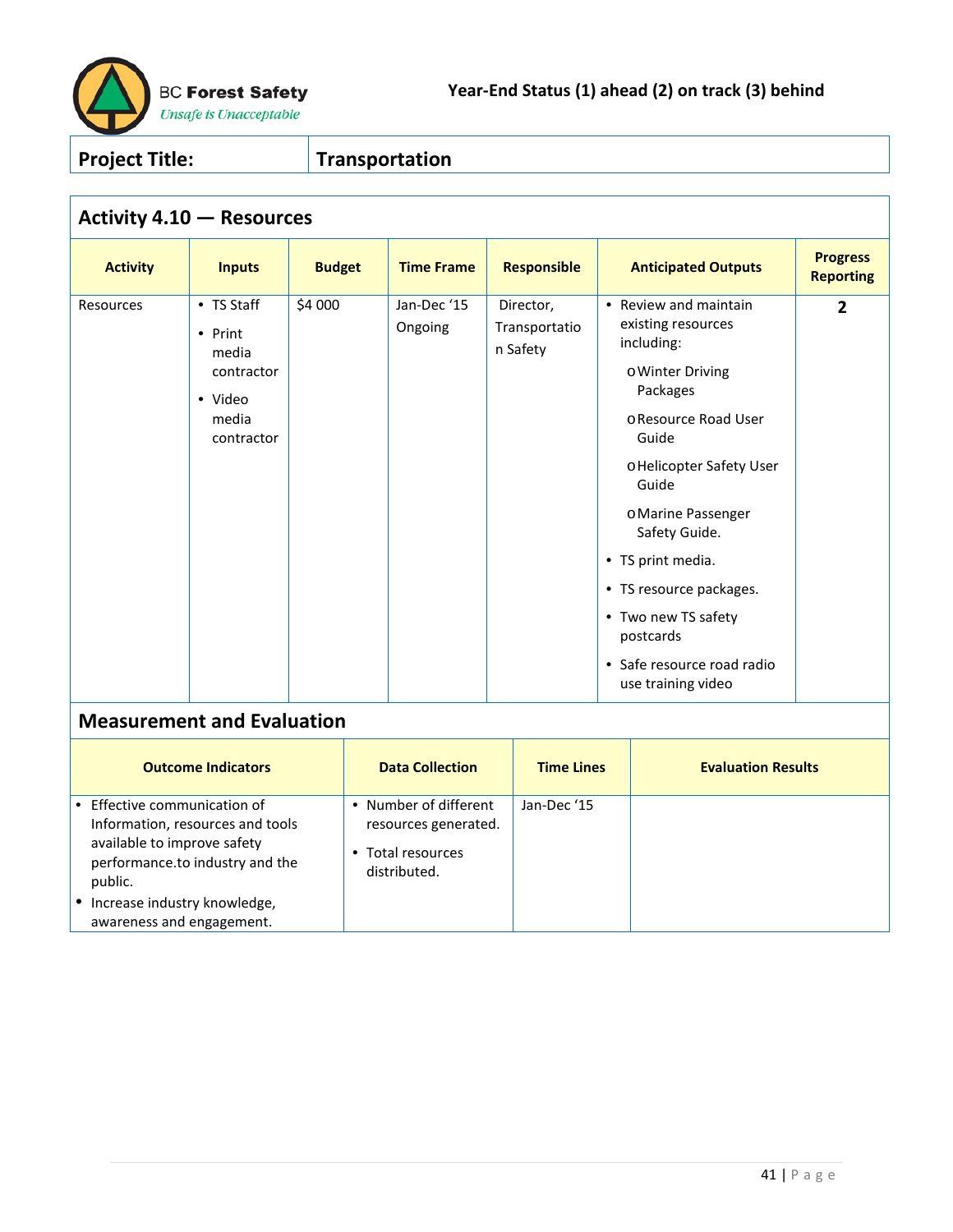

# **Activity 4.11 — Communications**

| <b>Activity</b> | <b>Inputs</b>                                                                                     | <b>Budget</b>                                            | <b>Time Frame</b>     | <b>Responsi</b><br>ble                    | <b>Anticipated Outputs</b>                                                                                                                                                                                                                                                                                                                                                                                                                                                  | <b>Progress</b><br><b>Reporting</b>                                                                    |
|-----------------|---------------------------------------------------------------------------------------------------|----------------------------------------------------------|-----------------------|-------------------------------------------|-----------------------------------------------------------------------------------------------------------------------------------------------------------------------------------------------------------------------------------------------------------------------------------------------------------------------------------------------------------------------------------------------------------------------------------------------------------------------------|--------------------------------------------------------------------------------------------------------|
| Communications  | • BCFSC Staff<br>• Forest Industry<br>safety incident<br>data and<br>information<br>• Contractors | $Total =$<br>\$80 000<br>Sponsorsh<br>$ips = $42$<br>000 | Jan-Dec'15<br>Ongoing | Director,<br>Transpor<br>tation<br>Safety | • Communications plan<br>for the year.<br>• TS Rumblings<br>newsletter, Quarterly<br>• Three TS articles for<br>industry publications.<br>• Radio campaigns when<br>appropriate with work<br>plan items<br>• Participate in six trade<br>conferences.<br>• Maintain and develop<br>website content<br>relevant to Workplan<br>items.<br>• 15 TS safety<br>training/education<br>sessions<br>• Organize and<br>participate in the CNRE<br><b>Health and Wellness</b><br>Zone | $\mathbf{1}$<br>22 TS<br>training<br>/awareness<br>sessions<br>completed.<br><b>NBCSC</b><br>completed |

| <b>Outcome Indicators</b>                                                                                                                                                                                                            | <b>Data Collection</b>                                                                                                                                                                                             | <b>Time Lines</b> | <b>Evaluation Results</b> |
|--------------------------------------------------------------------------------------------------------------------------------------------------------------------------------------------------------------------------------------|--------------------------------------------------------------------------------------------------------------------------------------------------------------------------------------------------------------------|-------------------|---------------------------|
| • Effective communication of<br>Information, resources and tools<br>available to improve safety<br>performance to industry and the<br>public<br>• Increase industry knowledge,<br>awareness and engagement<br>• 15 training sessions | • Rumblings subscriptions<br>• Individuals reached<br>through communications<br>activities<br>• Session participant<br>information and feedback<br>• Number of participants<br>and attendees at the<br><b>CNRE</b> | Jan-Dec '15       |                           |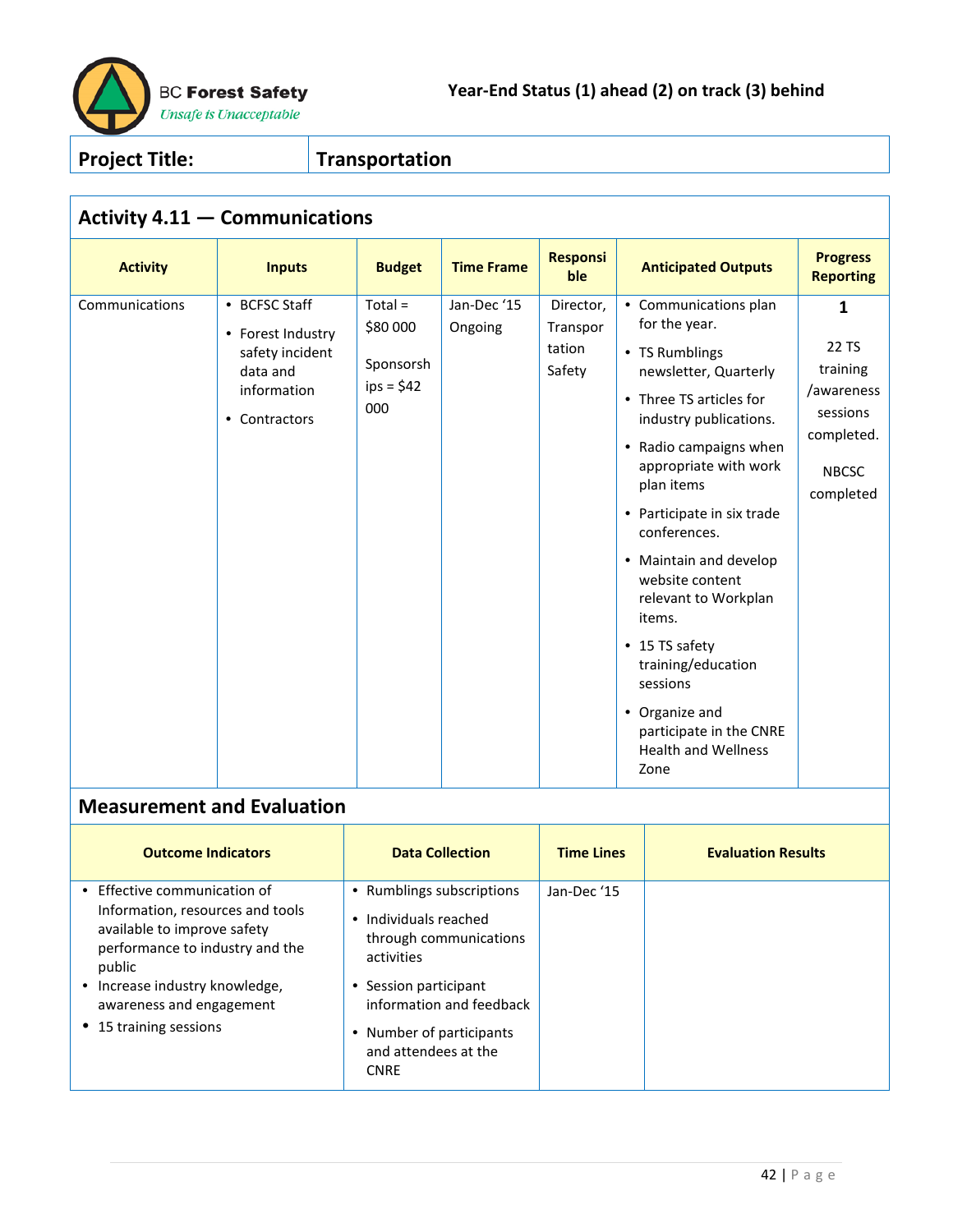

# **Activity 5.1 —Corporate / BCFSC 2015 Conference**

| <b>Activity</b>                                                                                                                              | <b>Inputs</b>                                                                       | <b>Budget</b> | <b>Time</b><br><b>Frame</b>                                                                      | <b>Responsible</b> | <b>Anticipated</b><br><b>Outputs</b>                                              | <b>Progress</b><br><b>Reporting</b> |
|----------------------------------------------------------------------------------------------------------------------------------------------|-------------------------------------------------------------------------------------|---------------|--------------------------------------------------------------------------------------------------|--------------------|-----------------------------------------------------------------------------------|-------------------------------------|
| Support the<br>planning and<br>management of the<br>annual VISC<br>conference for<br>member CUs and<br>related industry<br>CU <sub>s</sub> . | • Program funding<br>$\bullet$ CEO<br>• BCFSC Team<br>• BSFSC Board &<br>Committees |               | $Q1-Q3-$<br>Event<br>planning<br>Q4<br>completion<br>&<br>facilitation<br>of 1 day<br>conference | <b>CEO</b>         | $\bullet$ Annual<br>conference<br>• Report progress<br>of industry<br>initiatives | 2<br>planning<br>well<br>underway   |

| <b>Outcome Indicators</b>                                                                                                                                                  | <b>Data Collection</b>                                    | <b>Time Lines</b> | <b>Evaluation Results</b> |
|----------------------------------------------------------------------------------------------------------------------------------------------------------------------------|-----------------------------------------------------------|-------------------|---------------------------|
| • Growth in attendance and<br>level of satisfaction                                                                                                                        | • Delegate numbers<br>$\bullet$ Conference<br>evaluations | Jan $-$ Oct '14   |                           |
| • Increased awareness of latest<br>health and safety<br>developments and<br>opportunities for<br>improvement as they relate to<br>the member CUs and related<br>businesses |                                                           |                   |                           |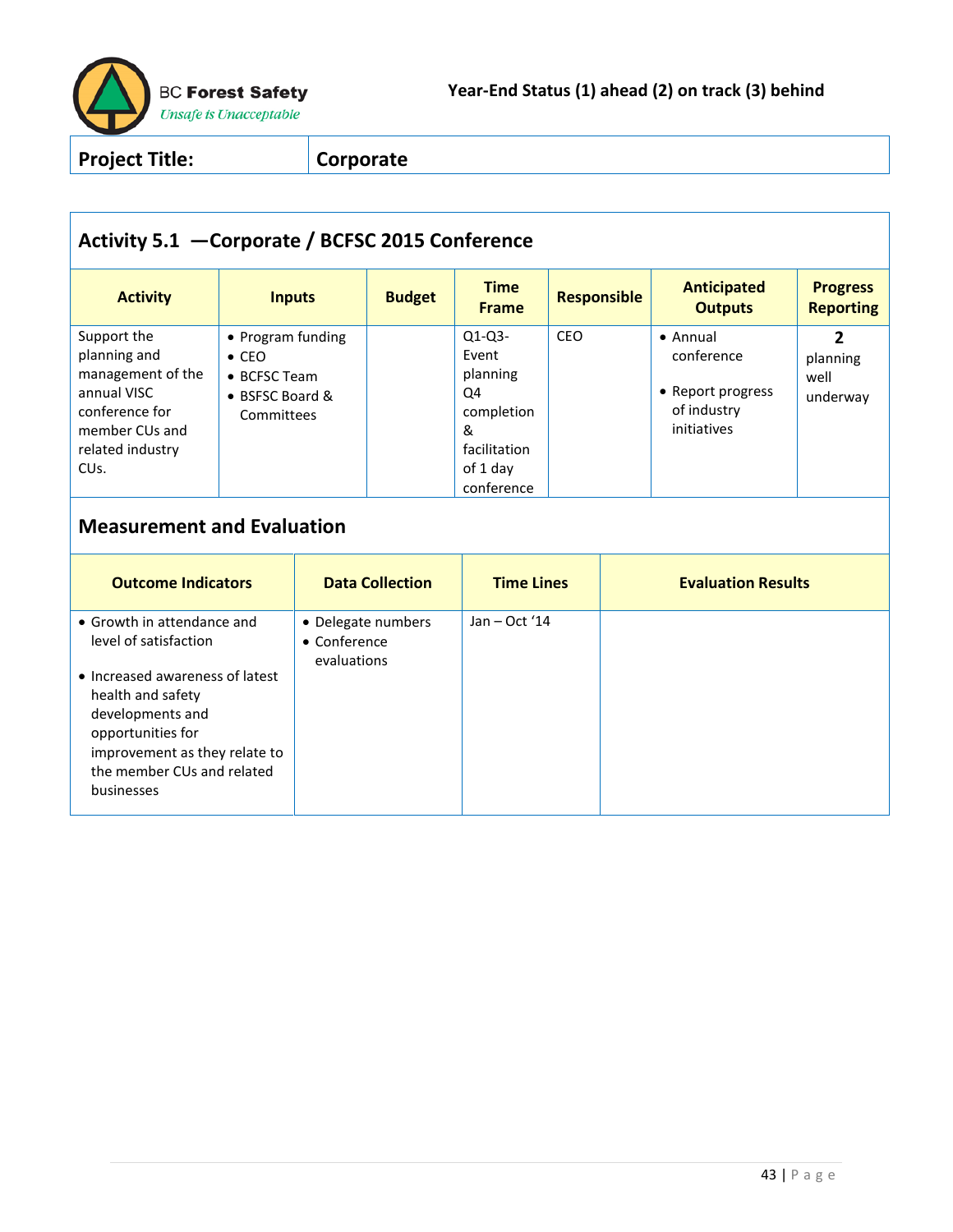

#### **Activity 5.2 — Corporate / Marketing & Communications Activity Inputs Budget Time Frame Responsible Anticipated Outputs Progress Reporting** Develop and promote communications and media content to increase awareness of BCFSC and industry initiatives. • Program funding • CEO • Comm. Specialist • Graphic Designer (Consultant) \$110,000 Jan-Dec '15 (ongoing) Director, SAFE Companies • **Paid Media:** 4 safety themed radio advertisements, published (soft & hard) media advertisements: articles and advertisements in Industry magazines/e news •**Hardcopy and eNews Bulletin:** 6 published annually **1**  $\bullet$  with 10 year to date and under budget **2 Measurement and Evaluation Outcome Indicators Data Collection Time Lines Evaluation Results** • Increased awareness of BCFSC and industry services and programs in member CUs • Increased adoption of BCFSC and industry programs and services • Industry feedback • WorkSafeBC market penetration survey Jan-Dec '15 (ongoing)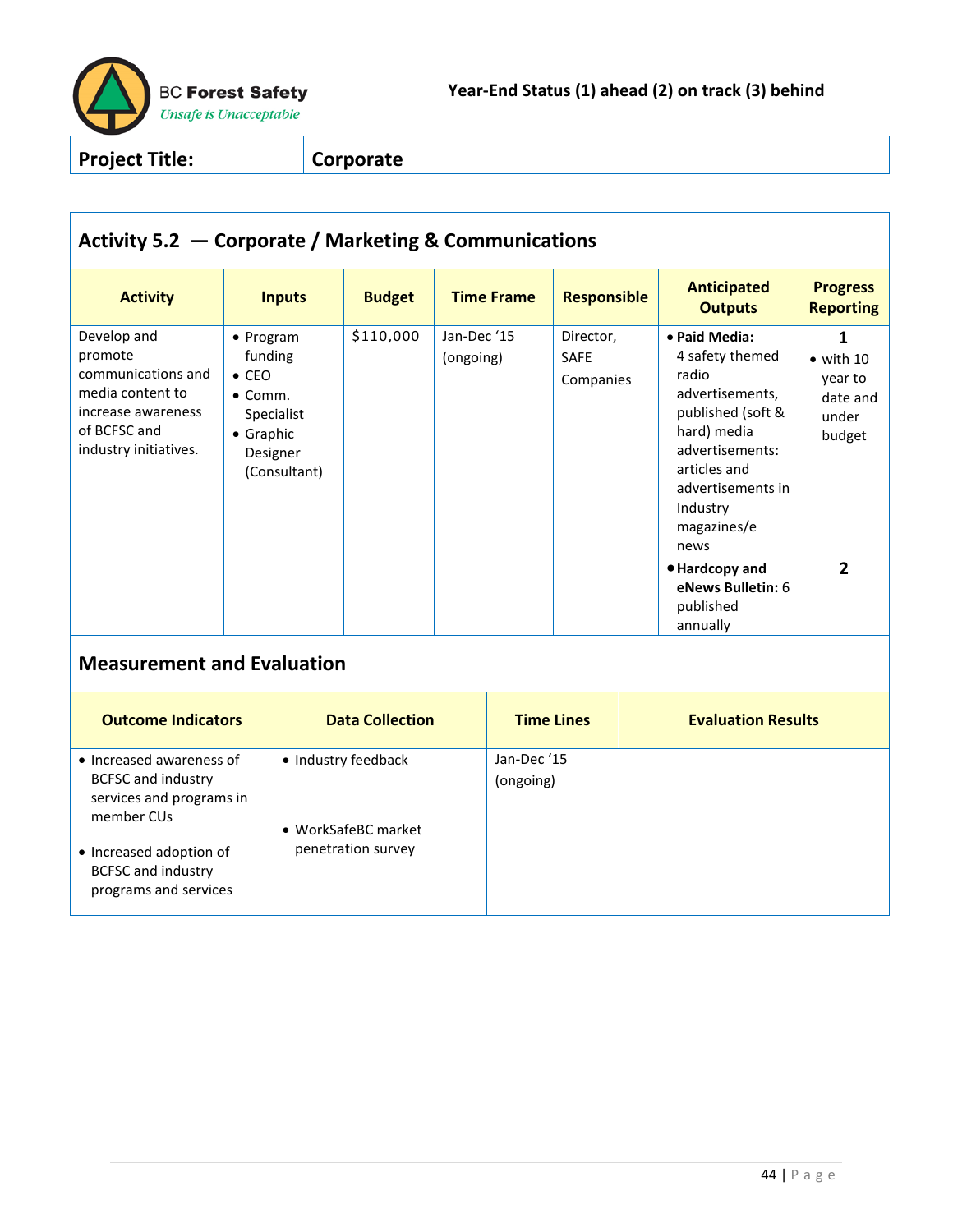

# **Activity 5.3 — Corporate / BCFSC Engagement with Industry**

| <b>Activity</b>                                                 | <b>Inputs</b>                                            | <b>Budget</b> | <b>Time</b><br><b>Frame</b> | <b>Responsible</b> | <b>Anticipated</b><br><b>Outputs</b>                | <b>Progress</b><br><b>Reporting</b>                           |
|-----------------------------------------------------------------|----------------------------------------------------------|---------------|-----------------------------|--------------------|-----------------------------------------------------|---------------------------------------------------------------|
| Promote BCFSC services<br>and programs directly to<br>industry. | • Program funding<br>$\bullet$ CEO<br>• Comm. Specialist |               | Jan-Dec '15<br>(ongoing)    | <b>CEO</b>         | • 15 one-on-one<br>visits with<br>senior leaders    | 3<br>postponed<br>for<br>introducing<br>new CEO in<br>Spring. |
|                                                                 |                                                          |               |                             |                    | • 4 presentations<br>to targeted<br>industry groups | 2                                                             |

| <b>Outcome Indicators</b>                                                                                                                                    | <b>Data Collection</b>                    | <b>Time Lines</b>        | <b>Evaluation Results</b> |
|--------------------------------------------------------------------------------------------------------------------------------------------------------------|-------------------------------------------|--------------------------|---------------------------|
| • Increased awareness of BCFSC<br>and industry services and<br>programs in member CUs<br>• Increased adoption of BCFSC and<br>industry programs and services | • Industry surveys<br>(every three years) | Jan-Dec '15<br>(ongoing) |                           |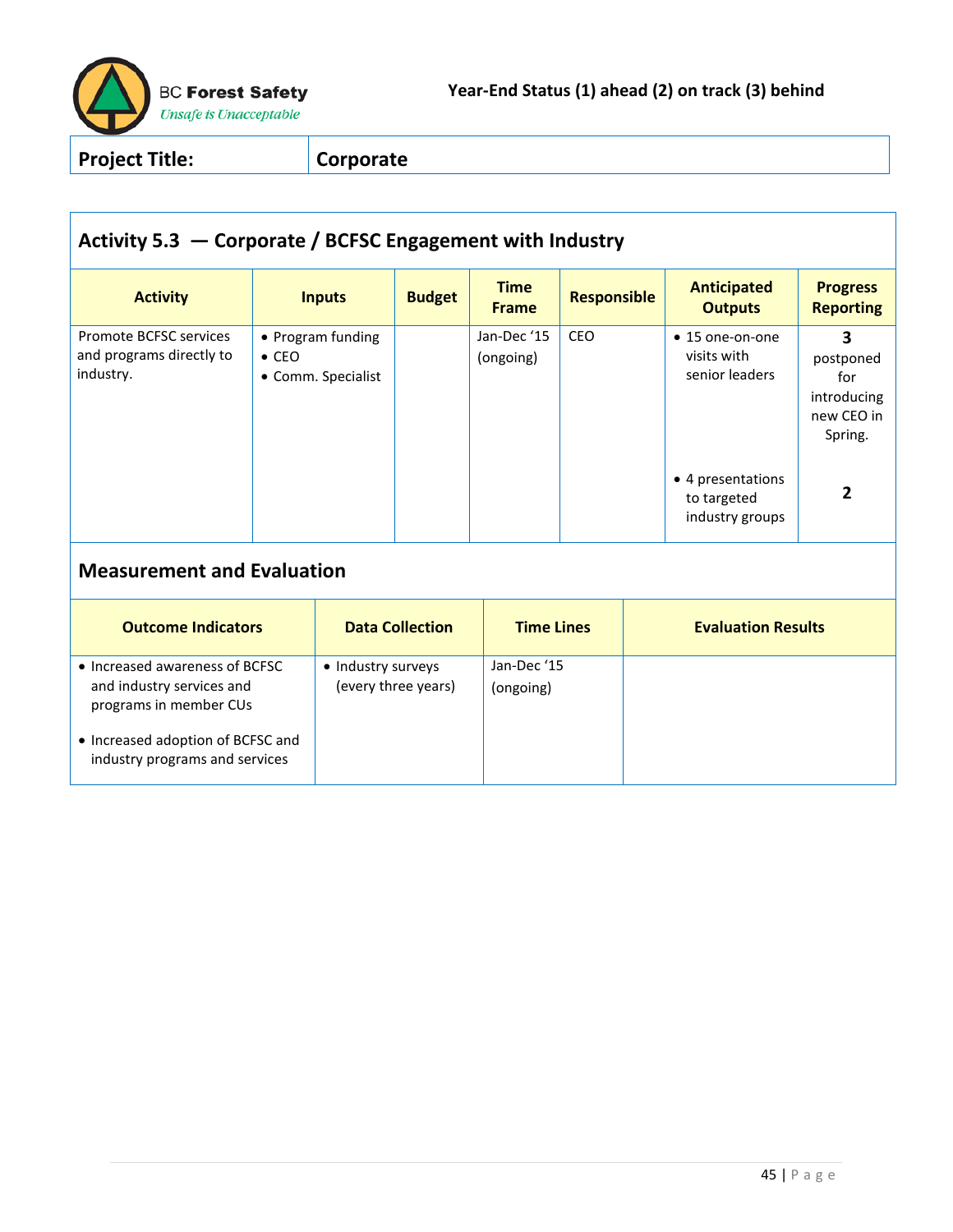

# **Activity 5.4 — Corporate / Outreach Activities (Trade Shows and Events)**

| <b>Activity</b>                                                                          | <b>Inputs</b>                                                                         | <b>Budget</b> | <b>Time Frame</b>        | <b>Responsible</b>                                     | <b>Anticipated</b><br><b>Outputs</b>                                                                                          | <b>Progress</b><br><b>Reporting</b> |
|------------------------------------------------------------------------------------------|---------------------------------------------------------------------------------------|---------------|--------------------------|--------------------------------------------------------|-------------------------------------------------------------------------------------------------------------------------------|-------------------------------------|
| Attend trade shows<br>and events to<br>promote the<br>products and<br>services of BCFSC. | $\bullet$ Program<br>funding<br>$\bullet$ Comm.<br>Specialist &<br><b>COR Adviser</b> | \$30,000      | Jan-Dec '15<br>(ongoing) | <b>SAFE</b><br>Companies &<br>Operational<br>Personnel | • Attendance at 8<br>trade shows and<br>events in 2015<br>that align with<br><b>BCFSC</b> and<br>industry<br>strategic vision | $\overline{2}$                      |

| <b>Measurement and Evaluation</b>                                                            |                                                                                                                                                            |                         |                           |  |  |  |
|----------------------------------------------------------------------------------------------|------------------------------------------------------------------------------------------------------------------------------------------------------------|-------------------------|---------------------------|--|--|--|
| <b>Outcome Indicators</b>                                                                    | <b>Data Collection</b>                                                                                                                                     | <b>Time Lines</b>       | <b>Evaluation Results</b> |  |  |  |
| Increases industry awareness and<br>adoption of BCFSC and industry<br>programs and services. | • Surveys of trade<br>show and event<br>delegates<br>• Industry surveys<br>(every three years)<br>• Measurement of<br>outreach activities<br>with industry | Jan-Dec'15<br>(ongoing) |                           |  |  |  |